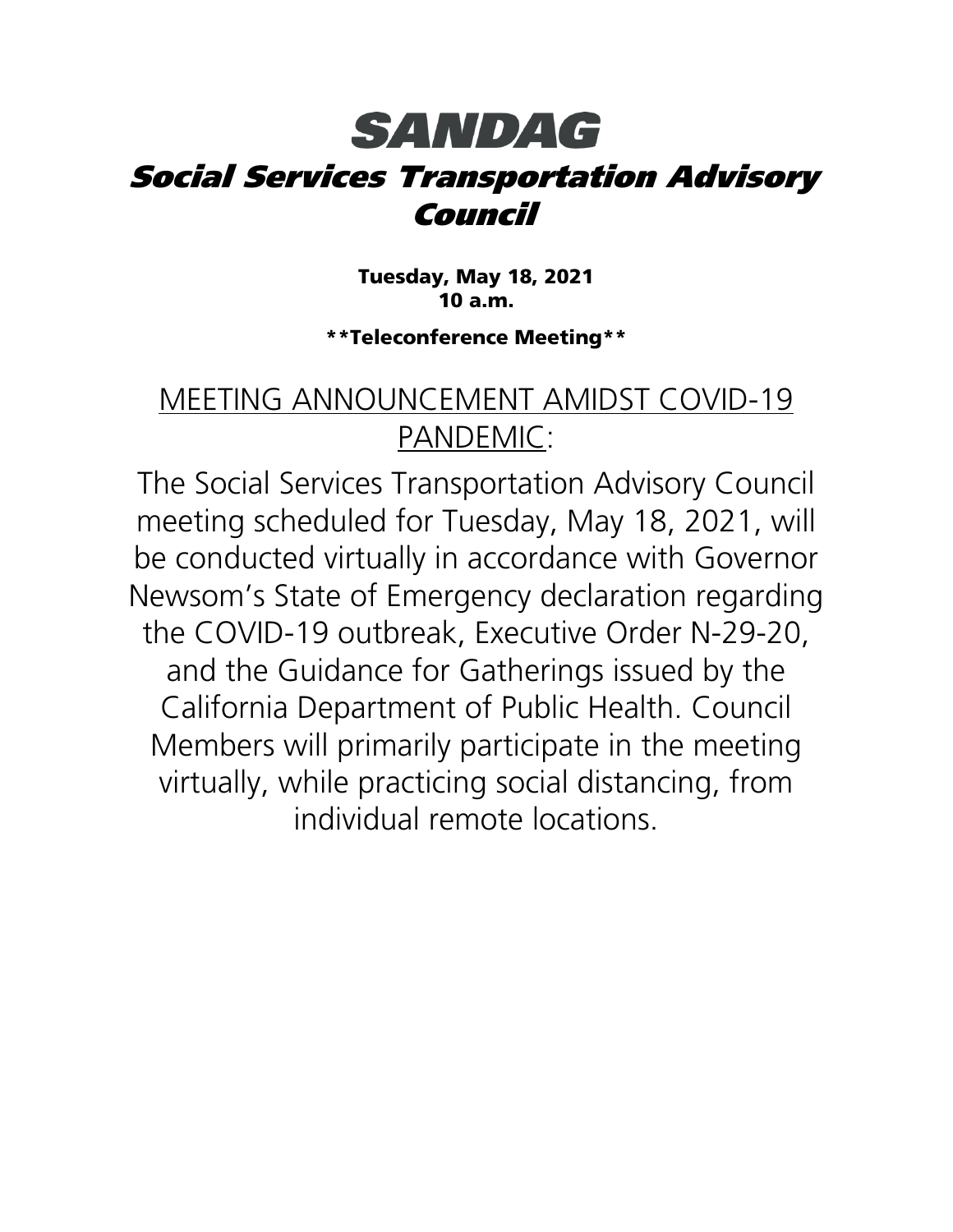Please click the link below to join the meeting: <https://zoom.us/j/91722006001>

iPhone one-tap: US: +16699006833, 91722006001# or +13462487799, 91722006001 Telephone: Dial (for higher quality, dial a number based on your current location): US: +1 669 900 6833 or +1 346 248 7799 or +1 253 215 8782 or +1 929 205 6099 or +1 301 715 8592 or +1 312 626 6799 Webinar ID: 917 2200 6001 International numbers available:

<https://zoom.us/u/acJOyXs2p>

SANDAG is relying on commercial technology to broadcast the meeting via Zoom. With the recent increase of virtual meetings, platforms such as Microsoft Teams, WebEx, GoToMeeting, and Zoom are working to scale their systems to meet the new demand. If we experience technical difficulty or you are unexpectedly disconnected from the broadcast, please close and reopen your browser and click the link to rejoin the meeting. SANDAG staff will take all possible measures to ensure a publicly accessible experience.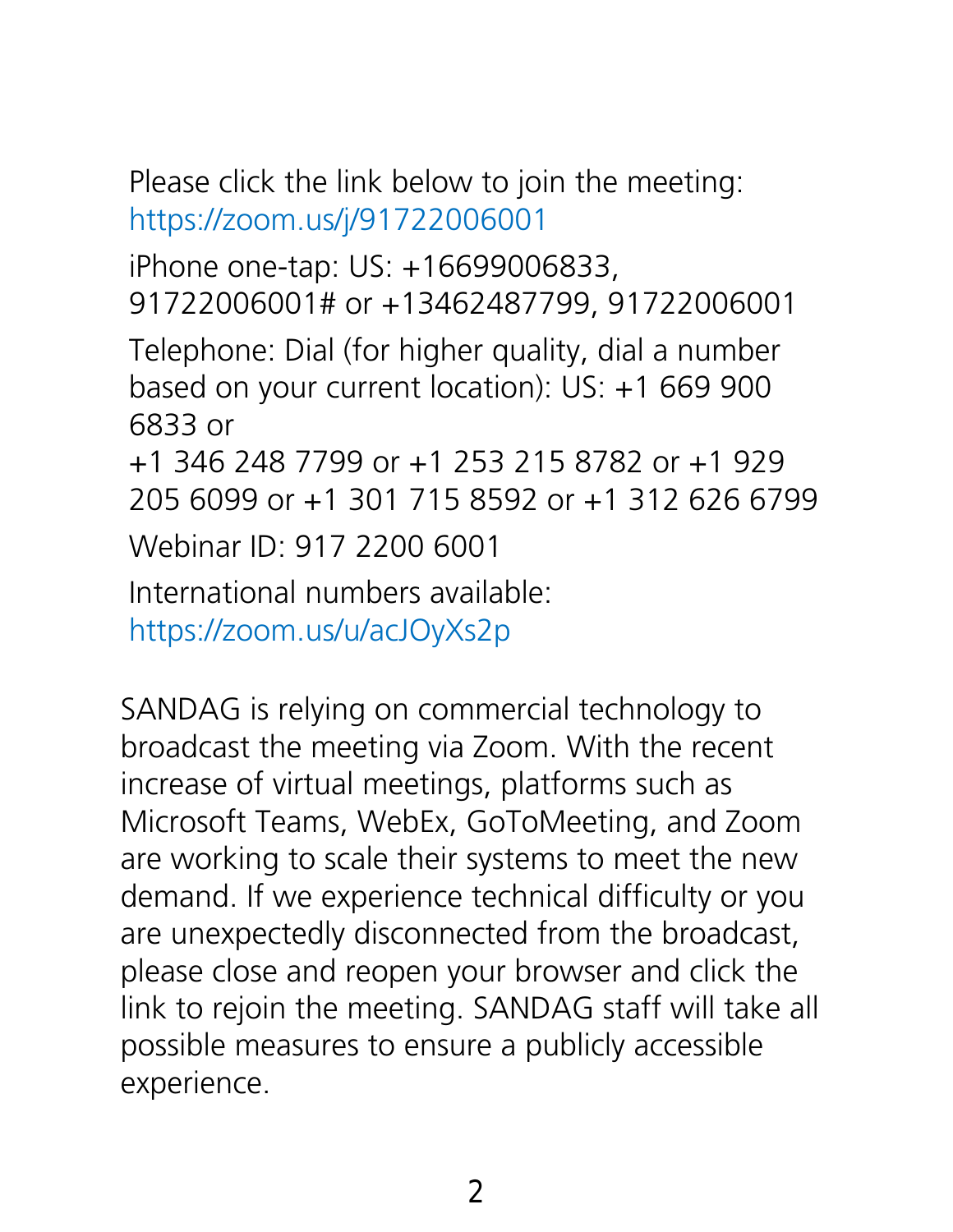**Public Comments:** Persons who wish to address the members on an item to be considered at this meeting, or on non-agendized issues, may email comments to the Clerk at

[clerkoftheboard@sandag.org](mailto:clerkoftheboard@sandag.org) (please reference "May 18 SSTAC Meeting" in your subject line and identify the item number(s) to which your comments pertain). Comments received by 4 p.m. on Monday, May 17 will be provided to members prior to the meeting.

If you desire to provide live verbal comment during the meeting, please join the Zoom meeting by computer or phone and use the "Raise Hand" function to request to provide public comment. On a computer, the "Raise Hand" feature is on the Zoom toolbar. By phone, enter \*9 to "Raise Hand" and \*6 to unmute. Requests to provide live public comment must be made at the beginning of the relevant item, and no later than the end of any staff presentation on the item. The Clerk will call on members of the public who have timely requested to provide comment by name for those joining via a computer and by the last three digits of for those joining via telephone. All comments received prior to the close of the meeting will be made part of the meeting record. Please note that any available chat feature on the Zoom meeting platform should be used by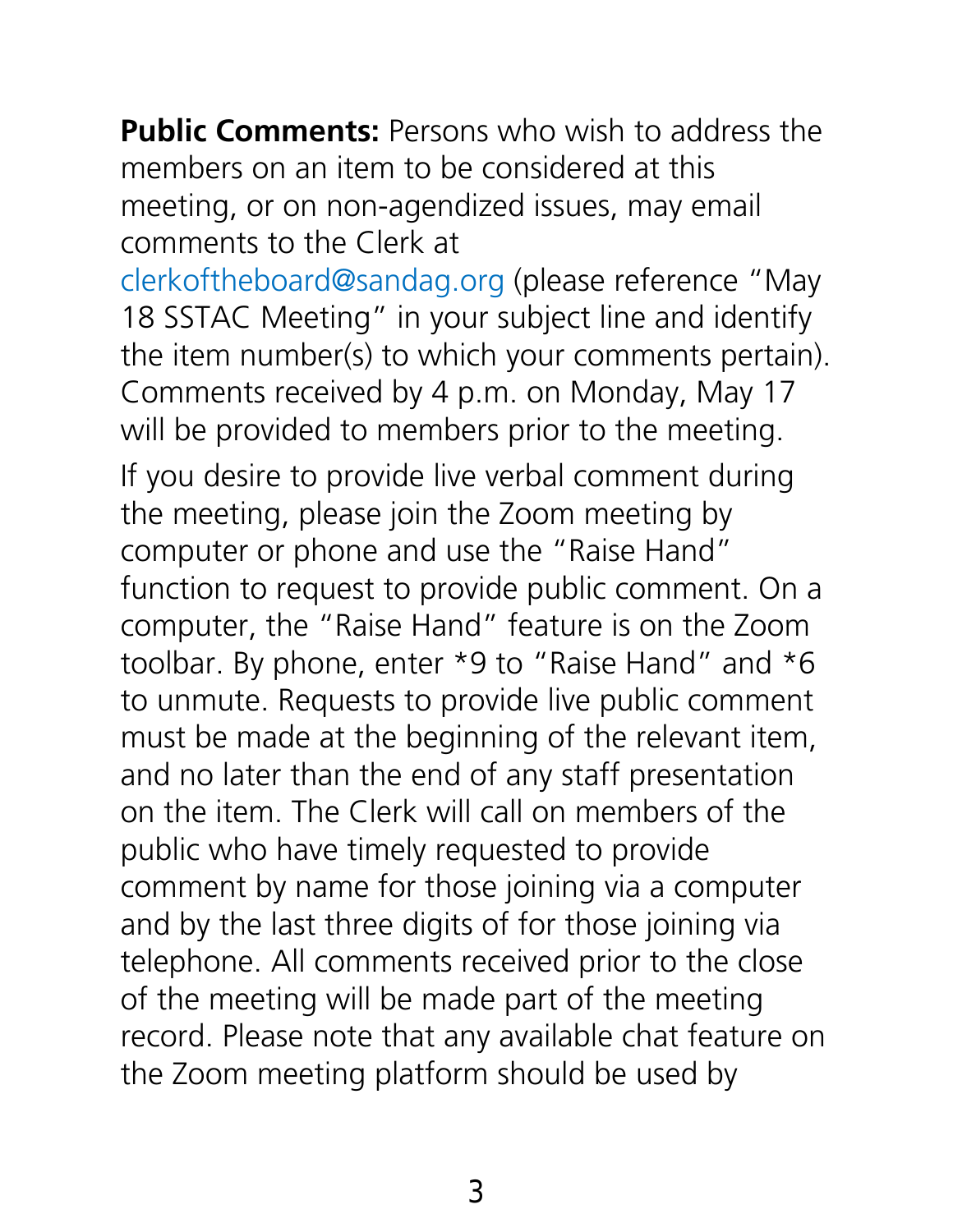panelists and attendees solely for procedural or other "housekeeping" matters as comments provided via the chat feature will not be retained as part of the meeting record. All comments to be provided for the record must be made via email or orally per the instructions above.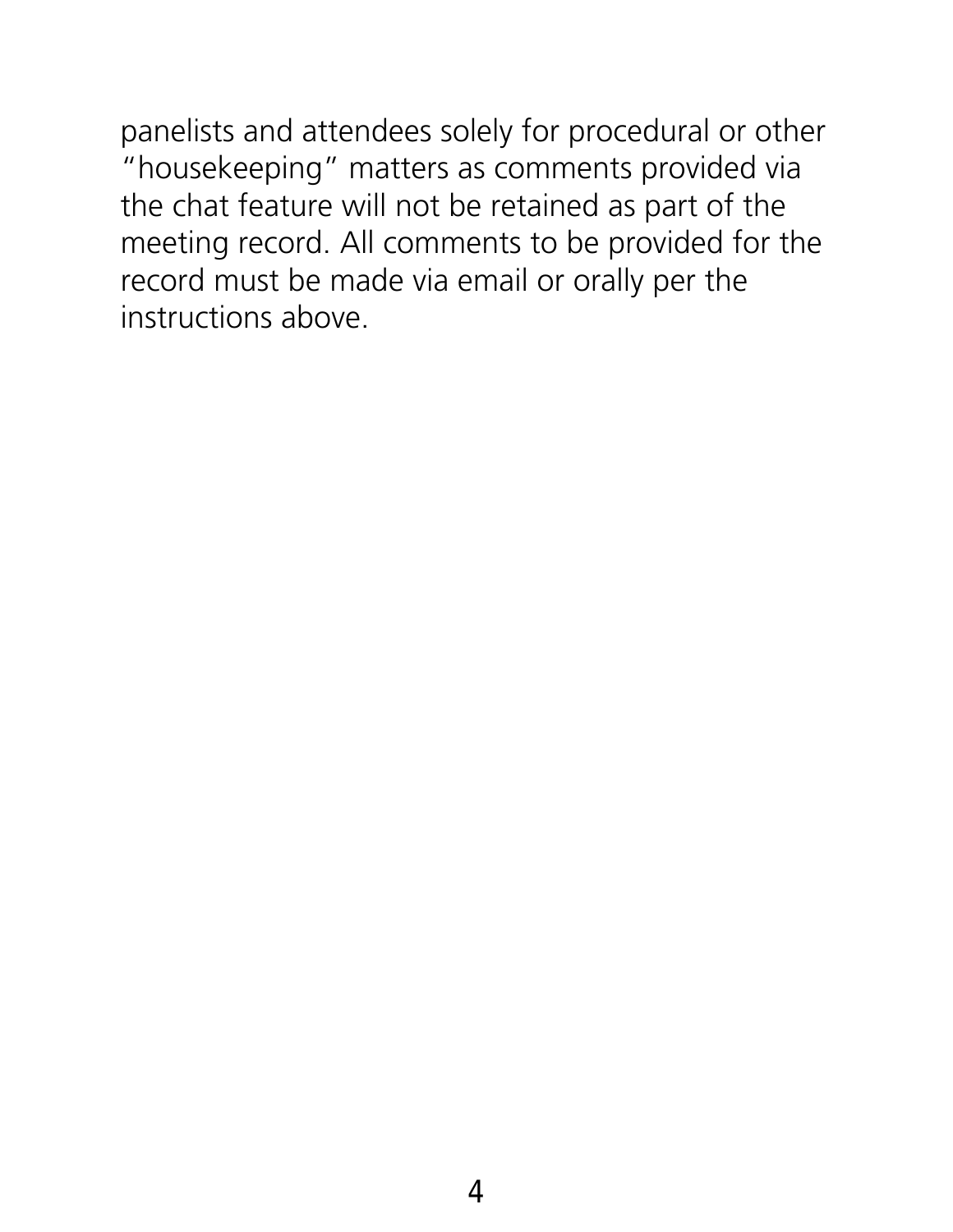# SANDAG

Welcome to SANDAG. Members of the public may speak to the Social Services Transportation Advisory Council on any item at the time the Council is considering the item. Public speakers are limited to three minutes or less per person. The Council may only take action on any item appearing on the agenda.

In order to keep the public informed in an efficient manner and facilitate public participation, SANDAG also provides access to all agenda and meeting materials online at

sandag.org/meetings. Additionally, interested persons can sign up for email notifications at sandag.org/subscribe.

SANDAG operates its programs without regard to race, color, and national origin in compliance with Title VI of the Civil Rights Act. SANDAG has developed procedures for investigating and tracking Title VI complaints, and the procedures for filing a complaint are available to the public upon request. Questions concerning SANDAG nondiscrimination obligations or complaint procedures should be directed to the SANDAG General Counsel, John Kirk, at (619) 699-1997 or john.kirk@sandag.org. Any person who believes himself or herself or any specific class of persons to be subjected to discrimination prohibited by Title VI also may file a written complaint with the Federal Transit Administration.

In compliance with the Americans with Disabilities Act (ADA), SANDAG will accommodate persons who require assistance in order to participate in SANDAG meetings. If such assistance is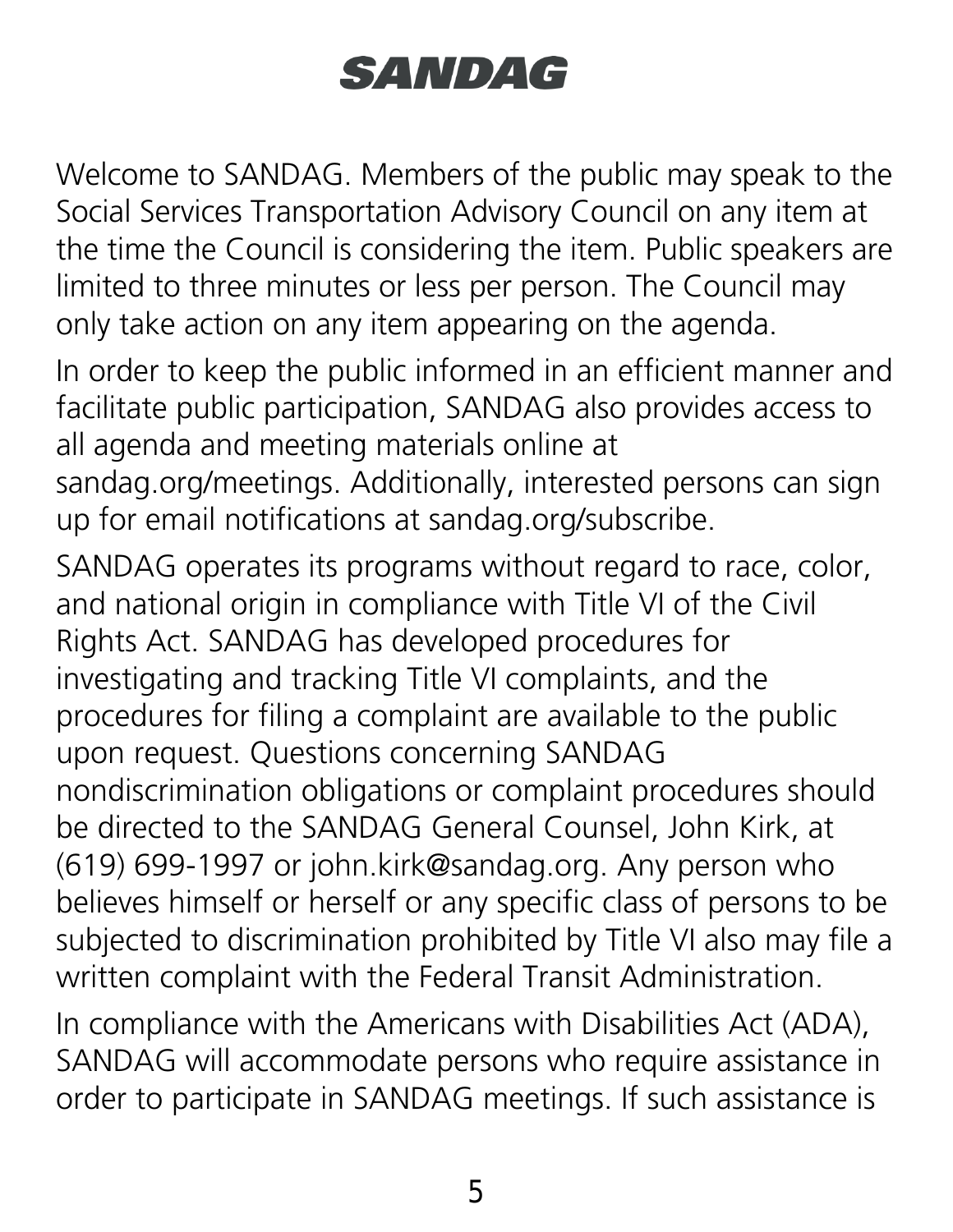required, please contact the Clerk of the Board at ClerkoftheBoard@sandag.org or at (619) 699-1985, at least 72 hours in advance of the meeting. To request this document or related reports in an alternative format, please call (619) 699- 1900 or (619) 699-1904 (TTY), or fax (619) 699-1905 at least 72 hours in advance of the meeting.

SANDAG agenda materials can be made available in alternative languages. To make a request, call (619) 699-1900 in advance of the meeting.

Los materiales de la agenda de SANDAG están disponibles en otros idiomas. Para hacer una solicitud, llame al (619) 699- 1900.

如有需要, 我们可以把SANDAG议程材料翻译成其他語言.

请在会议前至少 72 小时打电话 (619) 699-1900 提出请求.

## **CC** Closed Captioning is available

To access Closed Captioning:

- Click the closed caption icon on the toolbar at the top of your screen and follow the prompts, or
- Open your browser and paste the link: [streamtext.net/player?event=SANDAG-SSTAC.](https://www.streamtext.net/player?event=SANDAG-SSTAC)

### **Message from the Clerk**

*In compliance with Government Code §54952.3, the Clerk hereby announces that the compensation for legislative body members attending the following simultaneous or serial meetings is: Executive Committee (EC) \$100, Board of*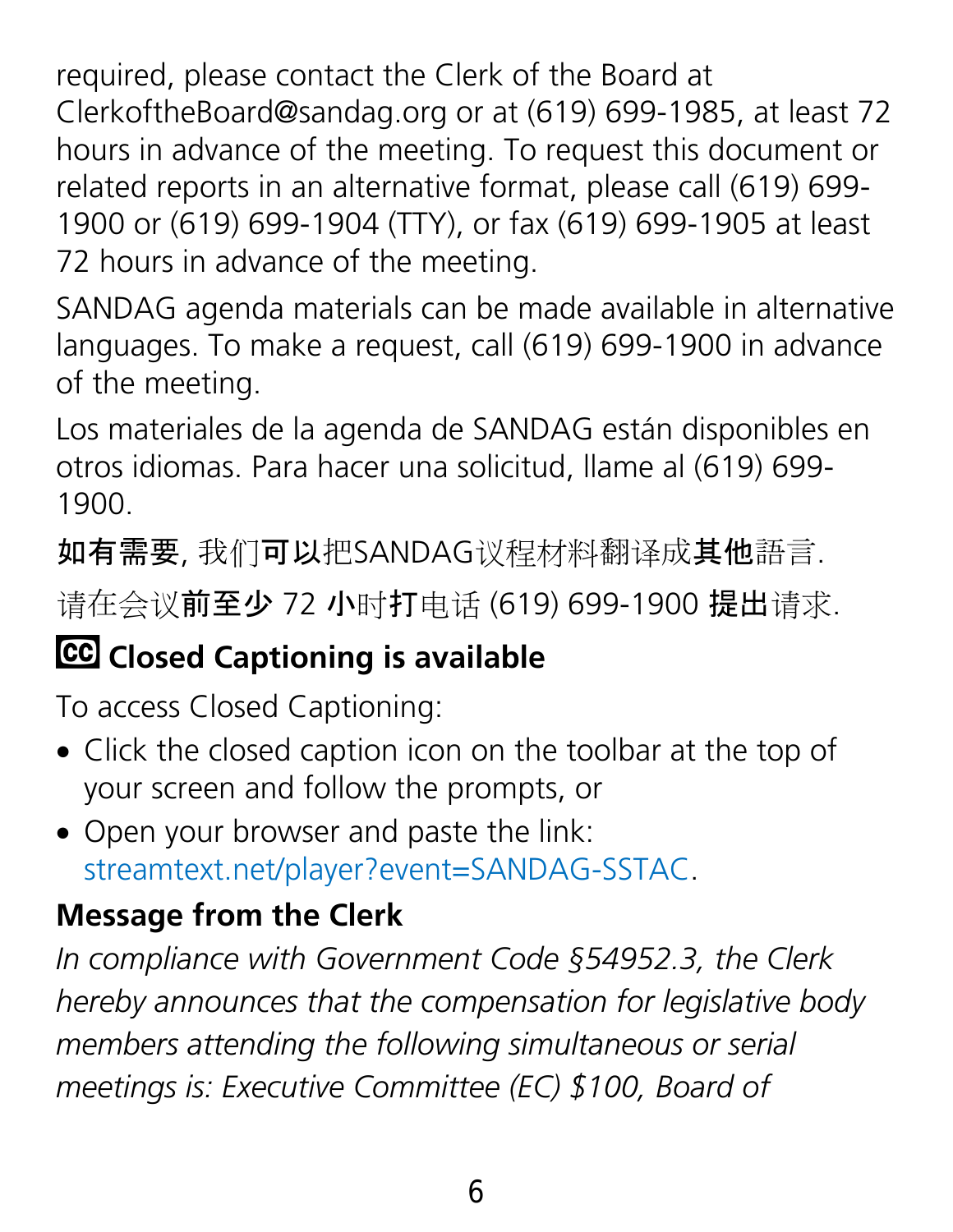*Directors (BOD) \$150, and Regional Transportation Commission (RTC) \$100. Compensation rates for the EC and BOD are set pursuant to the SANDAG Bylaws, and the compensation rate for the RTC is set pursuant to state law.*

#### **Mission Statement**

*The 18 cities and county government are SANDAG serving as the forum for regional decision-making. SANDAG builds consensus; makes strategic plans; obtains and allocates resources; plans, engineers, and builds public transit; and provides information on a broad range of topics pertinent to the region's quality of life.*

## **Our Commitment to Equity**

We hold ourselves accountable to the communities we serve. *We acknowledge we have much to learn and much to change; and we firmly uphold equity and inclusion for every person in the San Diego region. This includes historically underserved, systemically marginalized groups impacted by actions and inactions at all levels of our government and society. We have an obligation to eliminate disparities and ensure that safe, healthy, accessible, and inclusive opportunities are available to everyone. In 2021, SANDAG will develop an equity action plan that will inform how we plan, prioritize, fund, and build projects and programs; frame how we work with our*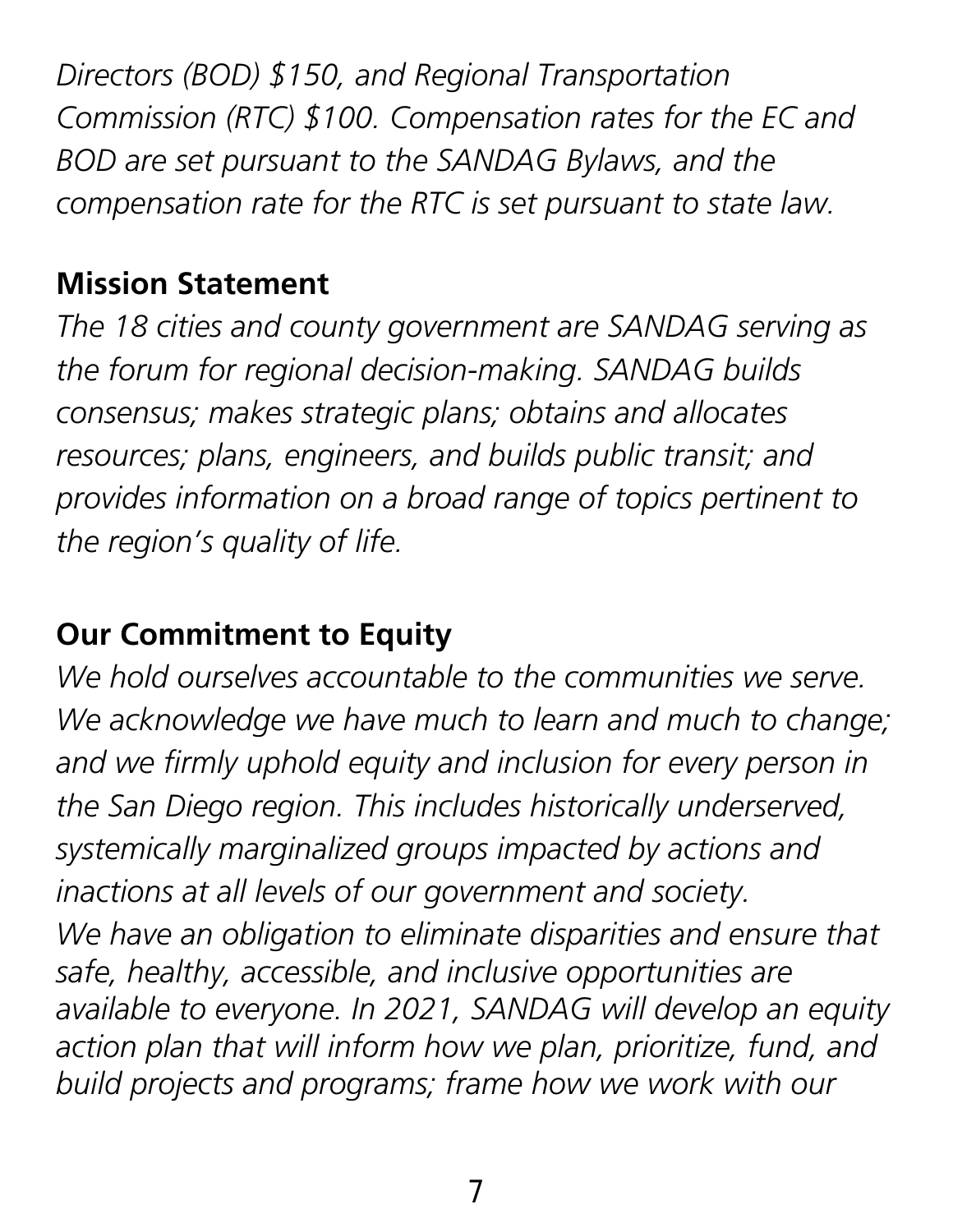*communities; define how we recruit and develop our employees; guide our efforts to conduct unbiased research and interpret data; and set expectations for companies and stakeholders that work with us.*

*We are committed to creating a San Diego region where every person who visits, works, and lives can thrive.*

San Diego Association of Governments  $\times$  401 B Street, Suite 800, San Diego, CA 92101-4231 × (619) 699-1900 × Fax (619) 699-1905  $\times$  sandag.org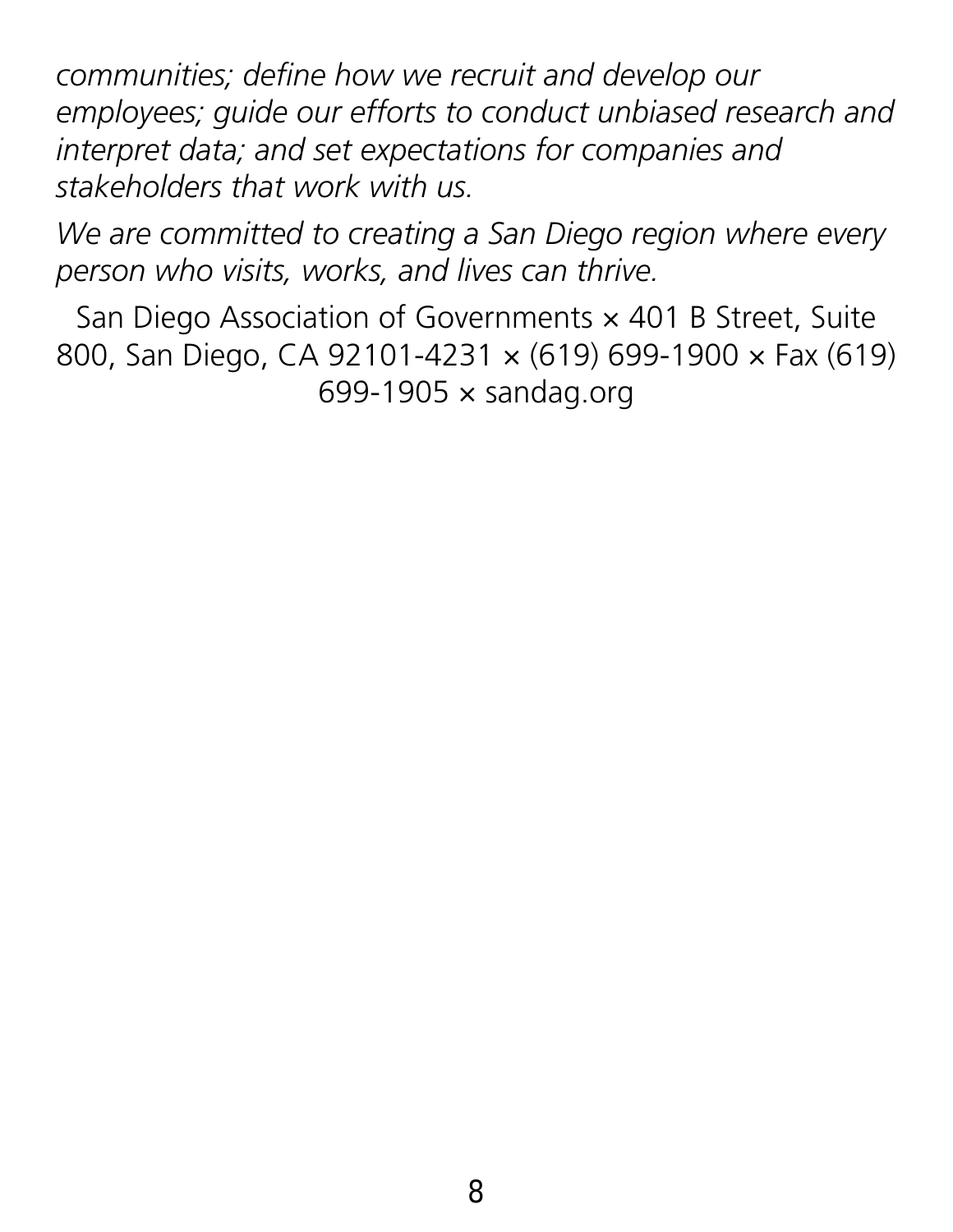## Social Services Transportation Advisory Council

Tuesday, May 18, 2021

#### Item No.

#### Recommendation

#### 1. Introductions

#### +2. Approval of Meeting Minutes Approve

- +2A. January 19, 2021, Social Services Transportation Advisory Council (SSTAC) Meeting Minutes
- +2B. March 11, 2021, Joint Social Services Transportation Meeting
- 3. Public

#### Comments/Communications and Member Comments

Public comments under this agenda item will be limited to five public speakers. Members of the public shall have the opportunity to address the SSTAC on any issue within the jurisdiction of Council that is not on this agenda. Public speakers are limited to three minutes or less per person. SSTAC members also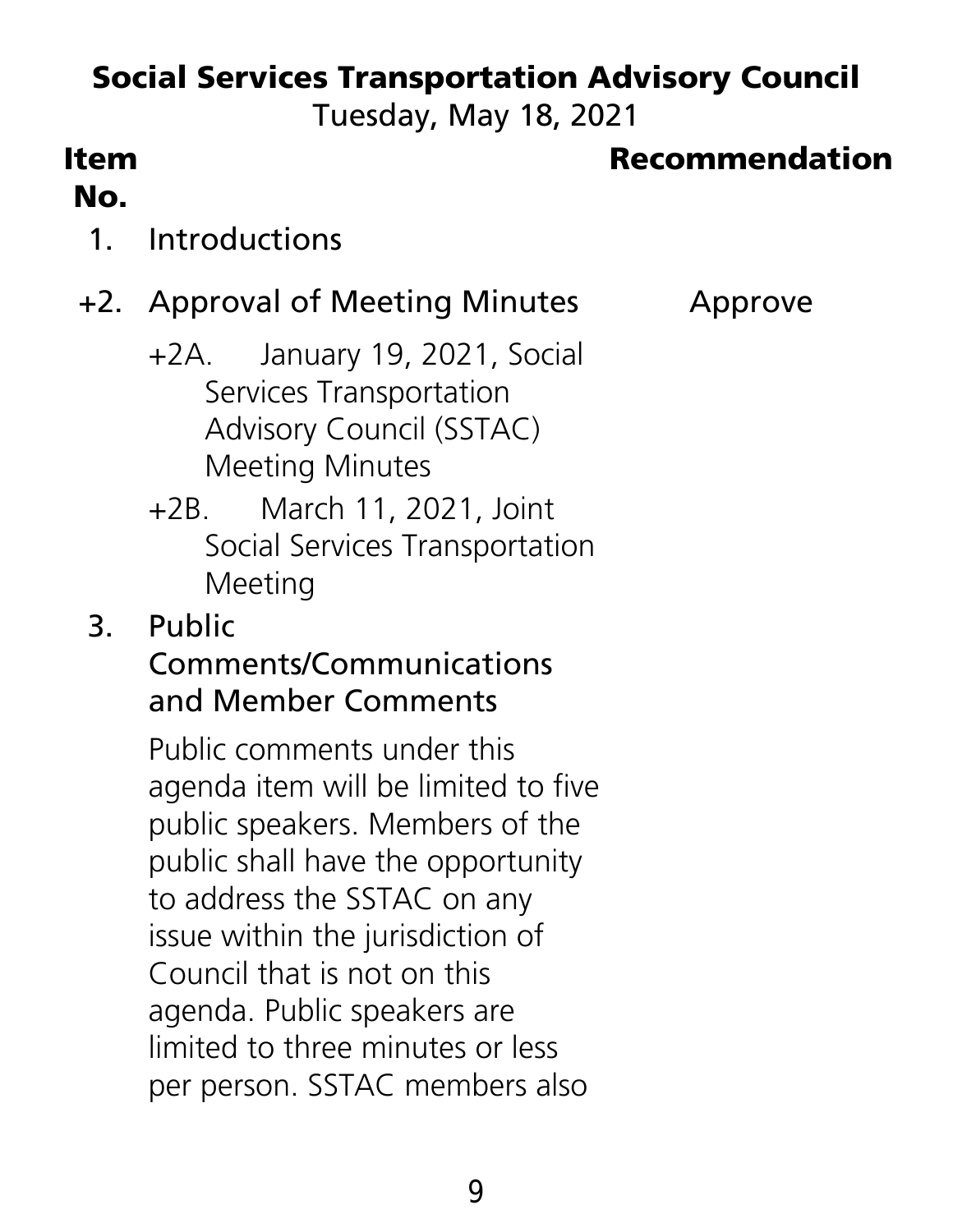may provide information and announcements under this agenda item. If the number of public comments under this agenda item exceeds five, additional public comments will be taken at the end of the agenda. Subjects of previous agenda items may not again be addressed under public comment.

### Reports

### 4. Staff Report

Staff will report on notable activity within the SANDAG Short Range Transit section.

#### 5. SSTAC Membership **Information**

An overview on SSTAC membership rotation and opportunities to serve on the SSTAC will be presented. An overview on the application process and request for volunteers to serve on the selection panel in July, will also be presented. The new membership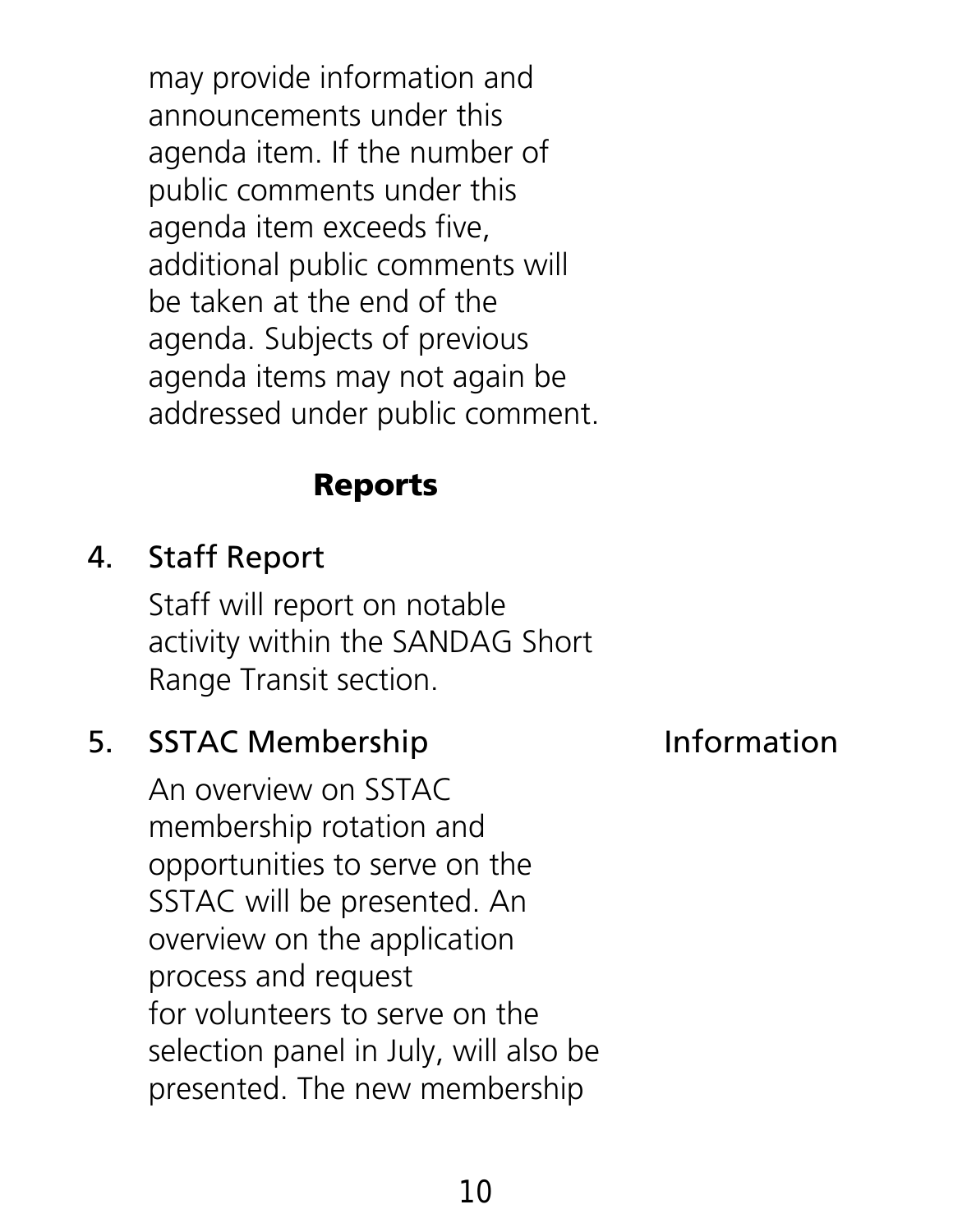terms will begin on August 1, 2021.

## 6. Transit Operator Update **Information**

An update on proposed service changes and any notable activity will be provided by representatives from the Metropolitan Transit System and North County Transit District.

#### 7. Facilitating Access to Coordinated Transportation Update

An overview on the most recent developments of the Facilitating Access to Coordinated Transportation Update and the Council on Access and Mobility will be presented.

#### Information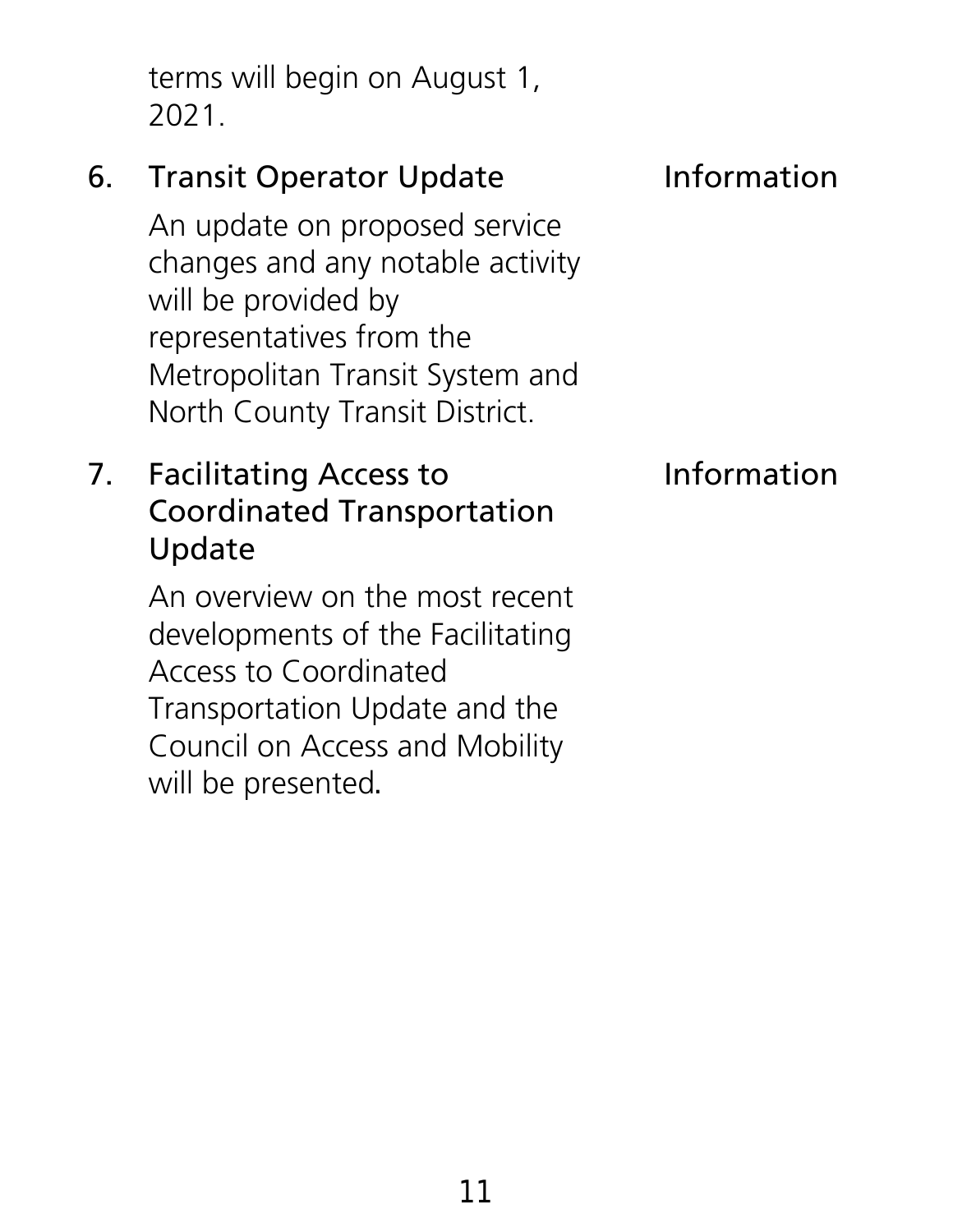## 8. Public Hearing **Information**

As required by Public Utilities Codes 99238.5, the SSTAC will hold a public hearing to solicit the input of transit dependent and transit disadvantaged persons, including the elderly, disabled, and persons of limited means, on public transportation needs in San Diego County.

#### 9. Adjournment lnformation

The next SSTAC meeting is scheduled for Tuesday, July 20, 2021, at 10 a.m.

#### + next to an agenda item indicates an attachment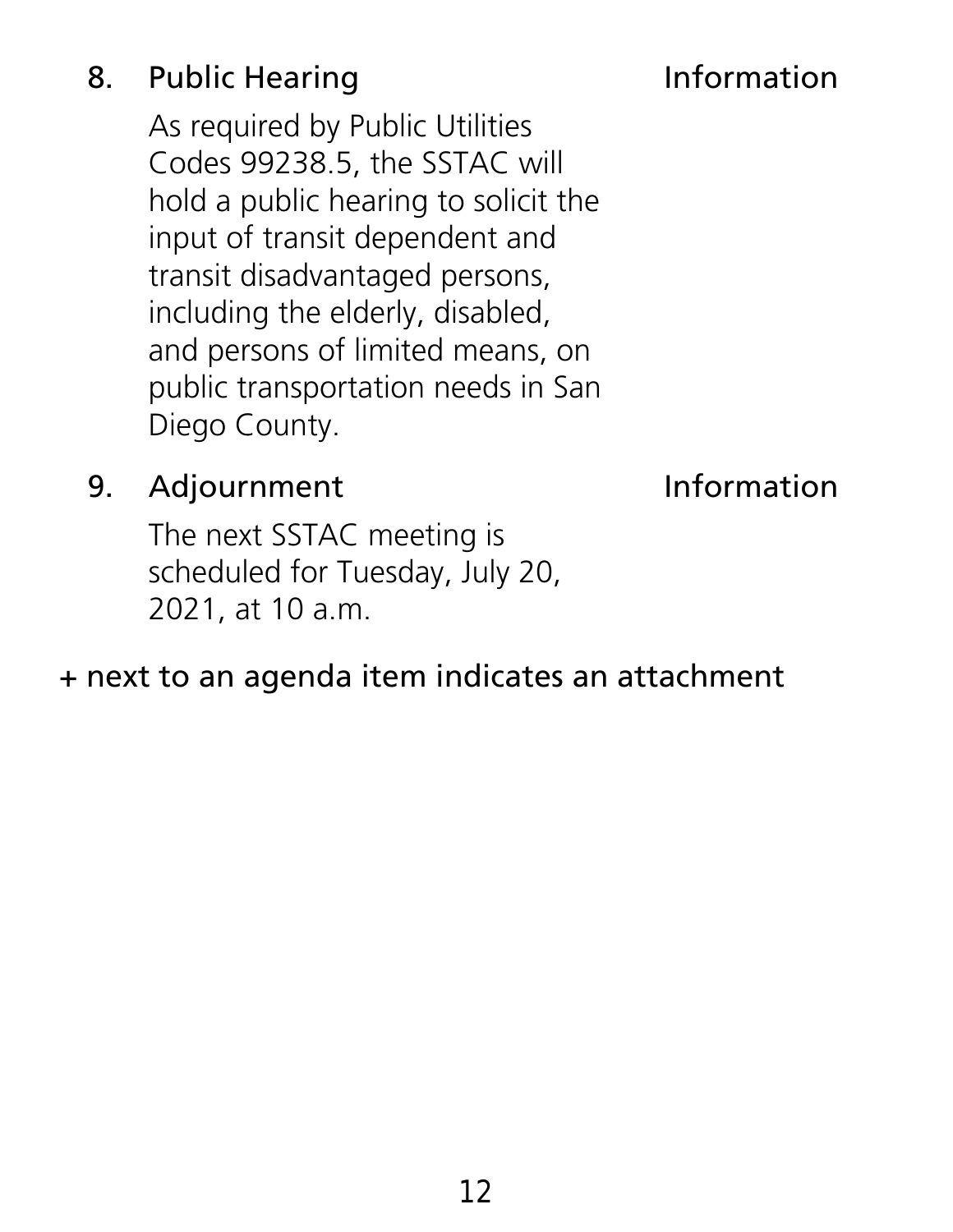#### May 18, 2021 **Action: Approve**

## **January 19, 2021, Meeting Minutes**

Chair Meagan Schmidt (Facilitating Access to Coordinated Transportation [FACT] – Seat B) called the meeting of the Social Services Transportation Advisory Council (SSTAC) to order at 10:09 a.m. Due to the COVID-19 pandemic, the meeting was held in a virtual environment via Zoom.

1.Welcome and Introductions

The attendance sheet for this meeting is included.

2.Approval of Meeting Minutes (Approve)

Action: Upon a motion by Sharlene Ornelas (At-Large Voting Member – Seat B) and a Clytie Kohler (Special Interest Alternate – Seat B), the SSTAC approved the minutes as amended from the November 9, 2020 meeting. Yes: Ilse Carey (Special Interest Member – Seat A), Kent Rodricks (Special Interest Member – Seat B), Lorry Seagrim (At Large Voting Member – Seat A), Catherine Manis (At Large Voting Member - Seat C), Winona Garcia (Survivors of Torture), Marissa Lucero (San Diego Center for the Blind), Anthony DeSalis (The ARC of San Diego), Chair Meagan Schmidt (FACT), Vassilena Lerinska (MTS Fixed Route), Vice Chair Jay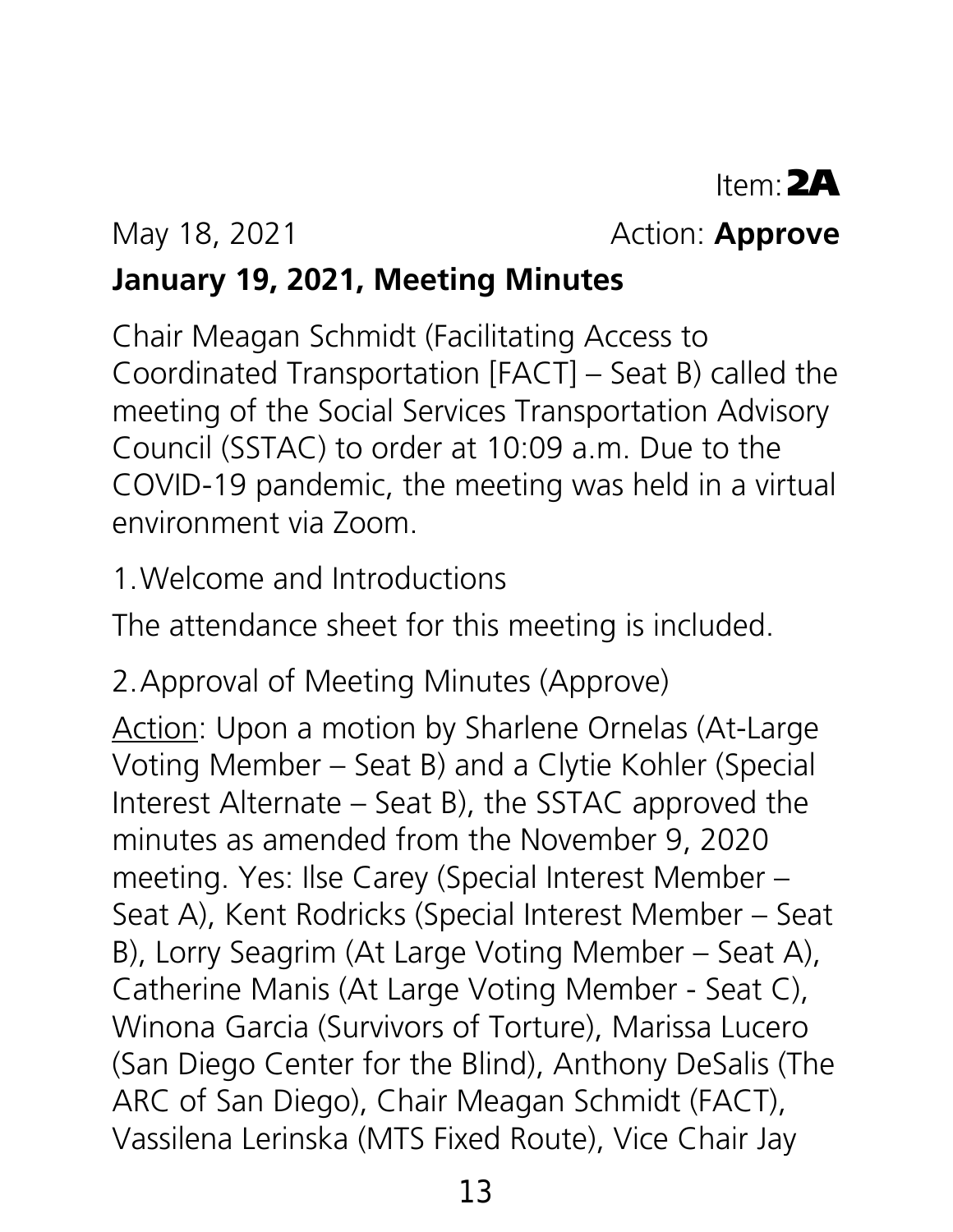Washburn (MTS Paratransit), Charles Main (NCTD Fixed Route), and Robert Gebo (NCTD Paratransit). Abstain: None. Absent: Home of Guiding Hands

#### 3.Public Comments/Communications/Member Comments

Sharon Beckas commented that there is a State of MTS presentation by Nathan Fletcher on January 21.

#### **Reports**

4.Staff Report (Discussion)

Additional Section 5310 Funding through the [Coronavirus Response and Relief Supplemental](https://gcc02.safelinks.protection.outlook.com/?url=https%3A%2F%2Fwww.transit.dot.gov%2Ffunding%2Fgrants%2Fcoronavirus-response-and-relief-supplemental-appropriations-act-2021&data=04%7C01%7CLisa.Madsen%40sandag.org%7C1a81b96c098b4a25d9bf08d8b97e14a7%7C2bbb5689d9d5406b8d02cf1002b473e7%7C0%7C0%7C637463298473349746%7CUnknown%7CTWFpbGZsb3d8eyJWIjoiMC4wLjAwMDAiLCJQIjoiV2luMzIiLCJBTiI6Ik1haWwiLCJXVCI6Mn0%3D%7C1000&sdata=D6ywz9%2BJ3%2B3vcX52sBJ2WzkkASQ5p7U4WZZifPnSQd8%3D&reserved=0)  [Appropriations Act of 2021](https://gcc02.safelinks.protection.outlook.com/?url=https%3A%2F%2Fwww.transit.dot.gov%2Ffunding%2Fgrants%2Fcoronavirus-response-and-relief-supplemental-appropriations-act-2021&data=04%7C01%7CLisa.Madsen%40sandag.org%7C1a81b96c098b4a25d9bf08d8b97e14a7%7C2bbb5689d9d5406b8d02cf1002b473e7%7C0%7C0%7C637463298473349746%7CUnknown%7CTWFpbGZsb3d8eyJWIjoiMC4wLjAwMDAiLCJQIjoiV2luMzIiLCJBTiI6Ik1haWwiLCJXVCI6Mn0%3D%7C1000&sdata=D6ywz9%2BJ3%2B3vcX52sBJ2WzkkASQ5p7U4WZZifPnSQd8%3D&reserved=0) – The San Diego region will be apportioned [\\$412,817](https://gcc02.safelinks.protection.outlook.com/?url=https%3A%2F%2Fwww.transit.dot.gov%2Ffunding%2Fgrants%2Ftable-5-crrsaa-apportionments-enhanced-mobility-seniors-and-individuals-disabilities&data=04%7C01%7CLisa.Madsen%40sandag.org%7C1a81b96c098b4a25d9bf08d8b97e14a7%7C2bbb5689d9d5406b8d02cf1002b473e7%7C0%7C0%7C637463298473349746%7CUnknown%7CTWFpbGZsb3d8eyJWIjoiMC4wLjAwMDAiLCJQIjoiV2luMzIiLCJBTiI6Ik1haWwiLCJXVCI6Mn0%3D%7C1000&sdata=wxTvcRoJv6wrgNuDrcrIwpT%2Bi824H3jPw3MwEwBj1mo%3D&reserved=0) of the \$50,000,000 available nationwide. SANDAG staff is working with the Federal Transit Administration to seek clarity on eligibility requirements, schedule of funding, and other details. Staff is slated to present draft funding recommendations for the Cycle 11 Call for Projects in March to the Independent Taxpayer Oversight Committee (ITOC), Transportation Committee (TC), and Board of Directors (BOD).

SANDAG and Caltrans are developing a Comprehensive Multimodal Corridor Plan (CMCP) for the South Bay to Sorrento corridor. The South Bay to Sorrento (SB2S) project aims to guide development of an innovative transportation network, transforming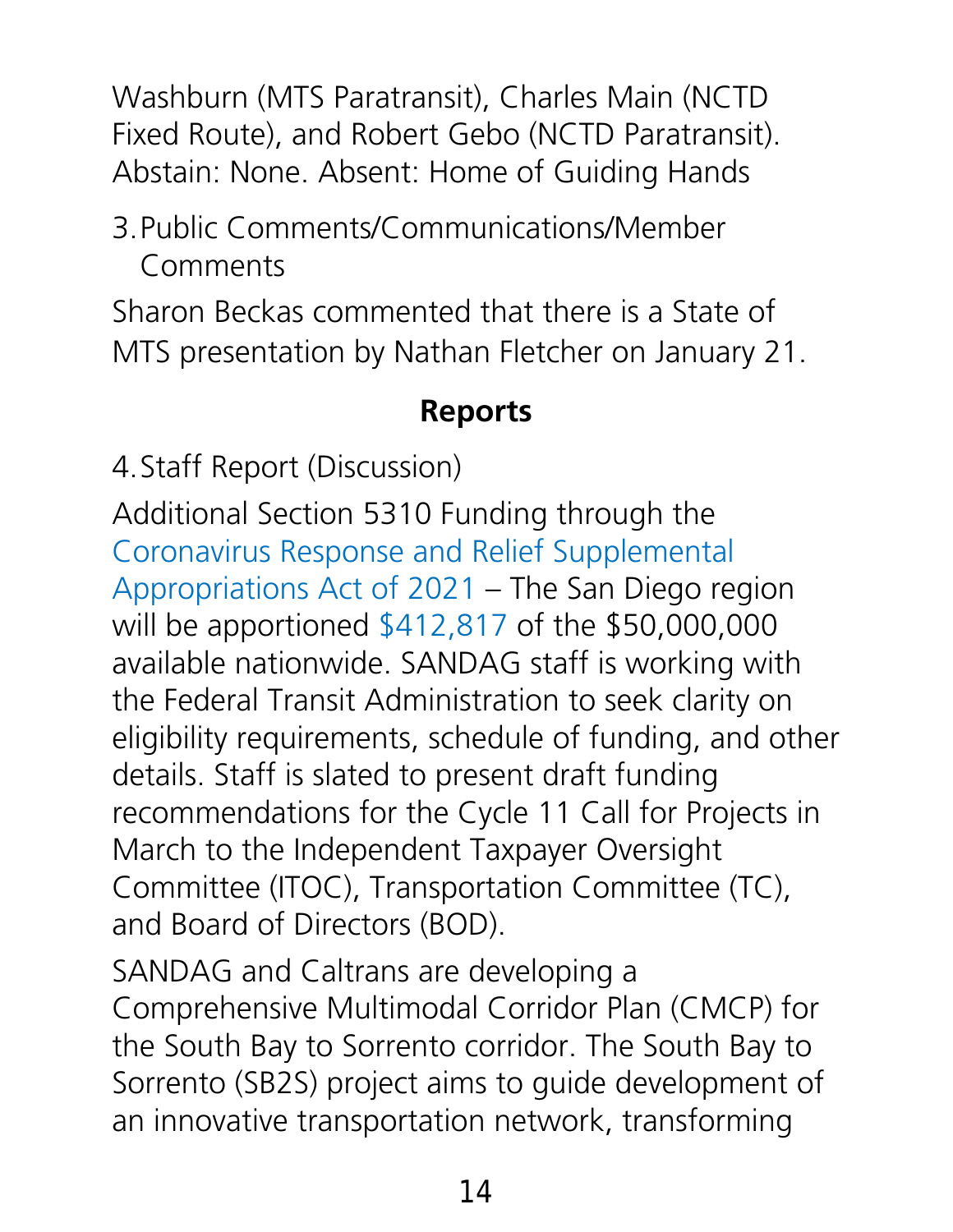the way people and goods move through the San Diego region. The CMCP evaluates all travel modes and transportation facilities in a defined corridor – highways and freeways, parallel and connecting roadways, transit (bus, bus rapid transit, light rail, intercity rail, etc.), pathways, and bikeways. Completing the CMCPs will help the San Diego region compete for local, state, and federal funds. The SB2S CMCP is anticipated to be finalized by late 2021.

SANDAG and Caltrans District 11 are hosting a their first virtual public engagement meeting through [Zoom](https://gcc02.safelinks.protection.outlook.com/?url=https%3A%2F%2Fus02web.zoom.us%2Fj%2F84300170028&data=04%7C01%7CLisa.Madsen%40sandag.org%7Cc433e7e652ae4dcd5a0d08d8b9813d01%7C2bbb5689d9d5406b8d02cf1002b473e7%7C0%7C0%7C637463312030934217%7CUnknown%7CTWFpbGZsb3d8eyJWIjoiMC4wLjAwMDAiLCJQIjoiV2luMzIiLCJBTiI6Ik1haWwiLCJXVCI6Mn0%3D%7C1000&sdata=g73DPSPgf2jx1CRn59trcprwIqkYmBkoodjvr98LFdQ%3D&reserved=0) on Thursday, January 28, 2021, 6 p.m. – 7:30 p.m. During this meeting, the project team will introduce the Comprehensive Multimodal Corridor Plan (CMCP) for the South Bay to Sorrento region. The team will explain how the development of an innovative transportation network will transform the way people and goods move through the San Diego region. Time will be dedicated during the meeting for attendees to share information about their corridor challenges, participate in surveys/polls, and remark on what is working well. The meeting will include details on how the public can submit their comments and provide input for the development of the corridor study through a virtual engagement hub. For more information on the South Bay to Sorrento CMCP planning effort, visit the SANDAG [CMCP website,](https://gcc02.safelinks.protection.outlook.com/?url=https%3A%2F%2Fwww.sandag.org%2Findex.asp%3Fclassid%3D12%26subclassid%3D83%26projectid%3D611%26fuseaction%3Dprojects.detail&data=04%7C01%7CLisa.Madsen%40sandag.org%7Cc433e7e652ae4dcd5a0d08d8b9813d01%7C2bbb5689d9d5406b8d02cf1002b473e7%7C0%7C0%7C637463312030944180%7CUnknown%7CTWFpbGZsb3d8eyJWIjoiMC4wLjAwMDAiLCJQIjoiV2luMzIiLCJBTiI6Ik1haWwiLCJXVCI6Mn0%3D%7C1000&sdata=rAvYlxS%2B2TsbW%2FYQI7rZOeQ%2Fj%2FRUPryBufvgyhVbuA8%3D&reserved=0) the [Virtual Engagement Hub,](https://gcc02.safelinks.protection.outlook.com/?url=https%3A%2F%2Fsandag.mysocialpinpoint.com%2Fsouthbaytosorrento&data=04%7C01%7CLisa.Madsen%40sandag.org%7Cc433e7e652ae4dcd5a0d08d8b9813d01%7C2bbb5689d9d5406b8d02cf1002b473e7%7C0%7C0%7C637463312030944180%7CUnknown%7CTWFpbGZsb3d8eyJWIjoiMC4wLjAwMDAiLCJQIjoiV2luMzIiLCJBTiI6Ik1haWwiLCJXVCI6Mn0%3D%7C1000&sdata=qb5g0Sf%2FhlKu0ceGHfVZBxrV7kS2qRFq9OVrVPZj1vg%3D&reserved=0) and or download the project [Fact Sheet.](https://gcc02.safelinks.protection.outlook.com/?url=https%3A%2F%2Fwww.virtualeventroom.com%2Fhntb%2Fsandag%2Fdocs%2FSB2S-Factsheet.pdf&data=04%7C01%7CLisa.Madsen%40sandag.org%7Cc433e7e652ae4dcd5a0d08d8b9813d01%7C2bbb5689d9d5406b8d02cf1002b473e7%7C0%7C0%7C637463312030954133%7CUnknown%7CTWFpbGZsb3d8eyJWIjoiMC4wLjAwMDAiLCJQIjoiV2luMzIiLCJBTiI6Ik1haWwiLCJXVCI6Mn0%3D%7C1000&sdata=wKZbd61MNlt3sB9Z6yD159ISGuA2i3%2BJfjT6%2FuXG9Xo%3D&reserved=0)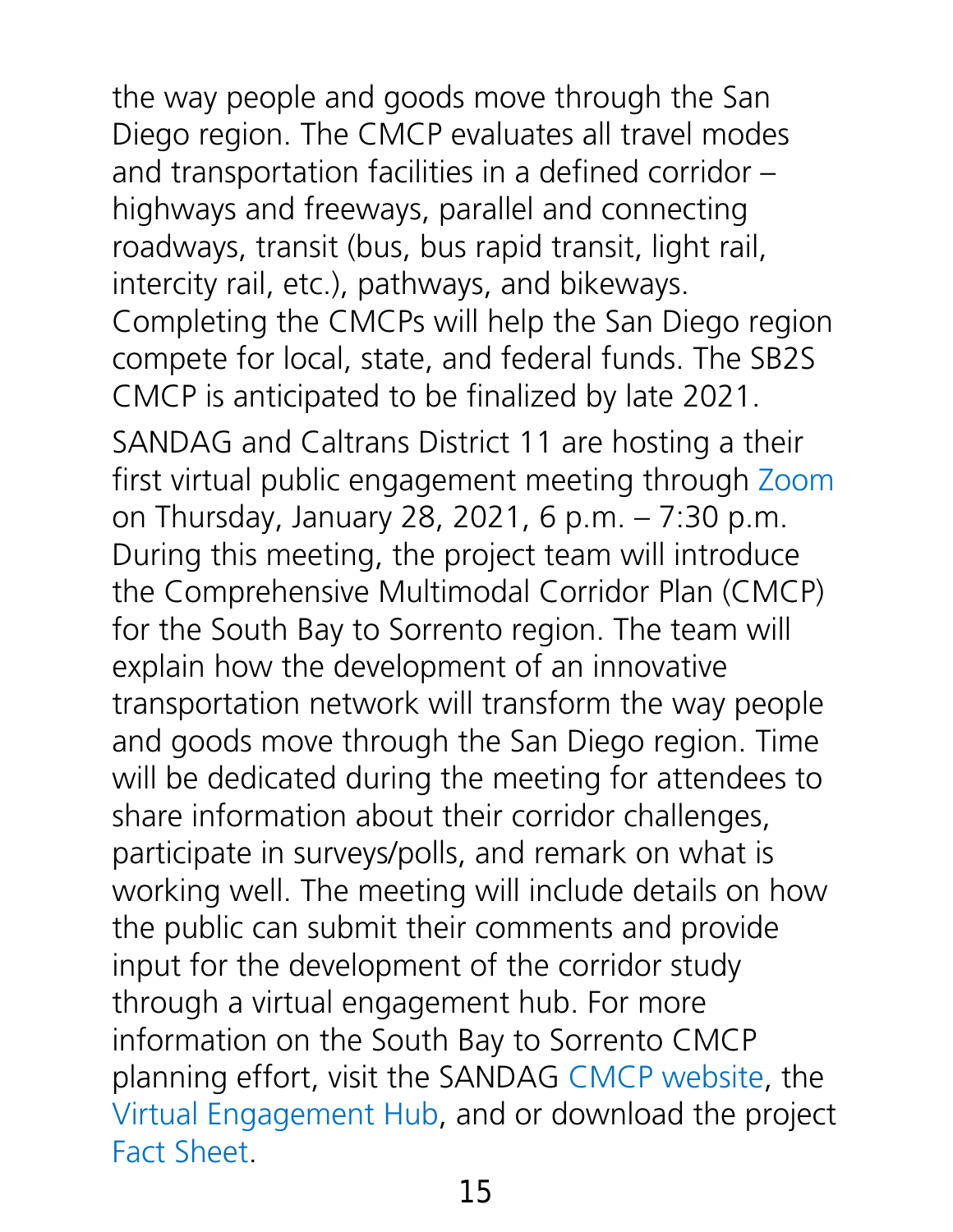SANDAG recently formed an internal Diversity, Equity, and Inclusion (DEI) Council. Ms. Madsen noted that she was one of 12 SANDAG employees appointed to this Council. The Council will play an important role in developing SANDAG's equity action plan and will serve as both an advisory and working group.

5.Discussion of Equity Statement (Discussion/Possible Action)

SANDAG Executive Director Hasan Ikhrata noted that staff is going to SANDAG's Board of Directors this Friday to ask them to adopt an Equity Statement. Staff is open to suggestions on the Equity Statement. SANDAG's team thinks the equity statement is critical; first to acknowledge the sins of the past when it comes to transportation and the division of communities, including low income and minority communities getting the bad end of transportation investments. Now it is time to overcome these sins and move forward in an equitable way. It is anticipated that the Board will adopt the Equity Statement this Friday. The team, led by SANDAG Director of Regional Planning Coleen Clementson, will adopt a methodology for future transportation investments. SANDAG Director of Strategic Communications, Irene McCormack, drafted the equity statement with input from the Social Equity Working Group and the internal Diversity, Equity, and Inclusion (DEI) Council. The Statement is as follows: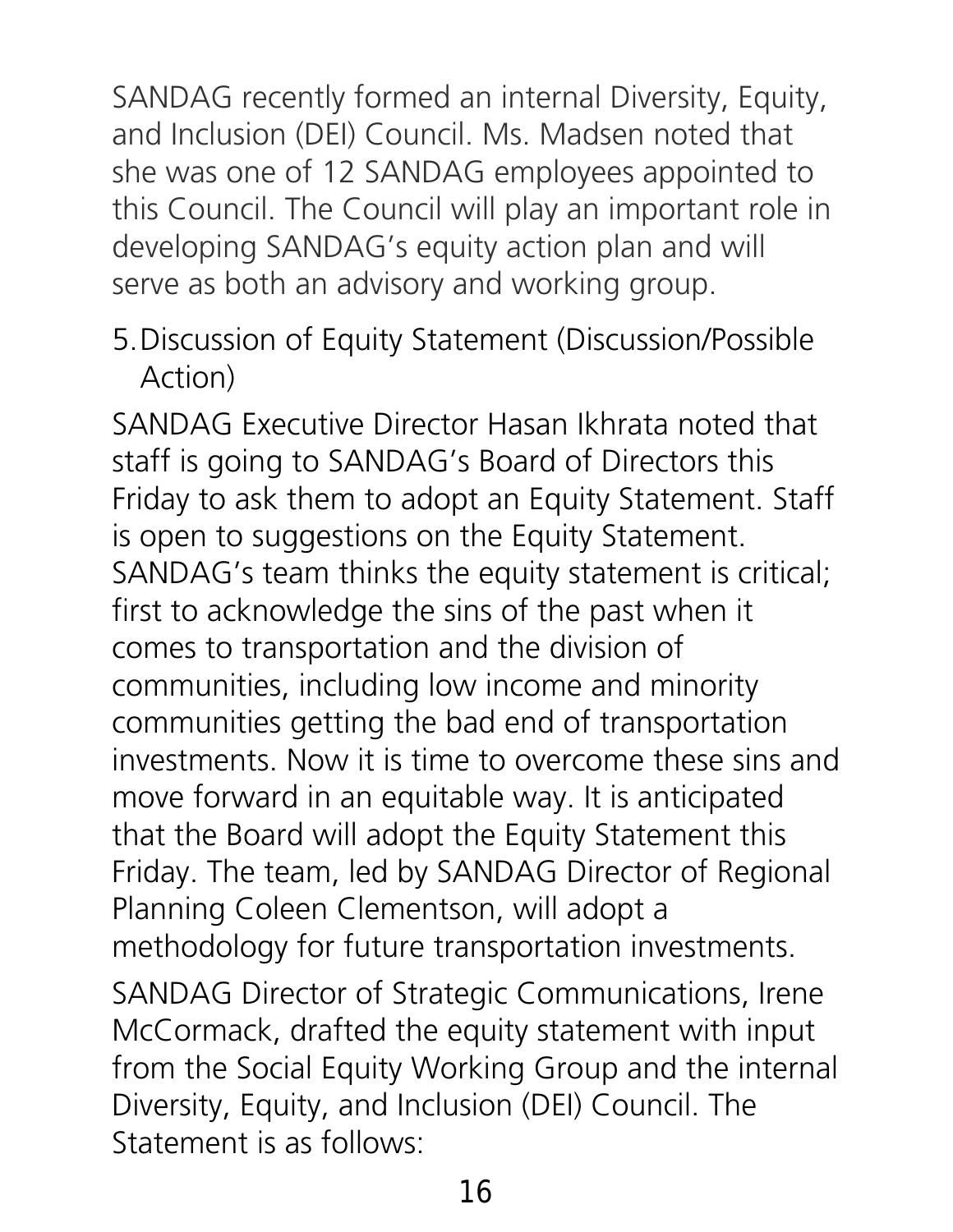#### *Equity Statement Draft II*

*We hold ourselves accountable to the communities we serve. We acknowledge we have much to learn and much to change; and we firmly uphold equity and inclusion for every person in the San Diego region. This includes historically underserved, systematically marginalized groups impacted by actions and inactions at all levels of our government and society.* 

*We have an obligation to eliminate disparities and ensure that safe, healthy, accessible, and inclusive opportunities are available to everyone. In 2021, SANDAG will develop an equity action plan that will inform how we plan, prioritize, and build projects in programs; frame how we work with our communities; Define how we recruit and develop our employees ; Guide our efforts to conduct unbiased research an interpret data; And set expectations for companies and stakeholders that work with us.* 

*We are committed to creating a San Diego region where every person who lives works or visits can thrive.* 

Brian Pollard commented that he likes the second draft of the statement. The second draft has a little bit more specificity, but still allows room in the Action Plan that will be worked on in 2021. The rubber is going to hit the road when we look at the action plan and some communities may have some priority shifts. This is an excellent start; Hasan thank you for pushing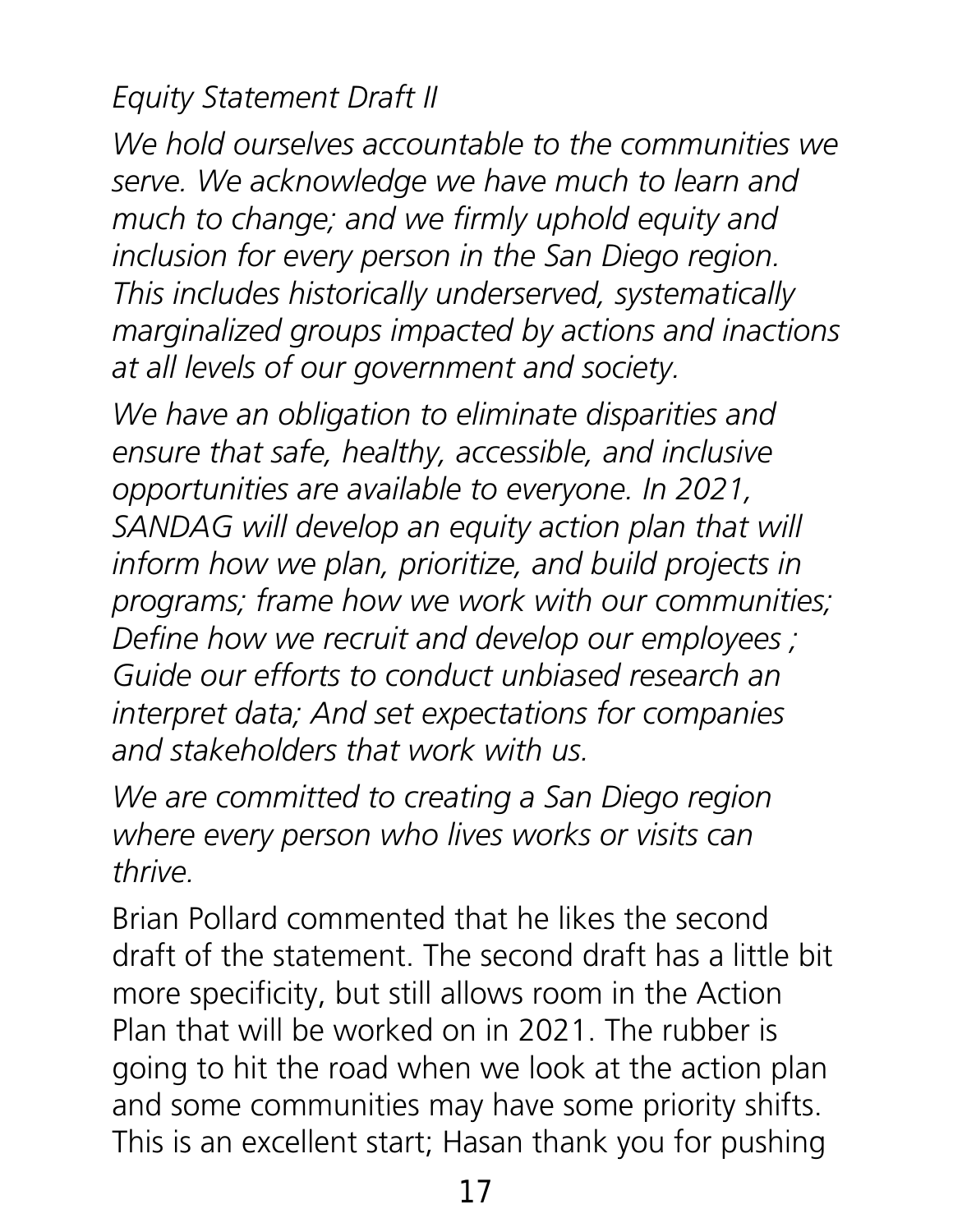this statement because something like this must be top down and knowing that the staff are supported will be a huge driver for this effort.

Ms. McCormack noted that Brian is correct, and the rubber will hit the road with the Action Plan and hold us all accountable for the words in the Equity Statement.

Sharlene Ornelas commented that she was glad to see that SANDAG didn't specify any of the minority groups because sometimes you can leave out the less known minority groups that are still not having those needs being met. I am really pleased with this draft presented.

6.Development of a Regional Social Equity Planning Framework (Discussion)

Coleen Clementson stated that it is an exciting time at SANDAG as we work to emphasize equity in everything we do. The agency has previously discussed the transformational transportation vision that is being incorporated in to the 2021 Regional Plan. This is about providing true travel alternatives to driving. The team is addressing three primary conditions: traffic congestion, social equity, and meeting the state and federal mandates. Our state and Federal mandates make sure we are addressing climate change and that we are reducing the number of induvial vehicle miles traveled.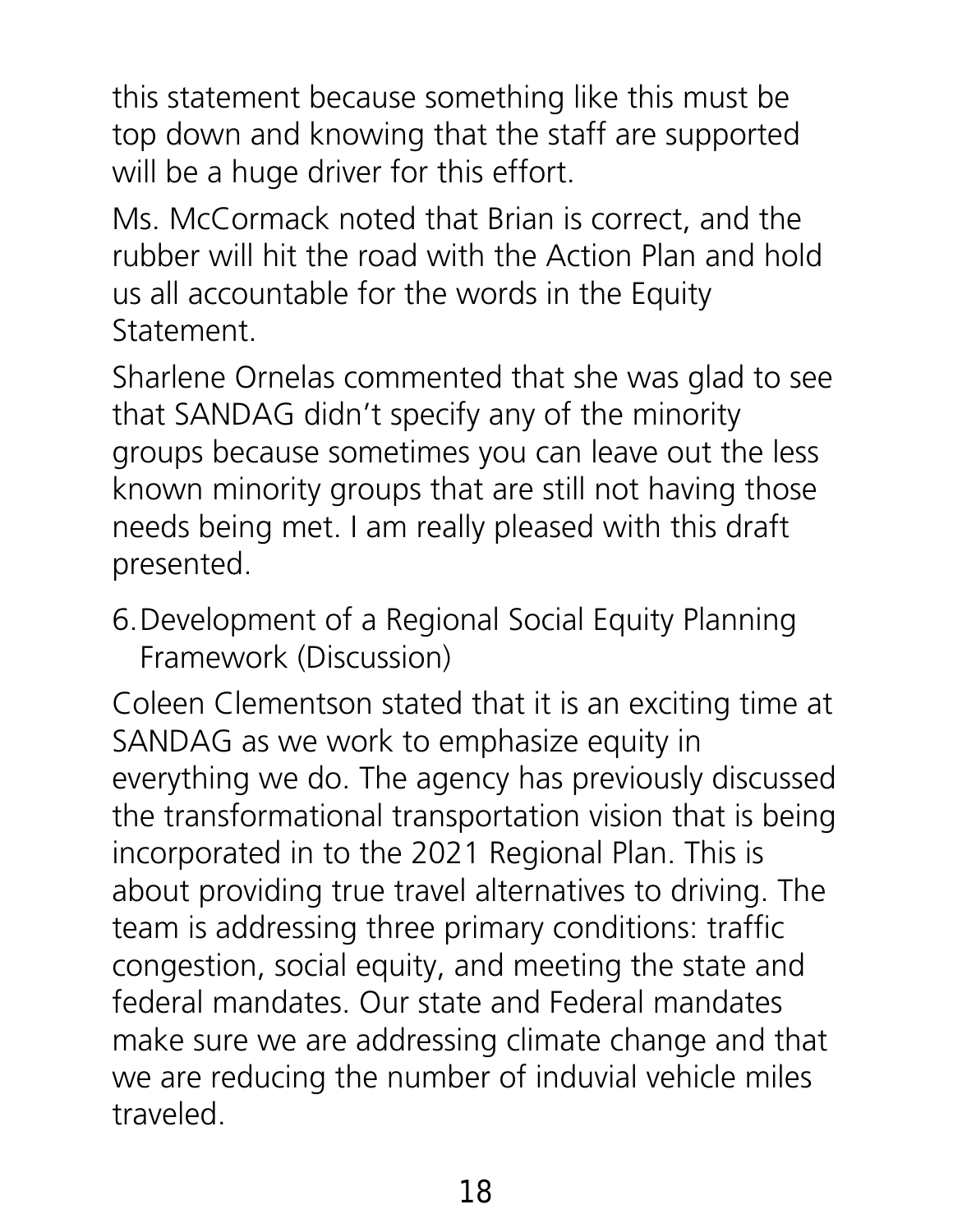SANDAG Principal Regional Planner Tuere Fa'aola discussed the five inter-reliant actions:

- 1.Engagement wanting to ensure that there is an engagement process that is transparent, fair, and inclusive. It elevates people of low income, people of color, and people with disabilities or with limited English. We want to make sure that what we learn from the engagements can translate into solutions.
- 2.Data Accountability SANDAG has used a lot of data throughout the Regional Plan process and it has been incredibility helpful on how we should plan for transportation investments. We recognize that we need to drive our decisions in conjunction with engagement. We recognize that data is inherently biased and can result in inequitable access to communities that need work. But we need to recognize that and work from a human centered design perspective.
- 3.Measuring Impacts SANDAG understands that we need to not only just measure impacts but understand the benefits of the plans and projects that we do, as well as the tradeoffs. There are always two sides to every impact. Working closely with communities will help inform our decisionmaking process.
- 4.Prioritizing Investments SANDAG will prioritize investments based on the understanding of community priorities, state, local, and federal goals,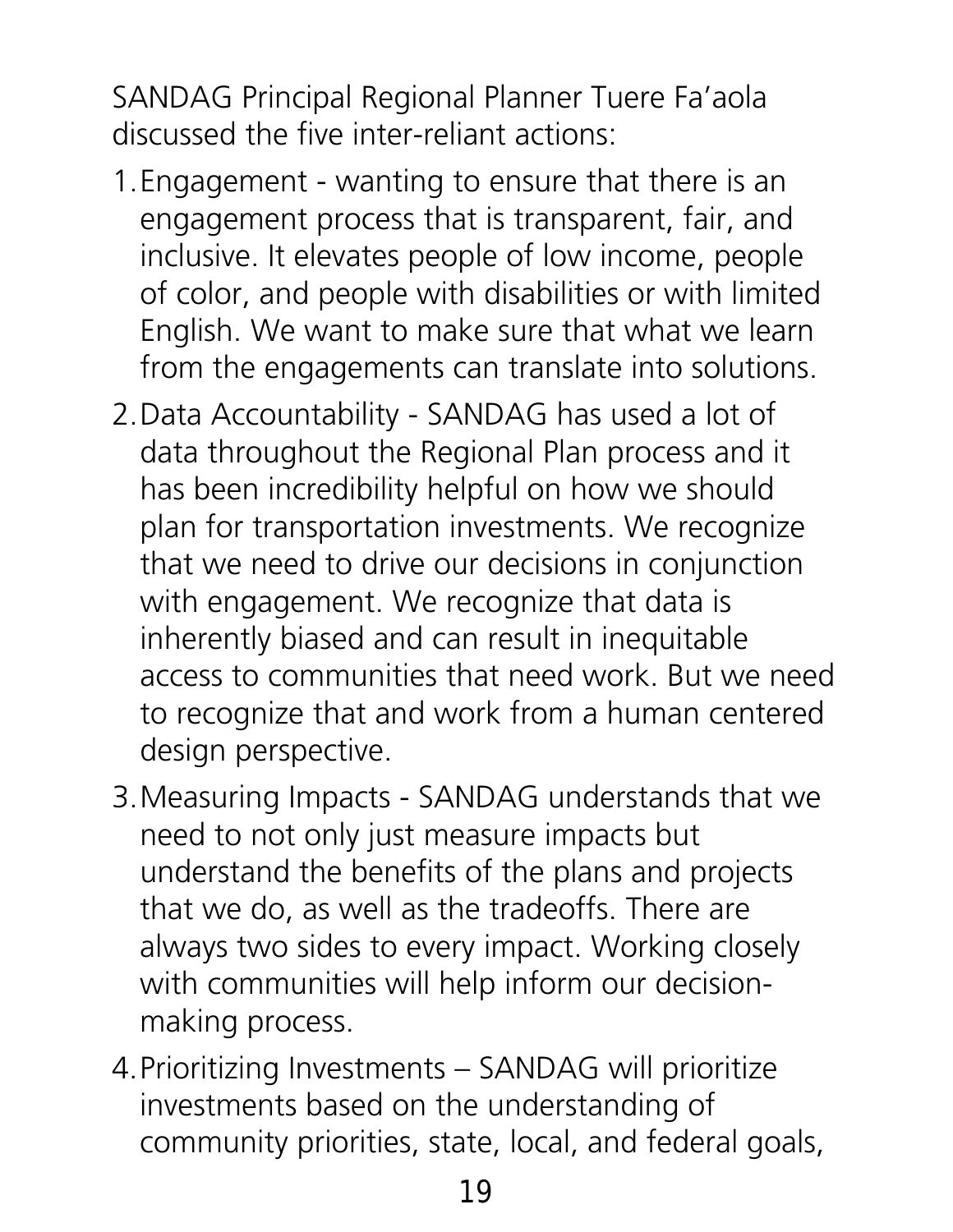and regulations that we must comply with. SANDAG will establish a new methodology that allows us to really prioritize investments in our plans, projects, and programs that benefit communities.

5.Monitor, Report, and Evolve - conduct ongoing monitoring and reporting to evaluate actual benefits or negative impacts. SANDAG needs to understand the outcomes of reports to inform all future decisions. We need to monitor, report, and be open to evolving as we learn more.

Anthony DeSalis commented that he was glad to see SANDAG looking at equity. The Arc of San Diego predominately serves people with disabilities in San Diego and it is important to understand that the people we serve are truly dependent upon public transportation. One of the major barriers with intellectual and developmental disabilities is the inability to achieve employment because of transportation issues, including first and last mile transportation, scheduling, and the time it takes to get from point A to B in their travel. It's also apparent in some of the other lower social economic classes that depend on public transportation to ensure they get educational or employment opportunities. I think this a positive step, but it will really be depending on the details and funding.

Clytie Koehler commented that she loves what is being said but wanted to mention the three forms of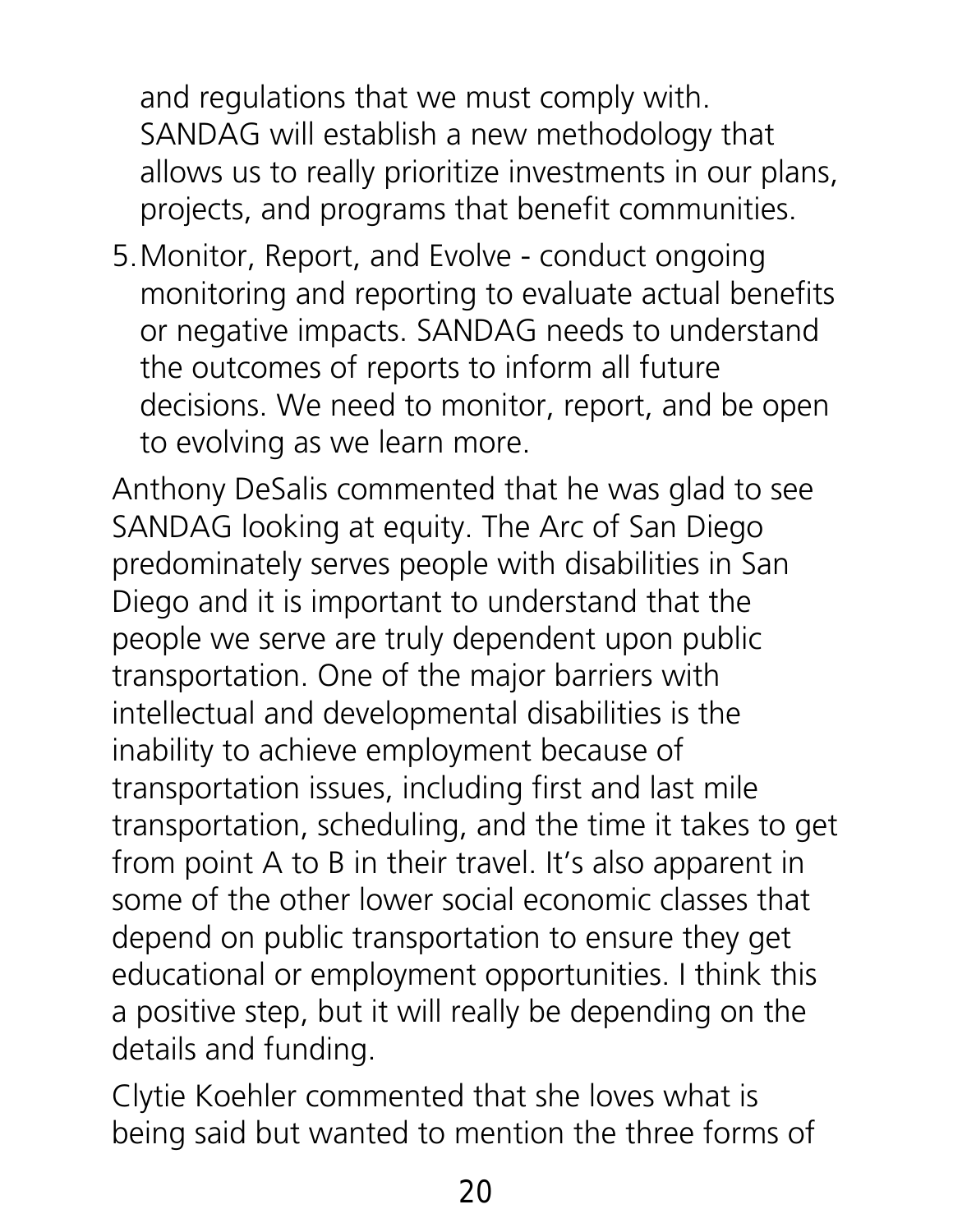omission that she was concerned about: first - asking questions of those affected, second - listen to hear and incorporate, third - to act on what is learned. Brian Pollard responded to Clytie; He also had the same comment and noted that this is the most receptive SANDAG has been in years.

7.Bridging the Digital Divide: Developing a Regional Digital Equity Strategy (Discussion)

SANDAG Director of Mobility and Innovation, Antionette Meier presented on the Digital Divide, noting that this topic has been getting more attention in the last year due to the pandemic. The Digital Divide has a lot to do with planning; broadband connectivity touches on areas from economic development, public health and safety, education, social equity, sustainability and even transportation.

Broadband is high-speed internet access via a variety of wired and wireless networks. High-speed is an important part of broadband, because not all internet connections are broadband. The Federal Communications Commission (FCC) defines a broadband connection as transmission speeds of at least 25 Mbps downstream and 3 Mbps upstream. There are multiple ways to get broadband through DSL, cable modem, fiber-optic cables, wireless, and satellite. Broadband infrastructures consist of a first, middle, and last mile. First mile is the backbone, the larger fiber optic network that can transmit a lot of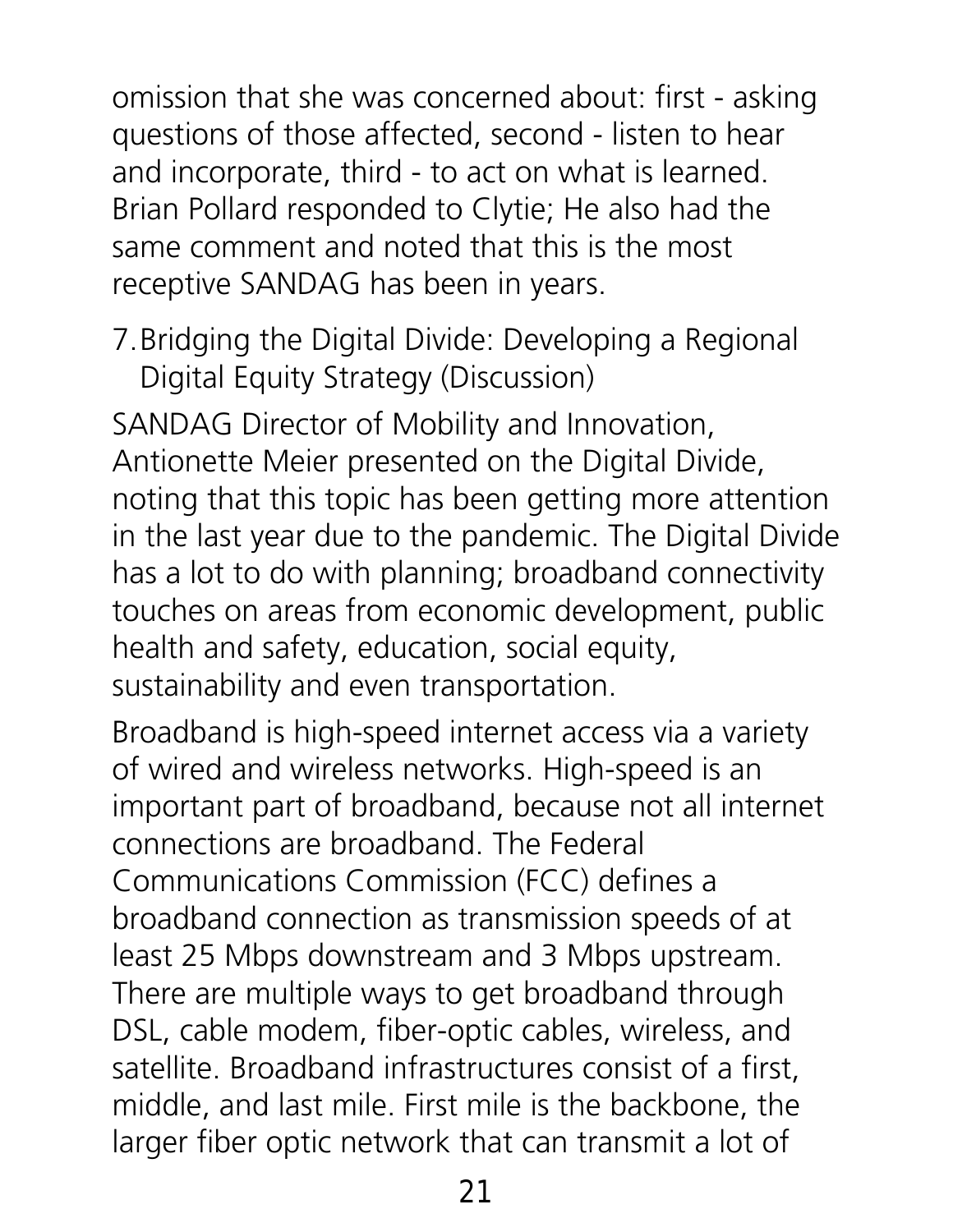data over a long distance. Middle mile links that backbone to the internet service providers' network. The last mile brings the connection to a home or business. There is a lack of a last mile connection for many people and communities in need. Closing the Digital Divide is also critical to the future of transportation. Broadband is also a green technology; we have seen during the pandemic how working and accessing services remotely can reduce car travel and the associated greenhouse gas emissions.

Over 2 million Californians do not have access to highspeed broadband services and 8.4 million residents do not have broadband subscriptions. In San Diego, 23% of households do not have a broadband subscription. 20-40% of students in local districts are underconnected or lack access. 42% of people who live in the County's rural areas have internet, versus 97% of the people who live in urban areas.

In December 2020, the Governor put out an executive mandate that directs state agencies to mandate a minimum broadband speed of 100 Mbps download speed and increase access to broadband under four areas: mapping and data, funding, deployment, and adoption. In addition to the executive order there are two other bills in the legislature that address the Digital Divide. The goal is to create digital equity within the State.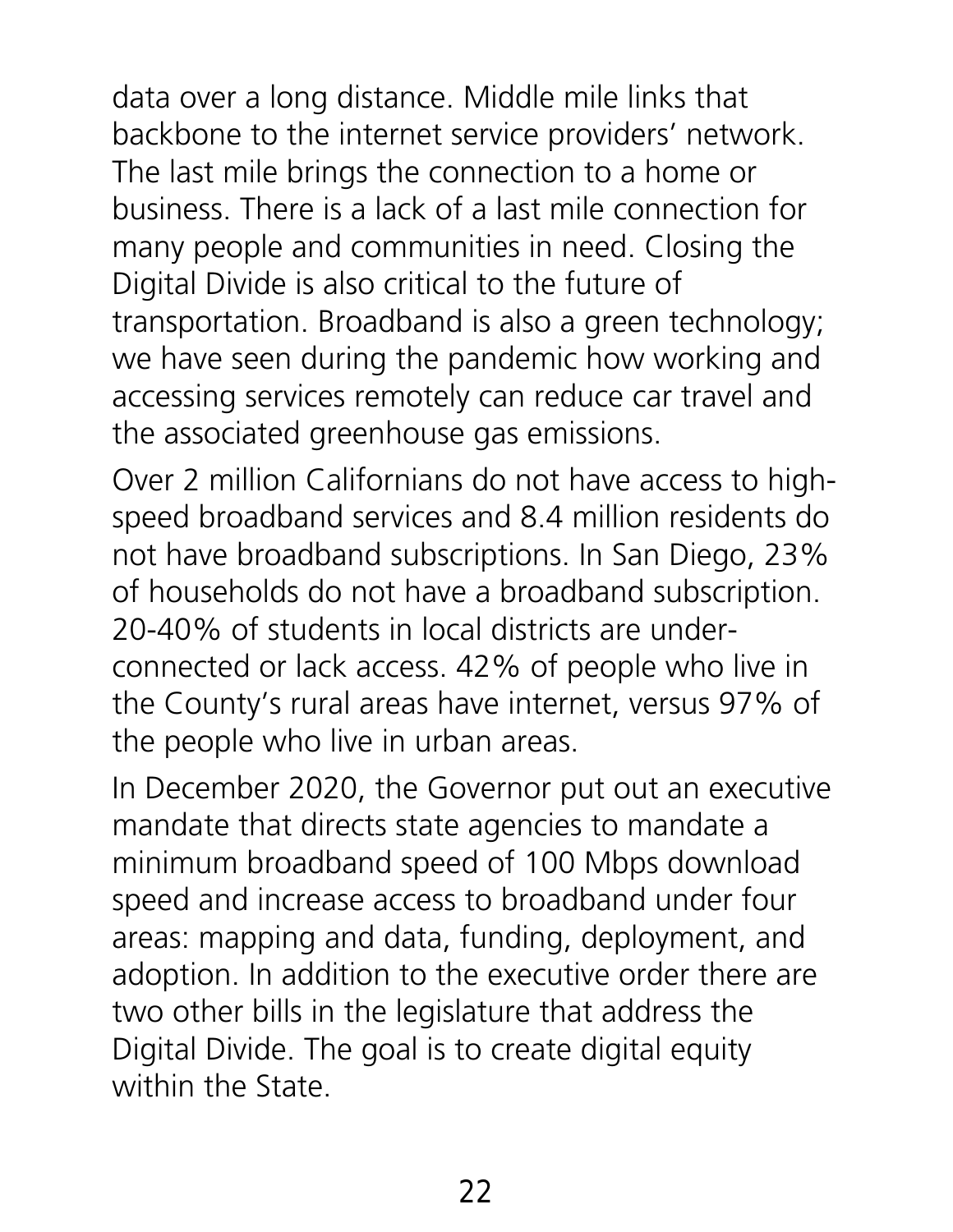Some of the efforts in the San Diego region include the City of San Diego and San Diego Futures Foundation supporting 30,000 local households without a computer, SD Access4All providing Wi-Fi and laptop access, the City of Chula Vista adopted a Digital Equity and Inclusion Plan and a Telecommunications Master Plan, the San Diego County Office of Education funded 19 school districts, and the San Diego Foundation granted \$3 million in relief funding. SANDAG also has been involved in the efforts to expand broadband through the Interagency Fiber Optic Sharing Agreement, a public-private partnership with Media3, broadband planning integration into CMCP's, and collaborations with organizations across southern California to create a framework to streamline broadband deployment.

The primary objectives for these efforts is to develop consistent broadband-friendly policies and practices in the region. One of the biggest barriers to broadband is prohibitive policies and a lack of proactive planning and coordination. SANDAG sees this as an opportunity to accelerate intelligent transportation (NextOS) and smart city initiatives.

Clytie Koehler said that it is exciting to see and wonderful for the future, but wondered if the actual study is expected be done by the end of the calendar year? Is there any action supposed to be taken this year? The questions that are being asked need to be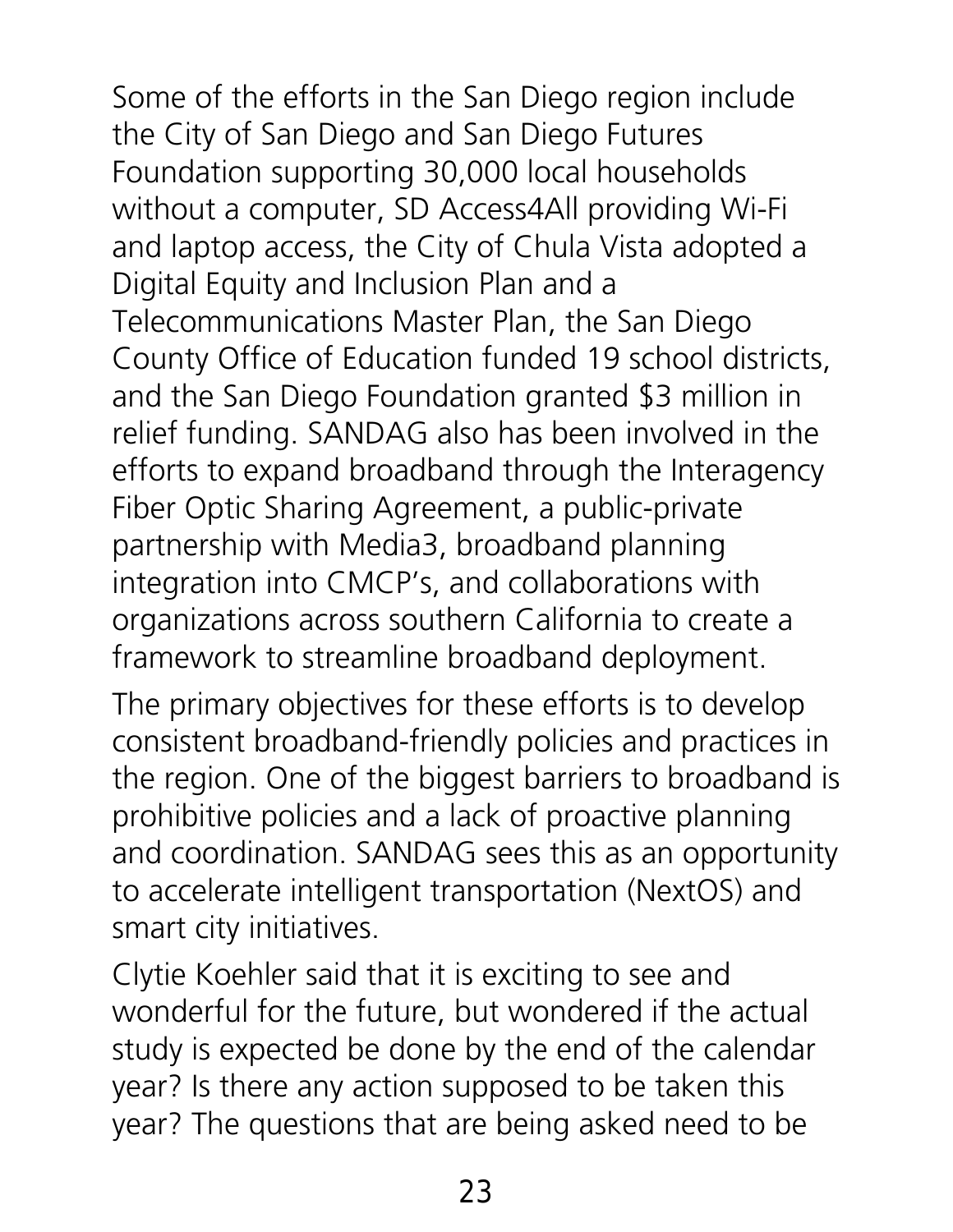framed in a way more than just 'can you afford it', it needs to be a 'either or'; 'are you letting other expenses go in order to keep it?'. People are giving up other things to get internet access. Ms. Meier noted that SANDAG wants to have the strategy and action plan 100% adopted by the Board of Directors by the end of calendar year. This Friday, she will be asking the Board for support in bridging the divide. The Task Force is trying to have a conversation about why people can't access the internet and put it in the action plan.

Catherine Manis asked about connecting seniors as well as those most in need. Ms. Meier noted that the Task Force is made of public agencies and non-profit and community-based organizations that are serving all communities. It is understood that seniors are a portion of the region that need help, and this is part of the strategy. Sharlene Ornelas commented that another thing to keep in mind is that not everyone has the ability to access the internet in the first place; this includes equipment, knowledge, and accessibility. Anthony DeSalis noted that during this pandemic we found that access to remote learning has created a great opportunity. The problem we found was that individuals either didn't have equipment or speeds were operating too slow. We have been working with individuals to assist them in getting the equipment they need. We learned that this is a meaningful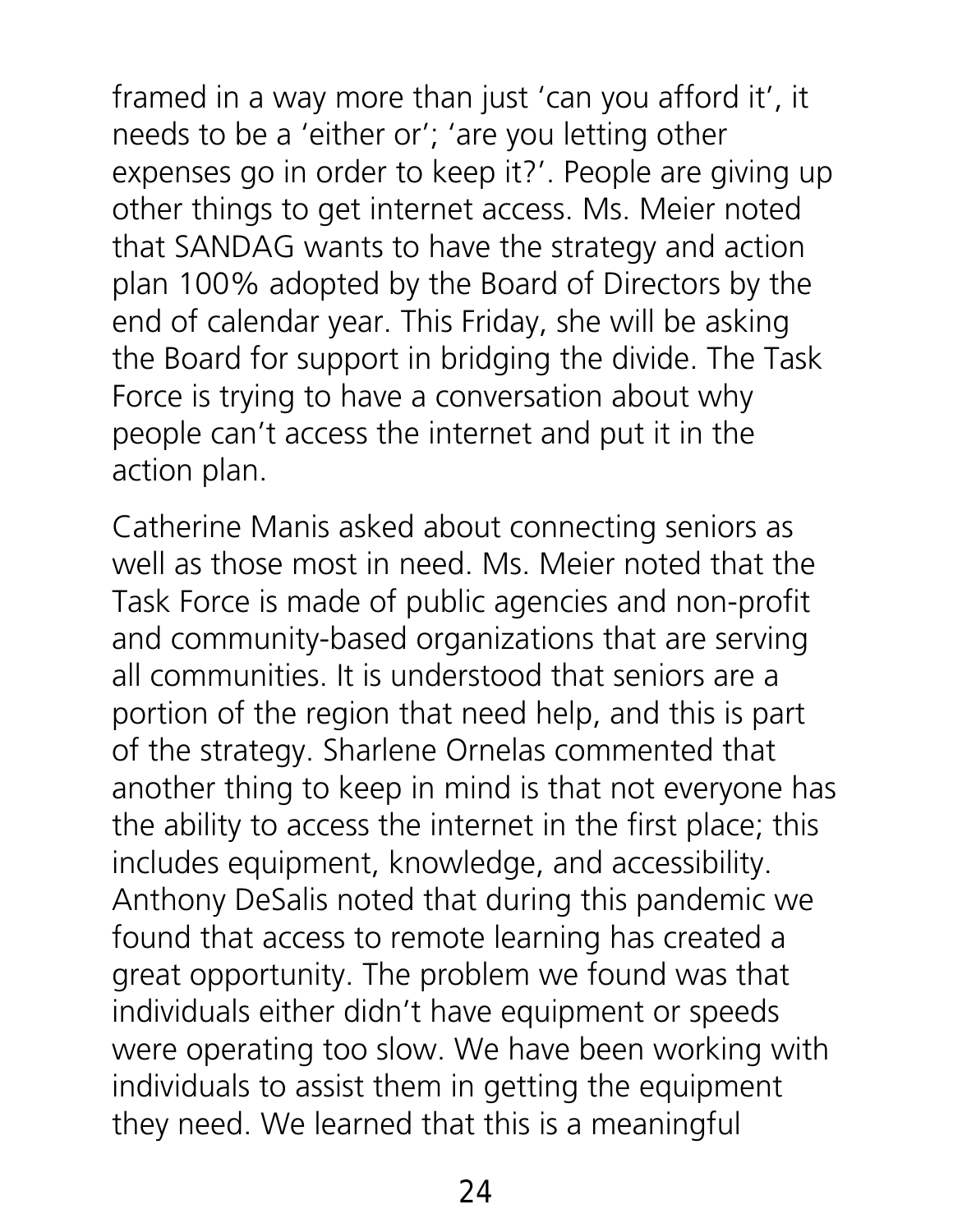opportunity to access remote learning and social experiences, and it allowed for people to not be so isolated during the pandemic.

Sharon Beckas commented that many acronyms in the speech made it hard for someone who don't know their meaning. Is the Task Force open to engage with the public and are other members able to join still? How will this integrate with transit? Ms. Meier noted that this Task Force is a temporary working group that is focused on providing input on the action plan and it is open. Getting Wi-Fi on transit will be part of the action plan.

Brian Pollard commented about the map shown in her presentation; what do the yellow squares mean? Within those areas that do need broadband, is there a map for the fiber optic inventory? Ms. Meier noted that the blue areas on the map are areas that do not meet the minimum speed threshold, and the yellow areas are the areas in the region that do meet the threshold established by the Federal Communications Commission. We are integrating fiber into our plans; it is a part of our Regional Plan and CMCP (corridor studies). We want it to become a best practice for not only SANDAG but local jurisdictions as well.

#### **8.Update on Next Generation Fare System and Possible Fare Changes (Discussion)**

SANDAG Senior Regional Planner Brian Lane presented proposed fare changes for MTS and NCTD.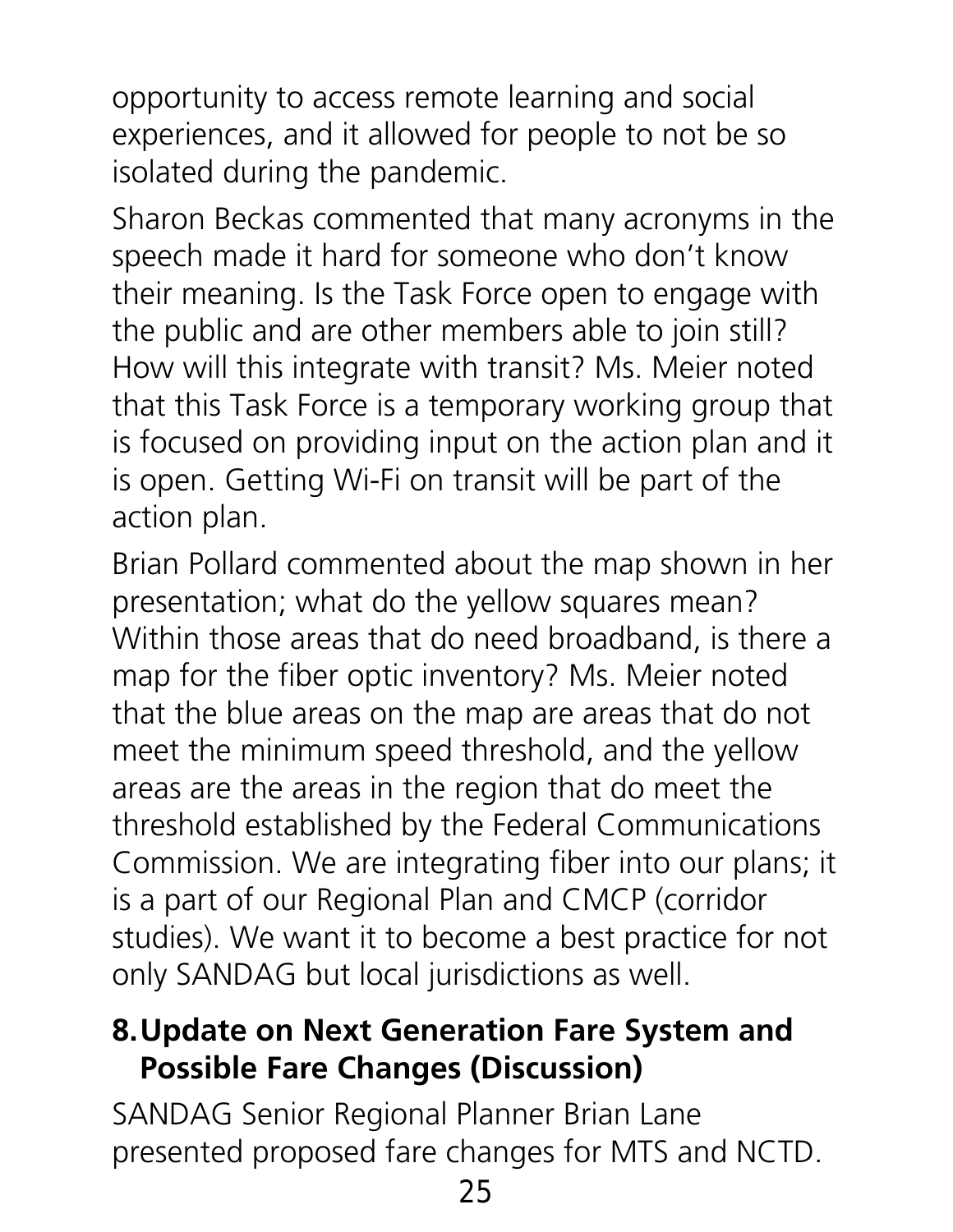He noted that these fare changes are just proposals and they are gathering feedback and public comments right now and no board or elected official has voted on these proposals yet.

*Scenario A: Proposed Fare Changes*

- Reduce one-way cash fares for Youth to align with the reduced Senior/Disabled/Medicare (SDM) cash fares (from \$2.50 to \$1.25 for Trolley, SPRINTER, and most bus services)
- Increase Adult one-way cash fares on Trolley, SPRINTER, and most bus services from \$2.50 to \$2.75
- Include "best-fare" capabilities for 1-day and Monthly passes (except NCTD COASTER)
- Increase MTS Access and NCTD LIFT one-way fares from \$5.00 to \$5.50

*Scenario B: Alternative Proposal would also increase monthly pass price*

- from \$72 to \$75 for Adult Monthly Pass and Monthly Best-fare
- from \$23 to \$24 for Youth and SDM Monthly Pass and Monthly Best-fare

(No changes are proposed for *Rapid* Express or COASTER monthly pass prices)

*Scenario C*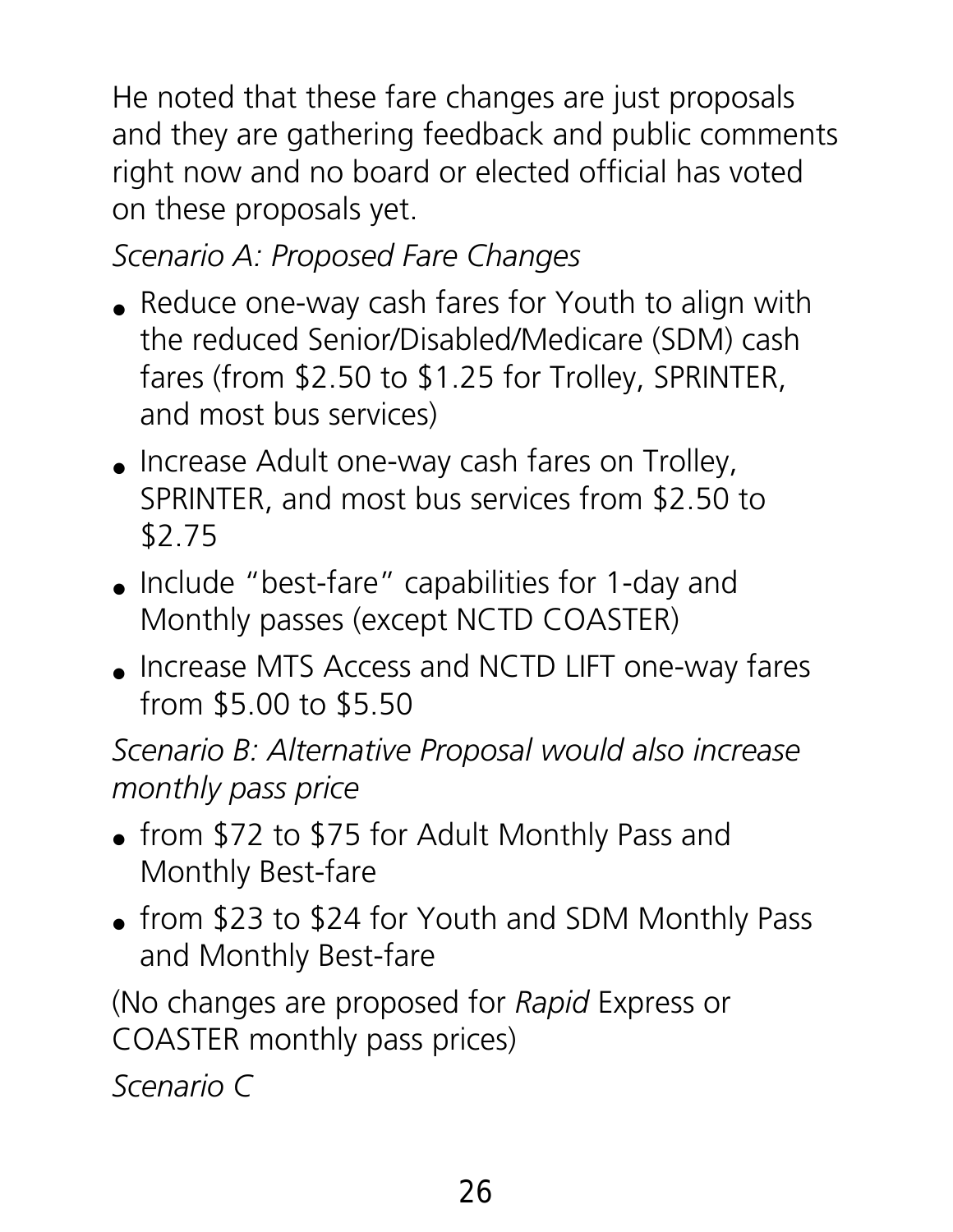- Reduce one-way cash fares for Youth to align with the reduced Senior/Disabled/Medicare (SDM) cash fares (from \$2.50 to \$1.25 for Trolley, SPRINTER, and most bus services)
- Include "best-fare" capabilities for 1-day and Monthly passes (except NCTD COASTER)
- No increases

The new PRONTO system will be replacing the Compass Card system (anticipated start in mid-2021)

- Compass software and hardware is at end of useful life
- Riders will always get the best-possible fare
- Real-time account management online or on mobile app
- Track progress toward day and month passes
- Online verification of eligibility for reduced fares
- Up to 400+ retail locations eventually (currently ~55 with Compass)
- Visit ridepronto.com for more information in the coming months

How will PRONTO work?

- Gives riders the best-possible fare.
- Riders who load money into their PRONTO account will have a one-way fare deducted from their balance each time they board a public transit vehicle.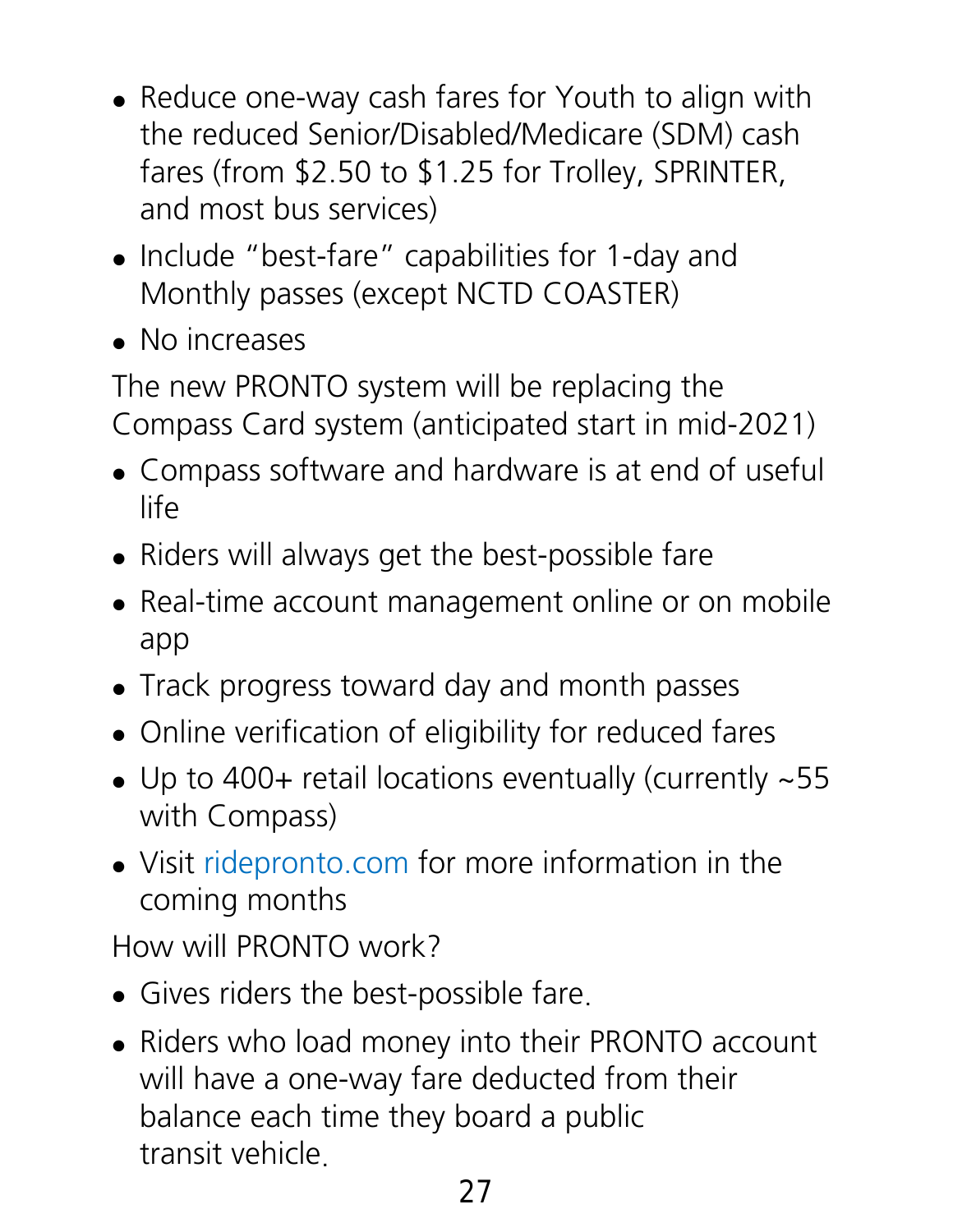- A rider will never be charged more than the value of a Day Pass or Monthly Pass once they have deducted the value of those passes over the course of a day or month. (COASTER requires the prepurchase of Day and Month Passes)
- Riders may still purchase a calendar month pass in advance if they choose.
- Riders will be able to load money in their account online, in the new PRONTO mobile app, on ticket machines at stations, at the Transit Store or Customer Service Centers, and at participating retail outlets.

Examples of Best Fares:

SDM Rider traveling three days a week taking two trips per day (Using 13 days of travel for the month)

Today:

• Rider pays cash for each trip;  $$1.25/trip = $2.50/day;$ 13 days x \$2.50/day = \$32.50

With Pronto:

• SDM and Youth rider loads \$7.50/week into account; Week 1: \$1.25 deducted for each of six trips (\$7.50 total); Week 2: \$1.25 deducted for each of six trips (\$15 total); Week 3: \$1.25 deducted for each of six trips (\$22.50 total); Week 4: Only 50 cents deducted (\$23 total); Month pass earned on 10th day of travel; All other trips are free for that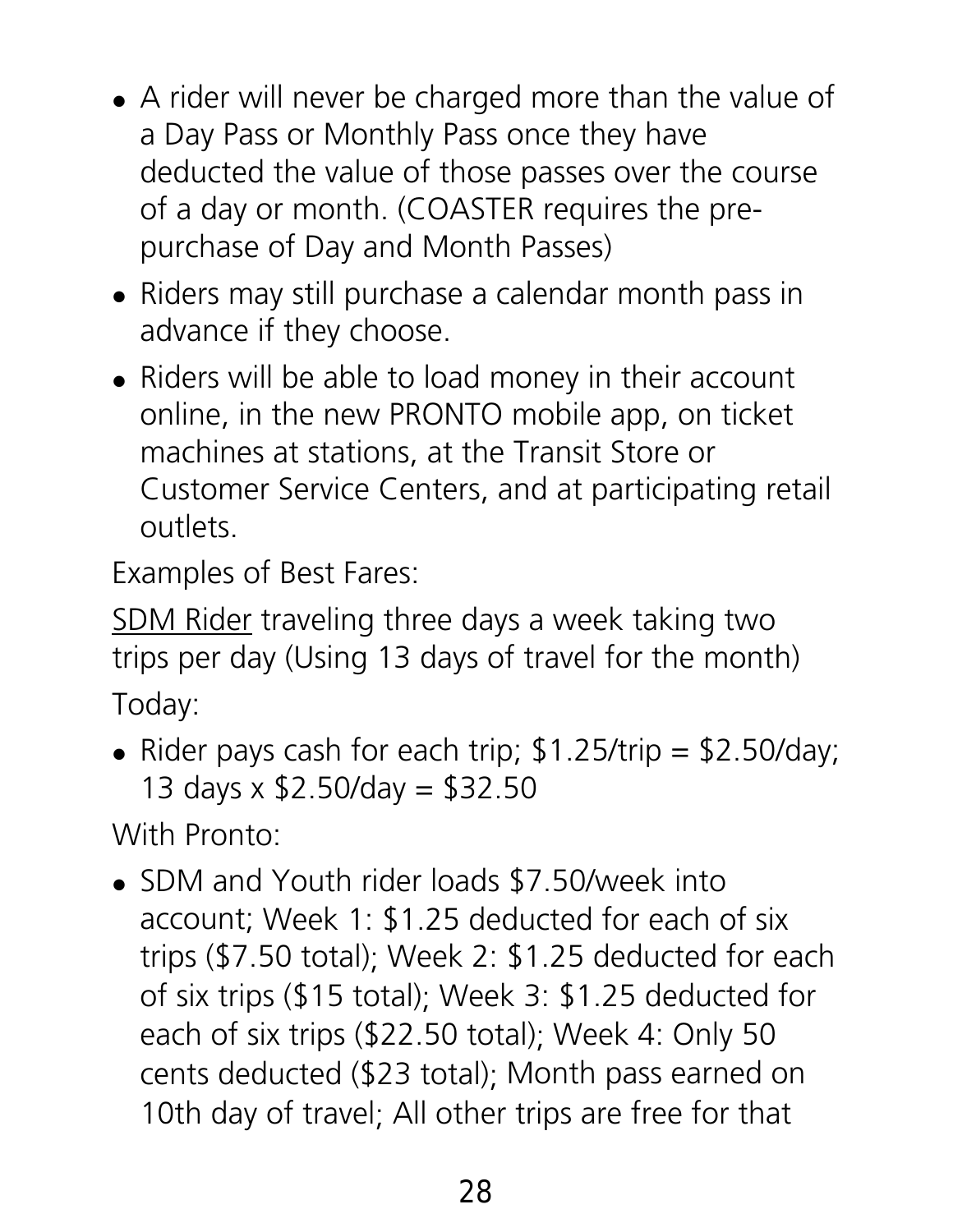month; No upfront payment required - month pass; Savings of \$9.50 per month

Adult Rider traveling five days a week taking four trips per day (Assumes 22 workdays per month) Today:

• Rider buys \$6 day pass each day; \$132/month With Pronto:

• Rider puts \$6/day into PRONTO account; Account is deducted \$2.50 for first two trips/day; Account is deducted \$1 for third trip/day as \$6 Day Pass is earned; On 12th day of travel, Month Pass is earned (12 days  $x$  \$6 = \$72); No deductions for next 10 days of travel; No need to put \$6 into account for next 10 days of travel; No upfront payment needed to receive \$72-month pass; Savings of \$60 per month!

Timeline for Public Outreach and Approval

SANDAG, MTS, and NCTD conducted three public meetings in January 2021 virtually on GoToWebinar:

## **Board Meetings**

MTS Board Info/Public Input Item: Thursday, January 21, 2021, 9 a.m.

NCTD Board Info/Public Input Item: Thursday, January 21, 2021, 2 p.m.  

SANDAG Transportation Committee Info/Public Input Item: Friday, February 5, 2021, 9 a.m.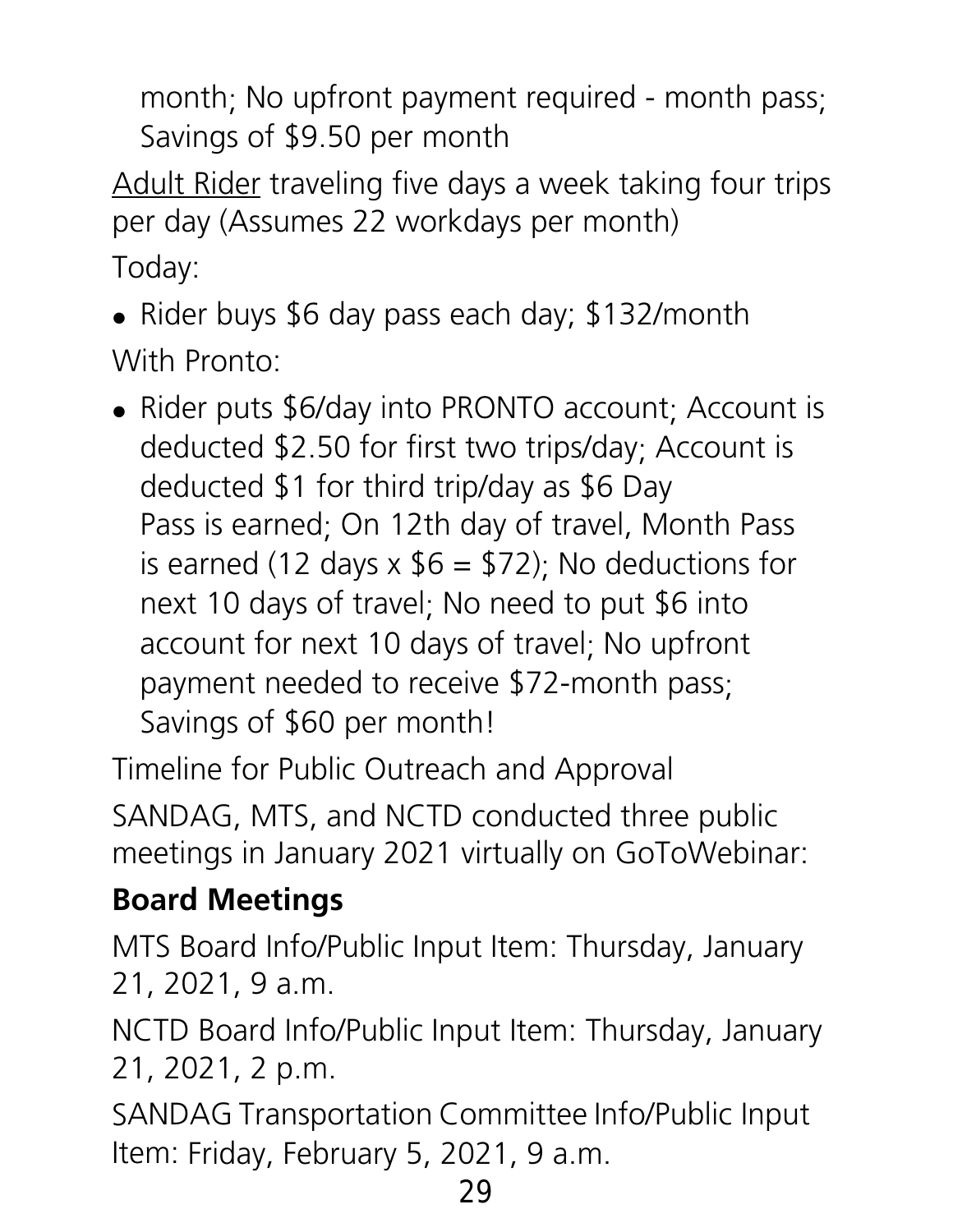MTS Board Meeting: Thursday, February 11, 2021, 9 a.m.

NCTD Board Meeting: Thursday, February 18, 2021, 2 p.m.

SANDAG Transportation Committee Meeting (1st Reading): Friday, March 19, 2021, 9 a.m.

SANDAG Transportation Committee Meeting (2nd Reading and Approval): Friday, April 2, 2021, 9 a.m.

To submit your comments: Mail to SANDAG PIO, 401 B Street, Suite 800, San Diego, CA 92101; email [pio@sandag.org;](mailto:pio@sandag.org) via phone at (619) 595-5321; or at sandag.org/fares.

Sharlene Ornelas asked if the fare machines were going to be changed, or if the same fare machines would be used? Are there going to be requirements for people when buying passes to make sure they are not being sold the wrong pass such as the senior/disabled pass? Lastly it would be nice when visiting the PRONTO website if there was an option to sign up for upcoming notifications. Mr. Lane noted that they will be changing the Cubic Compass machines entirely and they will be replacing them with PRONTO machines, fare boxes, and the app. It will take a couple of months to change over the systems; they will have both working simultaneously until they are confident that PRONTO is working, then they will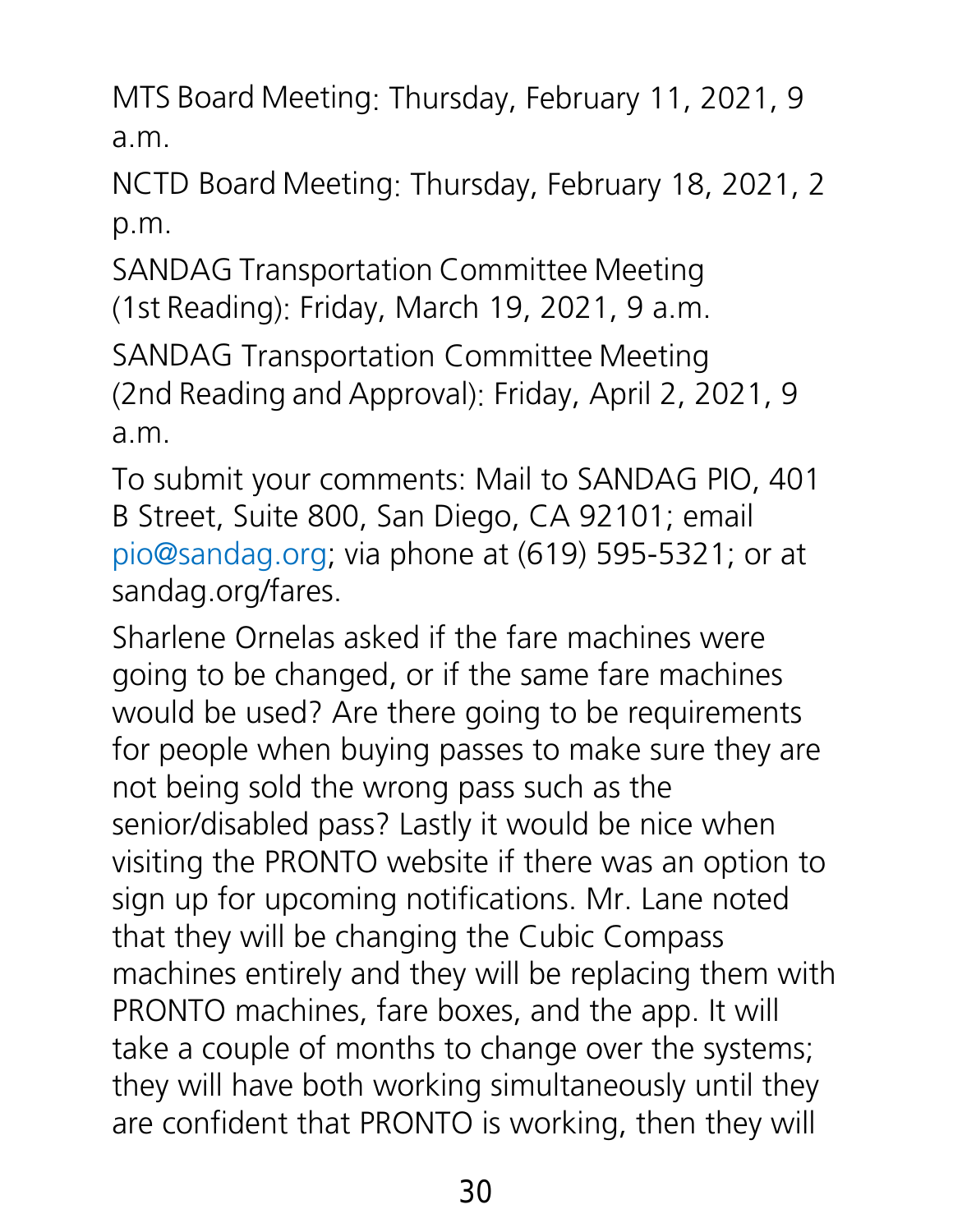turn off Compass. There will also be the same verifications for people to be eligible for discounted passes.

Sharlene Ornelas pointed out her concern was that when the Cubic Compass machines were put in, many changes needed to be made and the audio needed work. She noted that the agencies keep wanting to decrease the fares for the youth, but the people who are more affected are the seniors. Many youths have plenty of money while seniors are set on a fixed income. ADA paratransit service guidelines cap fares at double the fixed route price; at five dollars a ride a person could be paying \$20 for a one-way trip if using more than one vehicle, which is expensive. If it could be considered to not raise the prices for paratransit that would beneficial.

Clytie Kohler mentioned that for Compass Cards, the eligibility for reduced fares had to be verified both in North County and in Sand Diego. Can the eligibility verification apply to everyone County-wide?

Mr. Lane mentioned that he would let MTS and NCTD know; there is going to be a program for online eligibility.

Marissa Lucero noted this information is good to be hearing ahead of time; she works with the San Diego Center for the Blind and a lot of their training is working with people to learn these systems. Since this is a new system, would it be possible to have access to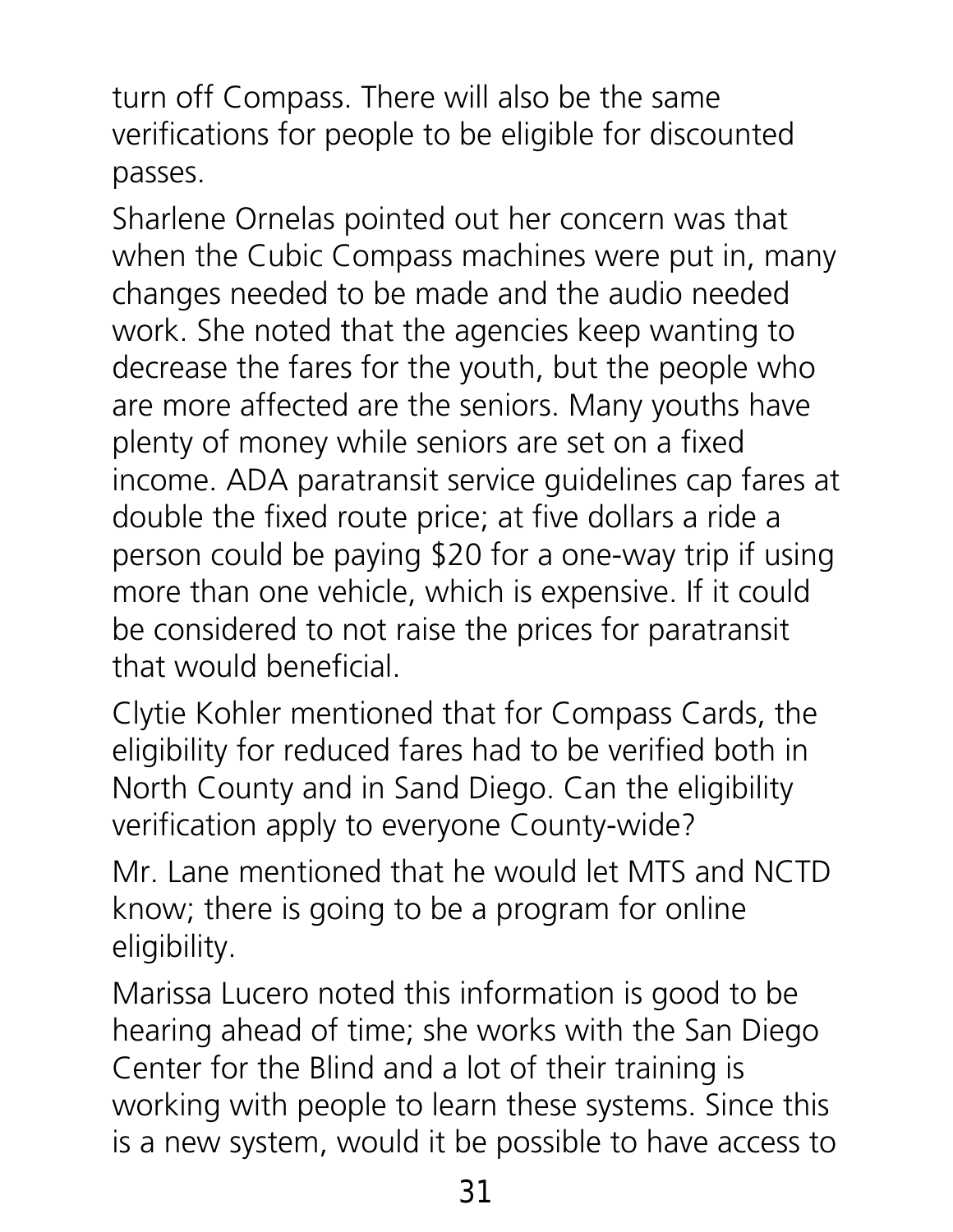documents or PowerPoint presentations to learn the system so that they can teach their clients? If there were any resources to help that would be great.

Mr. Lane responded that he would provide this feedback to MTS.

Ethel Miranda commented that the public outreach was missed and went by very quickly and it affects the blind community very much; better outreach is needed. It felt like it was sliding in the back door and more effort needs to be put out. My opinion would be no fare increases.

Mr. Lane provided the public outreach phone number and noted that the public would be able to provide feedback at the upcoming board meetings.

Ilse Carey asked if the agency had considered selling transfer tickets? Europe does something similar such as a two-hour pass.

Mr. Lane noted that we had heard about the twohour pass from Circulate SD but so far, the transit agencies are not going in that direction. They are pushing the day pass at an affordable price. We will be presenting the two-hour option at the Board meetings, letting them know we have heard this option.

Sharon Beckas mentioned that she has been able to sign up for updates and notifications and was able to receive advanced notice about the public meetings.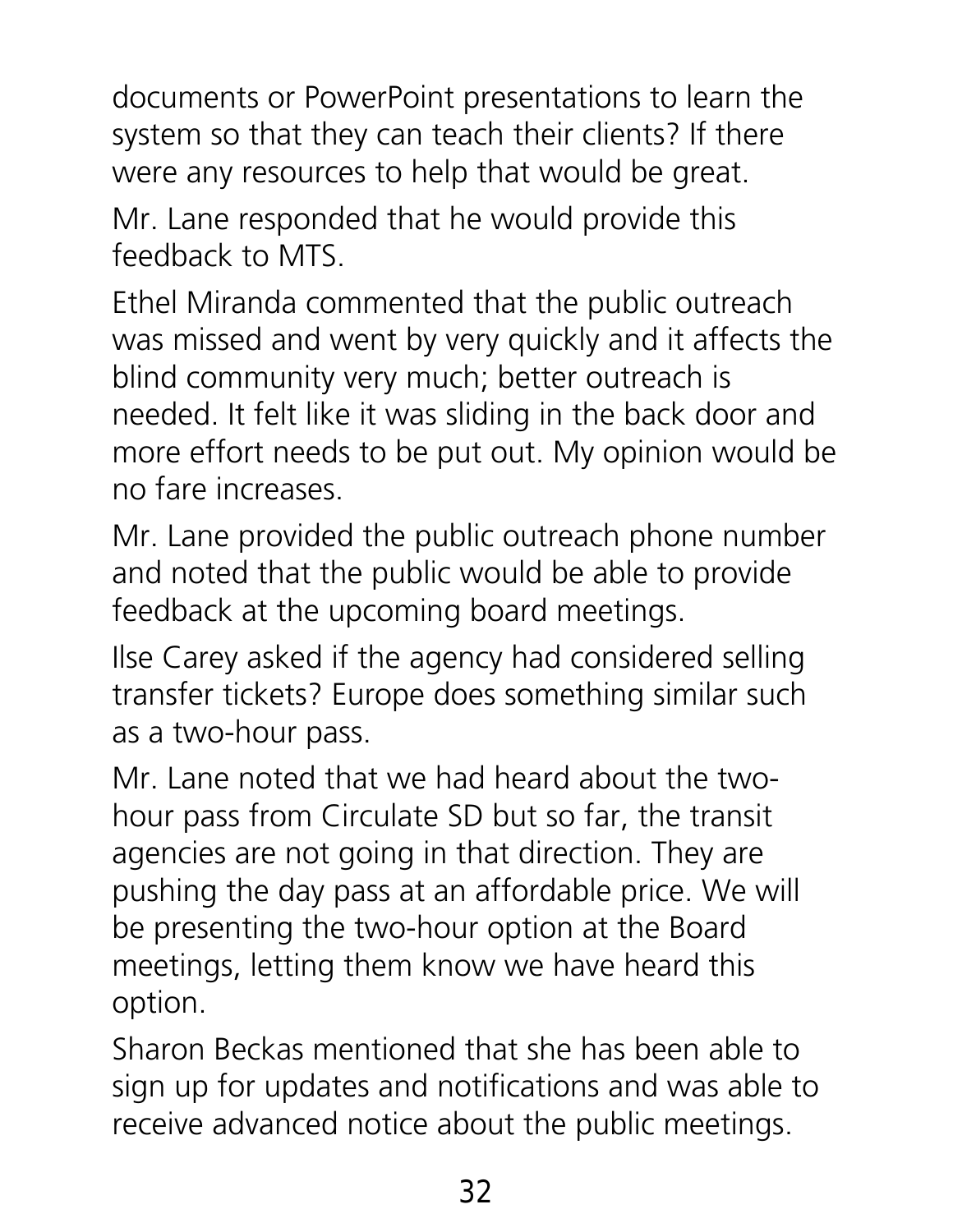Mr. Lane noted that he would forward that comment to the transit agencies.

9.2021 Meeting Calendar Change (Approve)

Action: Upon a motion by Sharlene Ornelas and second by Chair Schmidt, the SSTAC approved changing the March meeting date to Thursday, March 11, 2021 at 1 p.m. Yes: Ilse Carey (Special Interest Member – Seat A), Clytie Kohler (Special Interest Alternate – Seat B), Lorry Seagrim (At Large Voting Member – Seat A), Catherine Manis (At Large Voting Member - Seat C), Winona Garcia (Survivors of Torture), Marissa Lucero (San Diego Center for the Blind), Anthony DeSalis (The ARC of San Diego), Vassilena Lerinska (MTS Fixed Route), Vice Chair Jay Washburn (MTS Paratransit), and Charles Main (NCTD Fixed Route). Abstain: None. Absent: Home of Guiding Hands, Kent Rodricks (Special Interest Member – Seat B) and Robert Gebo (NCTD Paratransit)

10. Transit Operator Update (Information)

### **MTS**

Jay Washburn noted that MTS is continuing to work on their web app for reservations and scheduling, and through beta testing they have received good feedback. MTS is continuing to expand that beta testing. They are continuing to develop their cashless fare payment options for individuals, and they hope to have this started within the next few months. They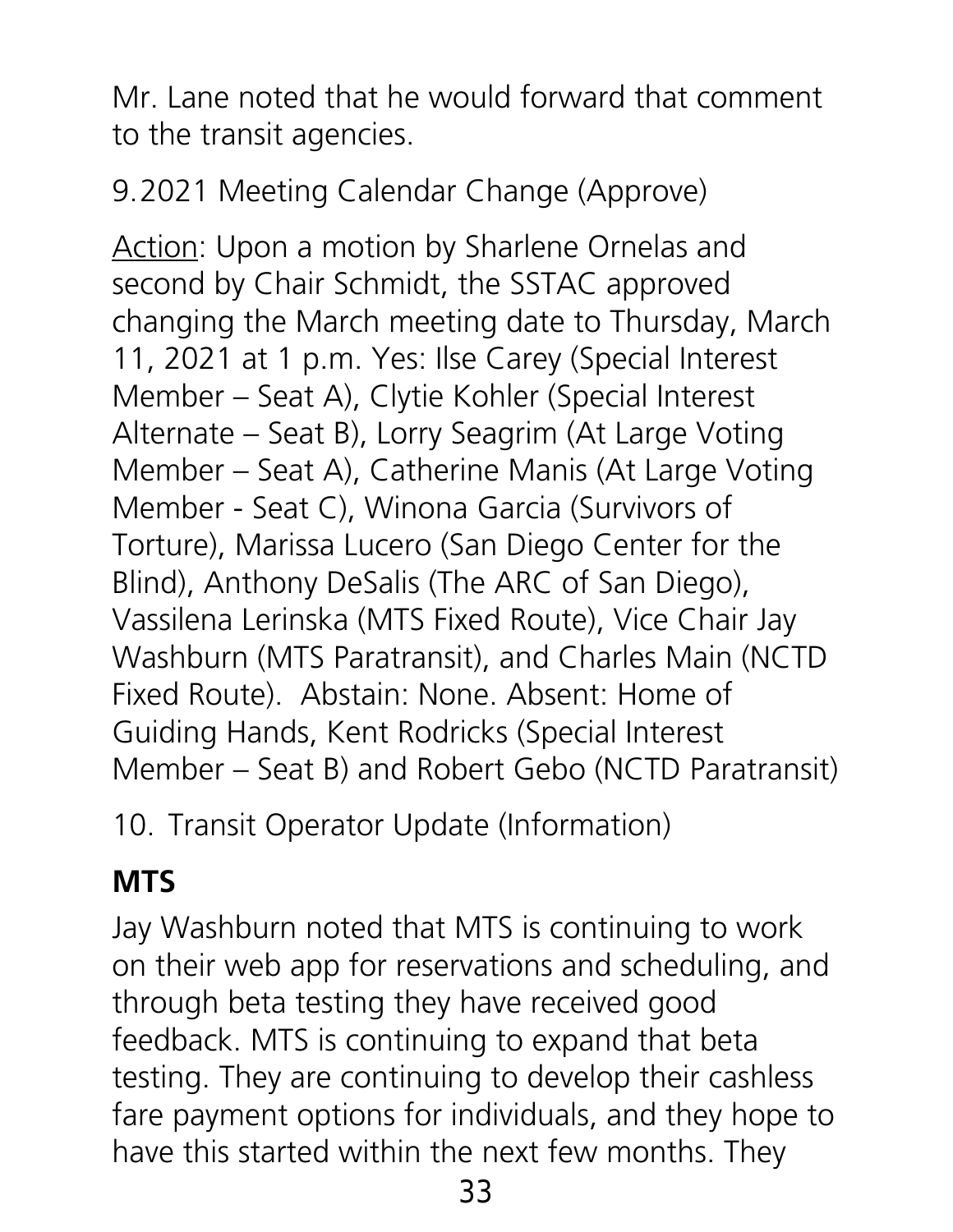also completed a 90-day pilot of their virtual in-person assessments for eligibility for new applicants. This modification was made due to COVID-19. The pilot has gone really well, and MTS will extend the pilot out, so that all new and re-certifying individuals will go through the virtual in-person assessment until we can return to actual in-person assessments.

MTS paratransit ridership is at about 25% of what it was pre-COVID. Right now, MTS has some COVID cases internally, but not a single case that has been tracked back to transmission within MTS employee to employee or employee to passenger. All cases have been from contracting COVID-19 from an outside source.

Vassy Lerinska noted that MTS will be having a service change on Sunday January 31<sup>st</sup>. Routes 280 and 290 will have added trips in the morning and evening, increasing frequency to approximately every 30 minutes. Route 9 will continue with Saturday service to SeaWorld, but weekday trips will skip SeaWorld Monday through Friday.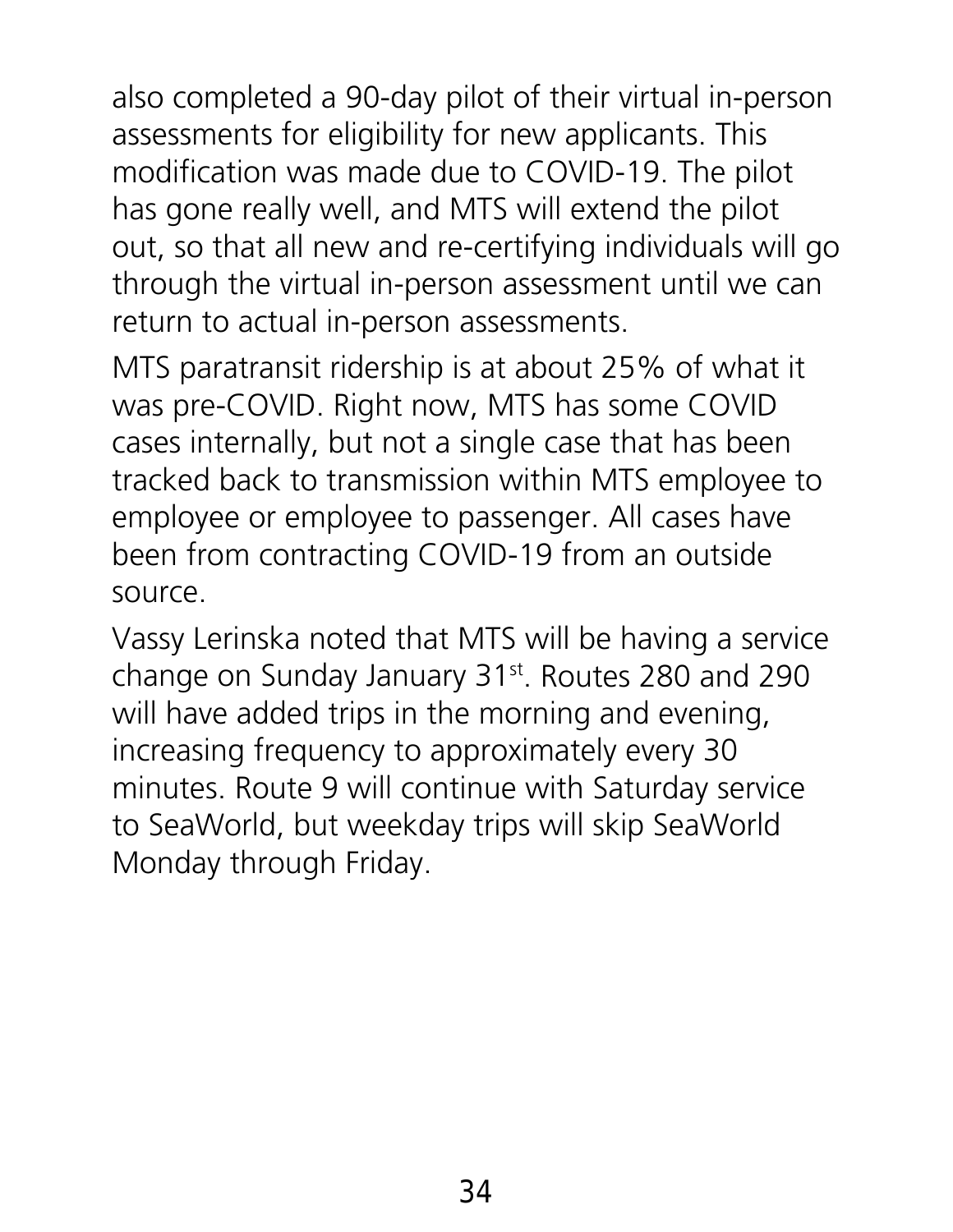Sharron Beckas commented that the State of MTS meeting is happening on January 21 at 5pm. You can join San Diego County Board of Supervisors and MTS Board Chair Nathan Fletcher for an update on the latest news from MTS. Tune in on Facebook; the discussion will be about the new fare system, zero emissions buses, the Blue Line extension to the UCSD campus, and more.

## **NCTD**

Charles Main noted that NCTD will have their next service change in April. They will be being going to their Board this Friday for the discontinuation of Flex Route 372, which is a midday on-demand service that complements Flex Route 371 during midday times only between Escondido and Ramona. Currently, only a handful of people request the service throughout the year. With the SANDAG ride home program and TNC availability such as Uber and Lyft, there will be sufficient services available for those emergency-only type trips. Other than that, NCTD only has minor schedule changes for April.

Sharlene Ornelas commented that if you are person who works or lives in Ramona or Escondido, will there be services to get to your job, and will this be taken into consideration when discontinuing Flex Route 372?

Charles Main noted that for peak hour services, Route 371 will still be available. NCTD has not seen the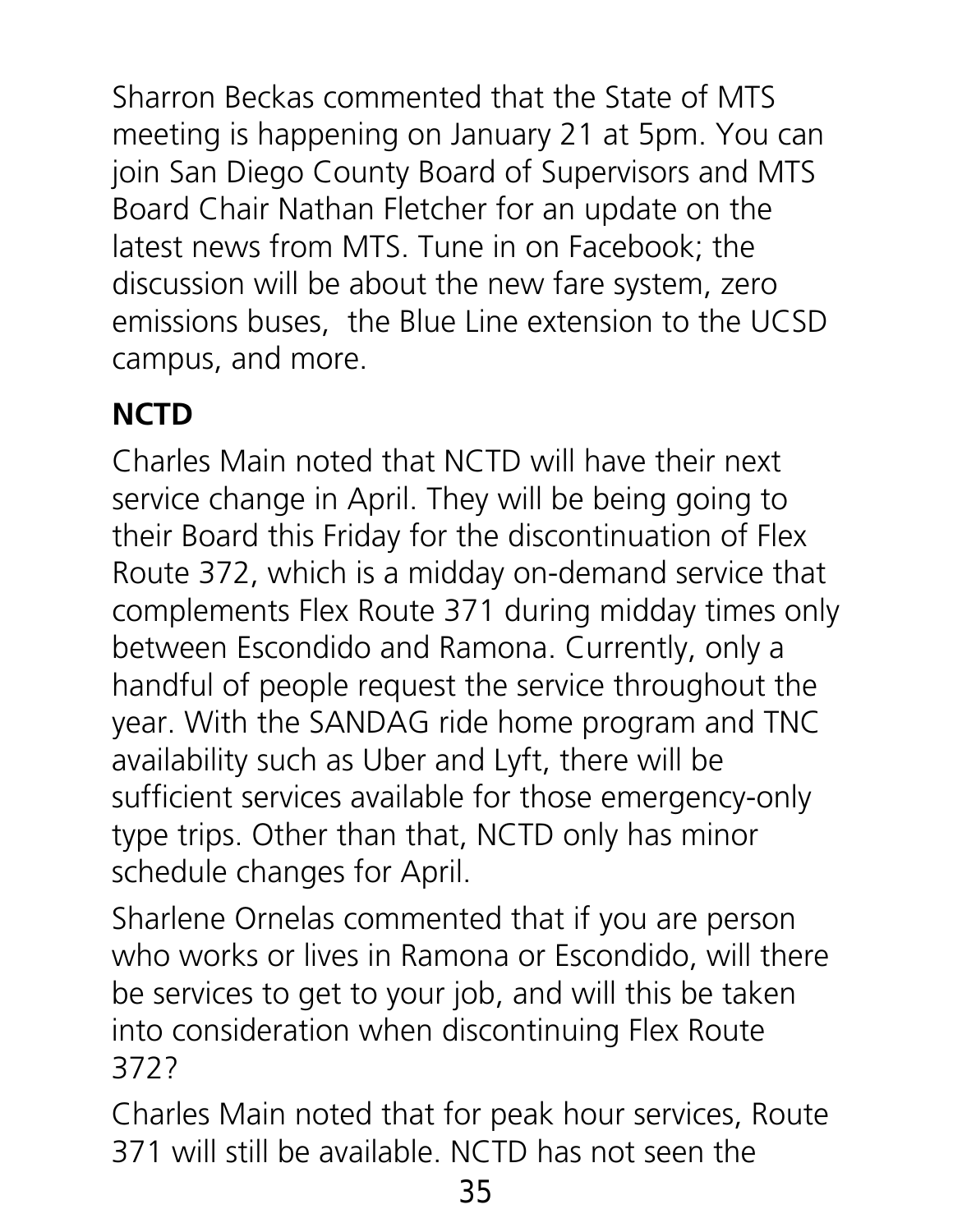demand for the midday trips but there will be other services available like TNC's or FACT.

Meagan Schmidt noted that FACT could be available but does not have a same day service and would need to be notified the day before.

#### 11. Facilitating Access to Coordinated Transportation Update (Information)

Megan Schmidt noted that they had their first virtual FACT Annual Meeting and many great speakers, including City of Encinitas Mayor Catherine Blakespear, who is also the new SANDAG Board Chair. FACT's ridership is seeing record-breaking demands. They are currently looking at bringing back fares, since for the most part of 2020 they removed fares to eliminate the transfer of cash from hand to hand. On January 28<sup>th</sup> the FACT Board will review bringing those fares back. FACT is trying keep up with demand, but they also need to look at the budget and how that is affected by free fares. The Council on Access and Mobility (CAM) meetings are being held on the second Tuesday of the month and the next one will be on February 9<sup>th</sup>. Everyone is invited, and if you are not receiving the agenda and would like to, please contact Ms. Schmidt and she will add you to the list.

Catherine Manis asked if there was an explanation for why FACT is seeing such a high demand in ridership?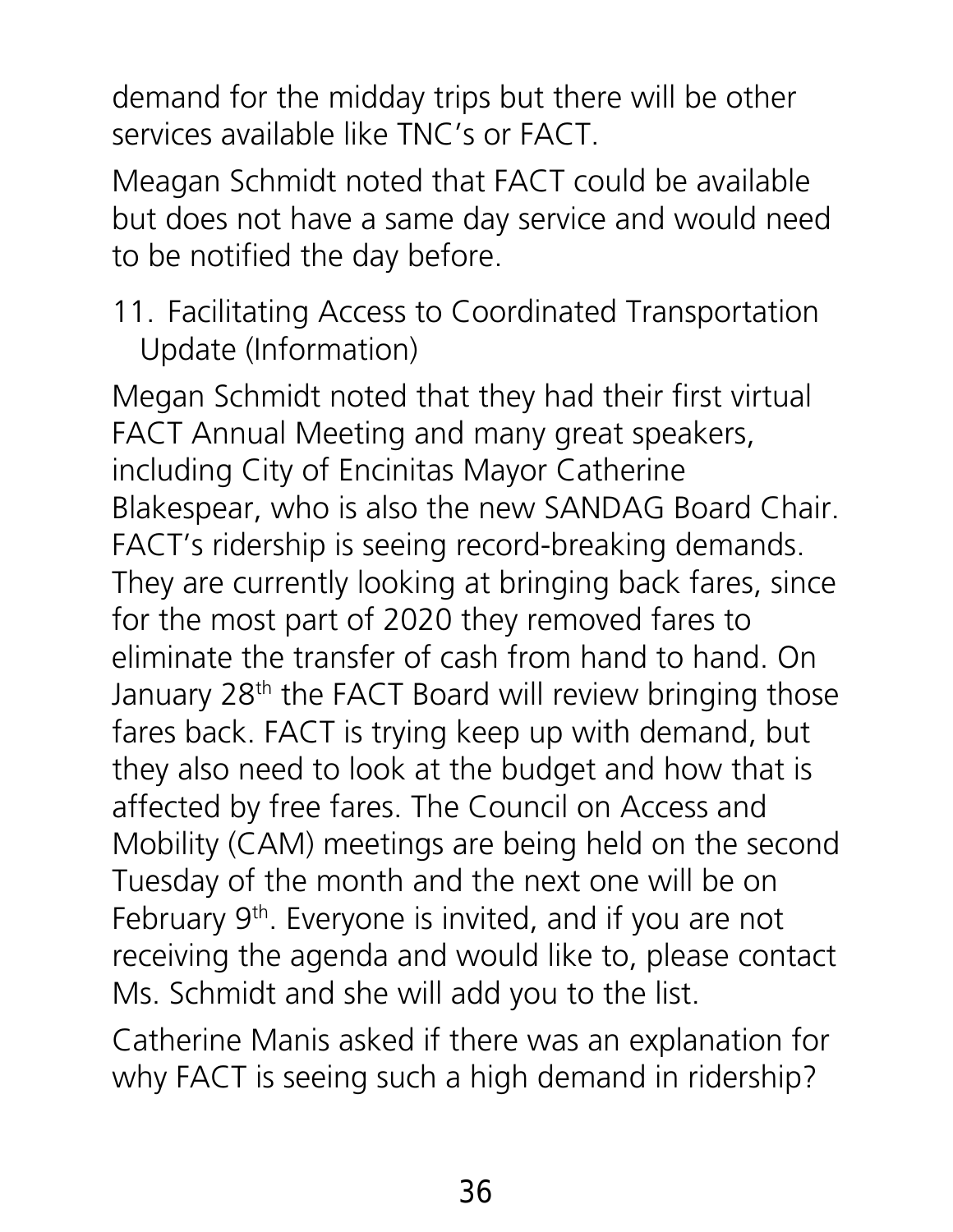Megan noted that a lot of demand is coming from referrals from 211, and others who are looking to get transportation to in-person medical. FACT also received attention from the County Board of Supervisors, news articles, and television. FACT is working to deliver meals with 211 and the County, which is also adding to ridership.

12. Upcoming Meetings (Information

The next SSTAC meeting is scheduled for Thursday, March 11, 2021, at 1 p.m.

13. Adjournment

Chair Schmidt adjourned the meeting at 12:15 p.m.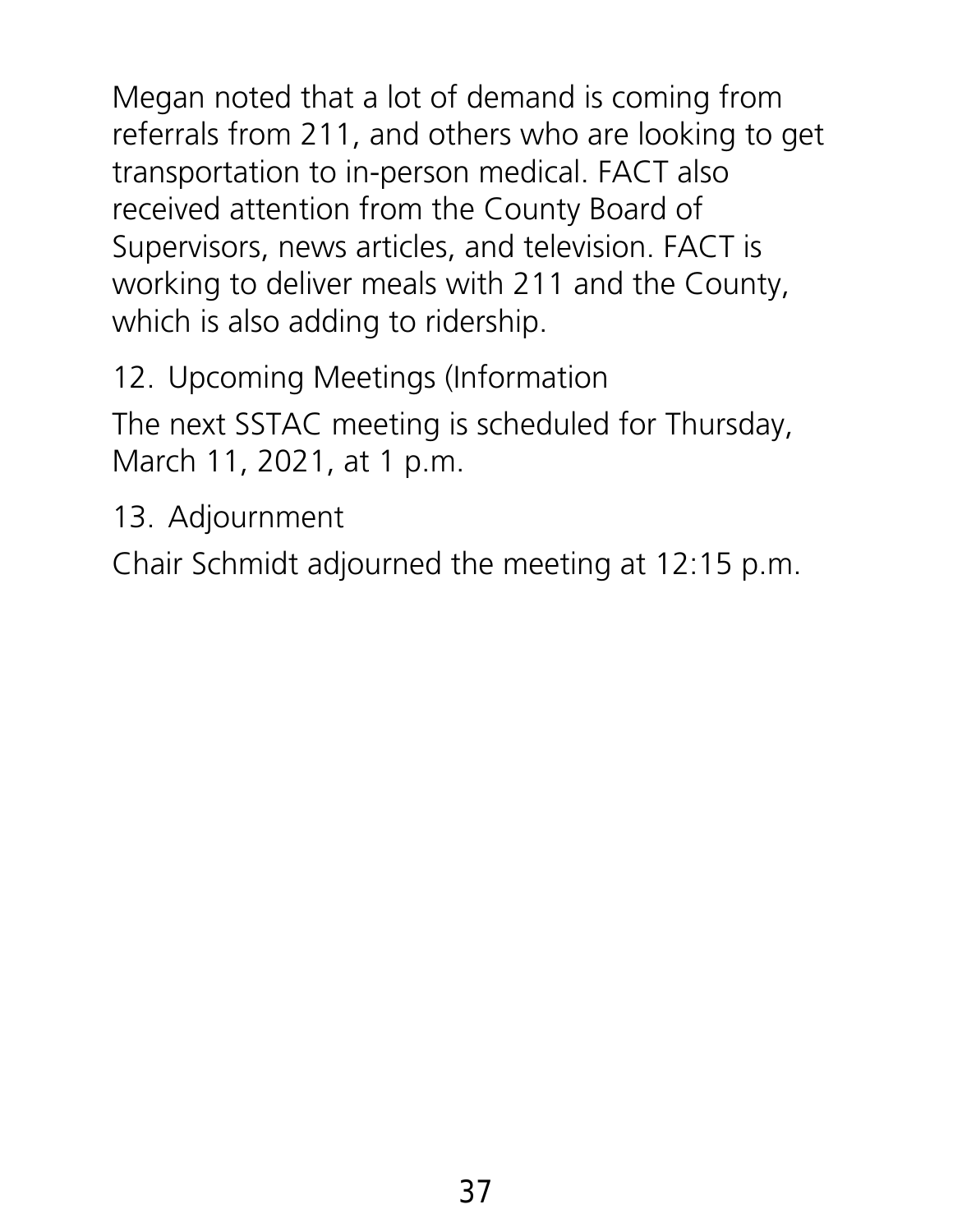#### **Confirmed Attendance at SANDAG Social Services Transportation Advisory Council Meeting**

January 19, 2021

| Jurisdiction/Organiz<br>ation              | <b>Name</b>                        | <b>Attend</b><br>ed | <b>Comme</b><br><b>nts</b> |  |
|--------------------------------------------|------------------------------------|---------------------|----------------------------|--|
| <b>Individual Members</b>                  |                                    |                     |                            |  |
| Special Interest Voting<br>Member (Seat A) | <i><u><b>I</b></u></i> se<br>Carey | Yes                 |                            |  |
|                                            | Helen<br>Elias,<br>Alternat<br>e   | Yes                 |                            |  |
| Special Interest Voting<br>Member (Seat B) | Kent<br><b>Rodricks</b>            | Yes                 |                            |  |
|                                            | Clytie<br>Kohler,<br>Alternat<br>e | Yes                 |                            |  |
| <b>At-Large Voting</b><br>Member (Seat A)  | Lorry<br>Seagrim                   | Yes                 |                            |  |
| <b>At-Large Voting</b><br>Member (Seat B)  | Sharlene<br>Ornelas                | Yes                 |                            |  |
| <b>At-Large Voting</b><br>Member (Seat C)  | Catherin<br>e Manis                | Yes                 |                            |  |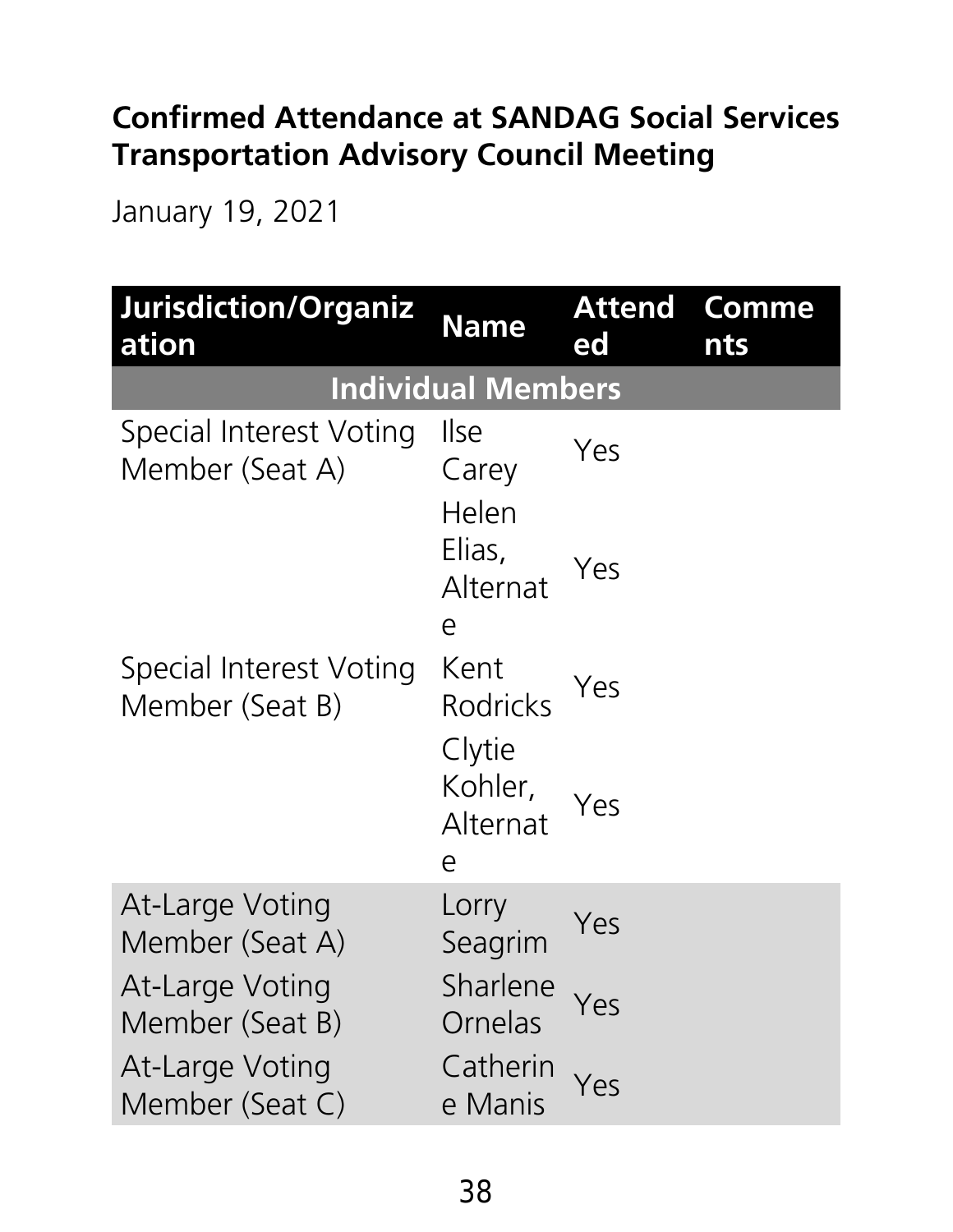| At-Large Voting<br>Member (Seats A<br>through C) Alternates | Wayne<br>Landon                      | Yes       |
|-------------------------------------------------------------|--------------------------------------|-----------|
|                                                             | Rebecca<br>Steiner                   | No        |
|                                                             | Ted<br>Kagan                         | Yes       |
| <b>Rotating Agency Members</b>                              |                                      |           |
| Survivors of Torture,<br>International                      | Winona<br>Garcia                     | Yes       |
|                                                             | Mahvas<br>h Alami                    | <b>No</b> |
| San Diego Center for<br>the Blind                           | Marissa<br>Lucero<br>Elsa            | Yes       |
|                                                             | Caballer<br>O<br>(Alterna<br>te)     | No        |
| Home of Guiding<br>Hands                                    | Todd<br>Shaw                         | <b>No</b> |
|                                                             | Edward<br>Hershey<br>(Alterna<br>te) | <b>No</b> |
| The Arc of San Diego                                        | Anthony<br><b>DeSalis</b>            | Yes       |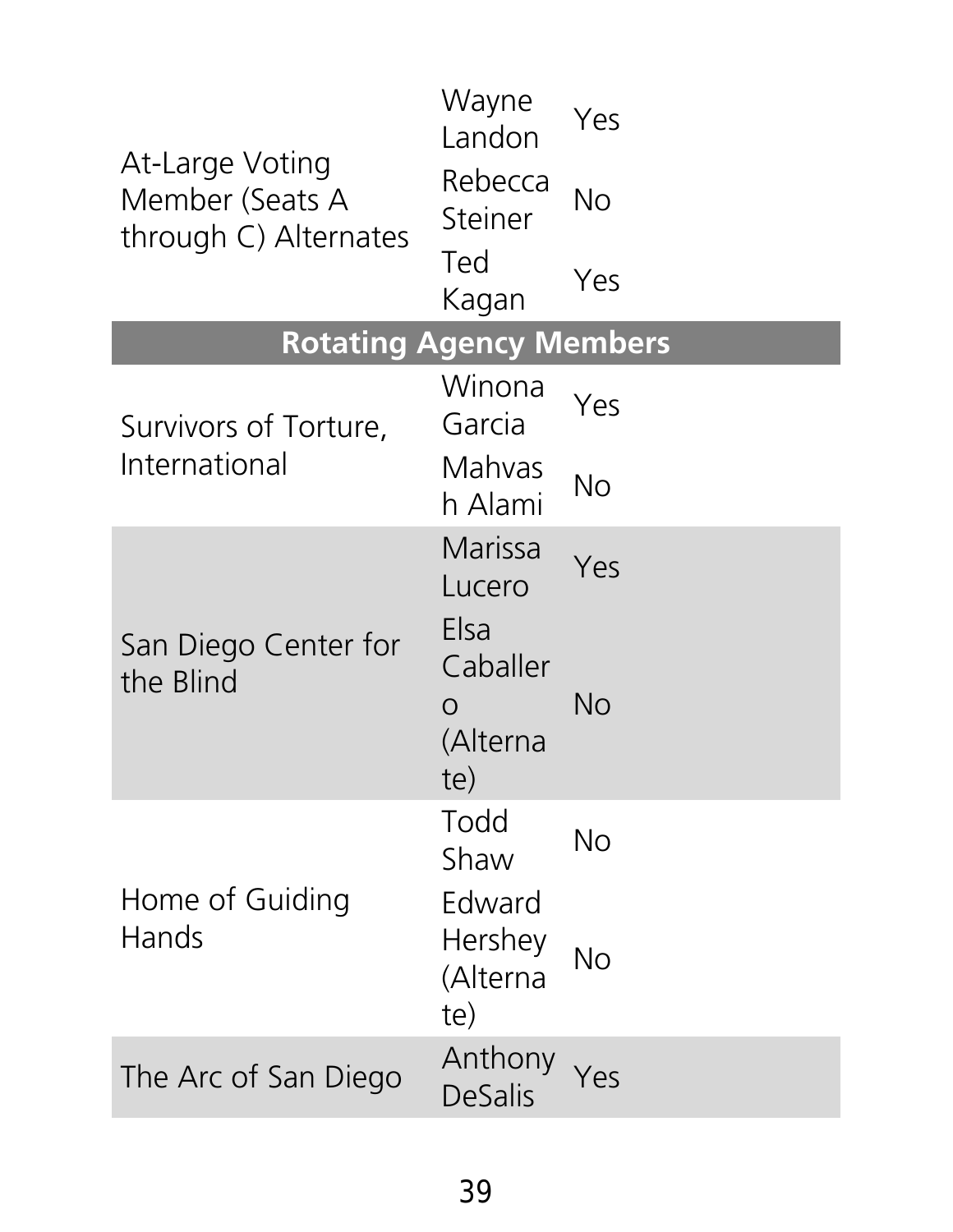|                                                                                             | Melanie<br>McCoy<br>(Alterna<br>te)                          | <b>No</b>       |               |
|---------------------------------------------------------------------------------------------|--------------------------------------------------------------|-----------------|---------------|
| ElderHelp                                                                                   | Claudia<br>Gavin<br>Nansi<br>Kiwanu<br>ka<br>(Alterna<br>te) | <b>No</b><br>No |               |
| <b>Standing Agency Members</b>                                                              |                                                              |                 |               |
| <b>Facilitating Access to</b><br>Coordinated<br><b>Transportation (Seat</b><br>$\mathsf{A}$ | Arun<br>Prem                                                 | No              |               |
| <b>Facilitating Access to</b><br>Coordinated<br>Transportation (Seat B)                     | Meagan<br>Schmidt                                            | Yes             | hair          |
| <b>Metropolitan Transit</b><br>System (MTS)<br><b>Fixed Route</b>                           | Vassy<br>Lerinska                                            | Yes             |               |
| <b>MTS Paratransit</b>                                                                      | Jay<br>Washbu<br>rn                                          | Yes             | Vice<br>Chair |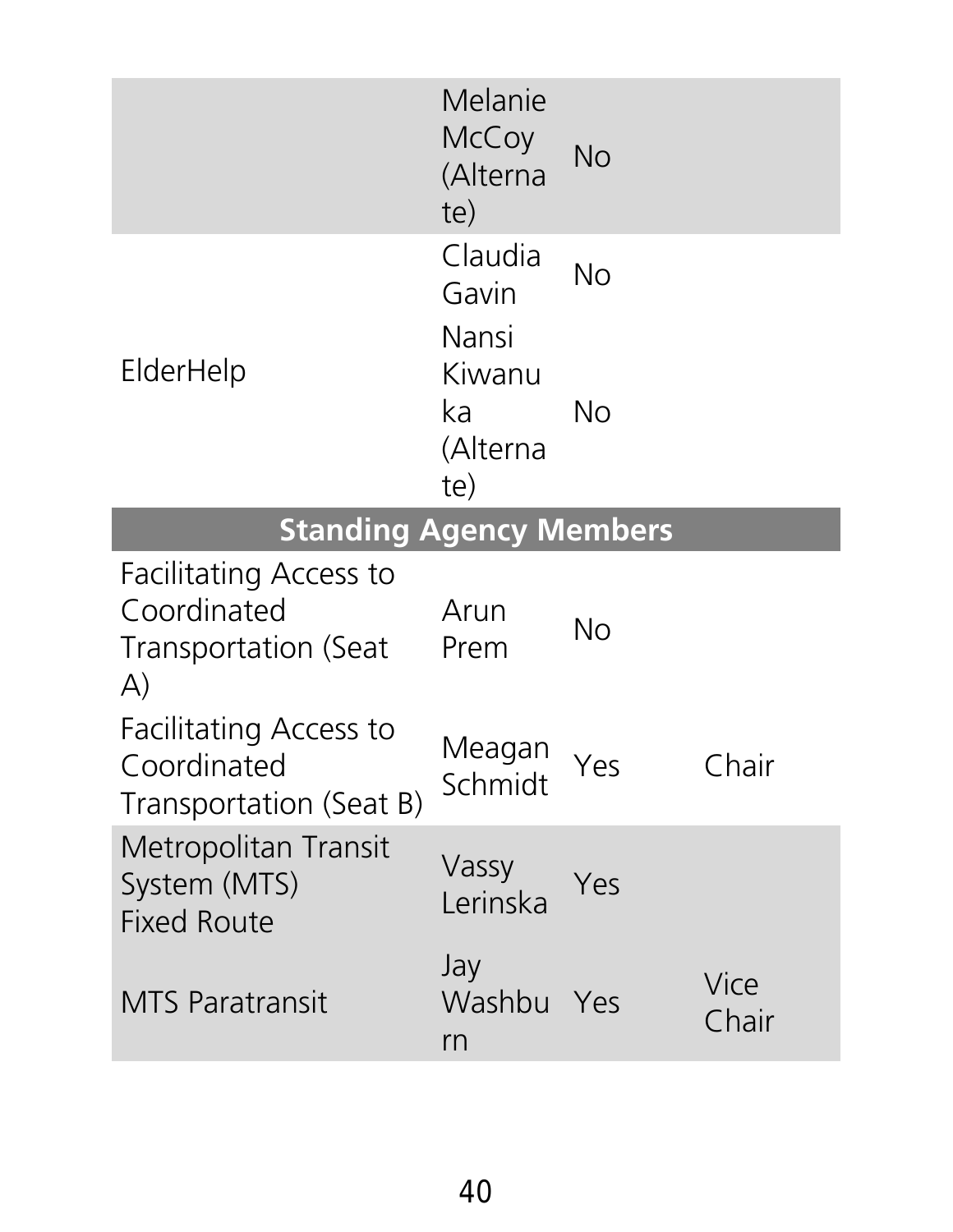| <b>North County Transit</b><br>District (NCTD) Fixed<br>Route | Charles<br>Main | Yes |
|---------------------------------------------------------------|-----------------|-----|
| <b>NCTD Paratransit</b>                                       | Robert<br>Gebo  | Yes |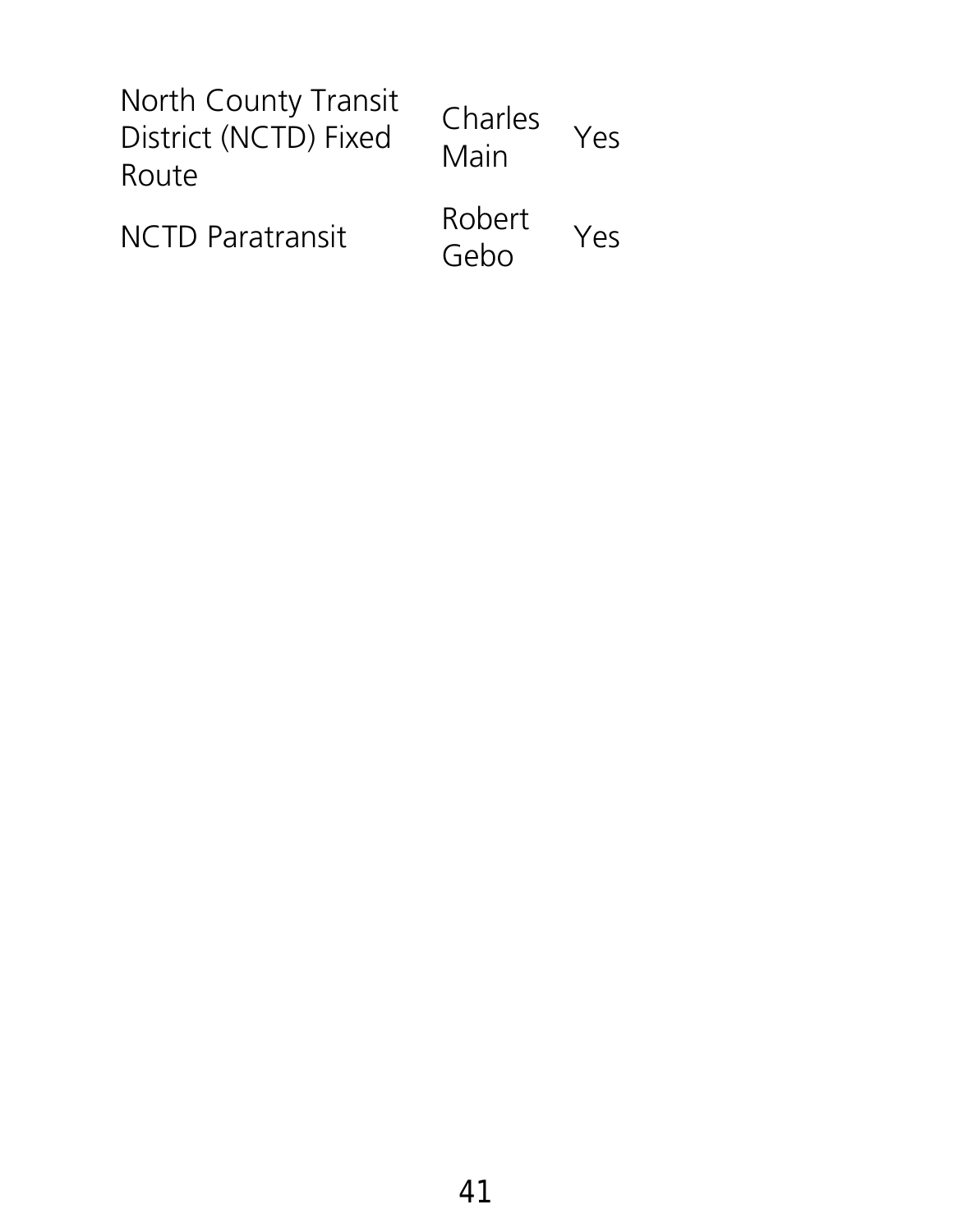#### **Other Attendees**

Budd Anderson Sharon Beckas Judi Bonilla Thyme Curtis Alicia Garispe (Captioner) David Jackson Lillia Luna Catherine Matel Ethel Miranda Cynthia Pedersen Brian Pollard Marcy Roke Liz Santucci Kellie Spurgeon Jonathan Stanton Christopher Velasco Alejandra Warner Adrianna Yemhatpe

#### **SANDAG Staff**

Linda Cimmino Coleen Clementson Jane Clough Tuere Fa'aola Hasan Ikhrata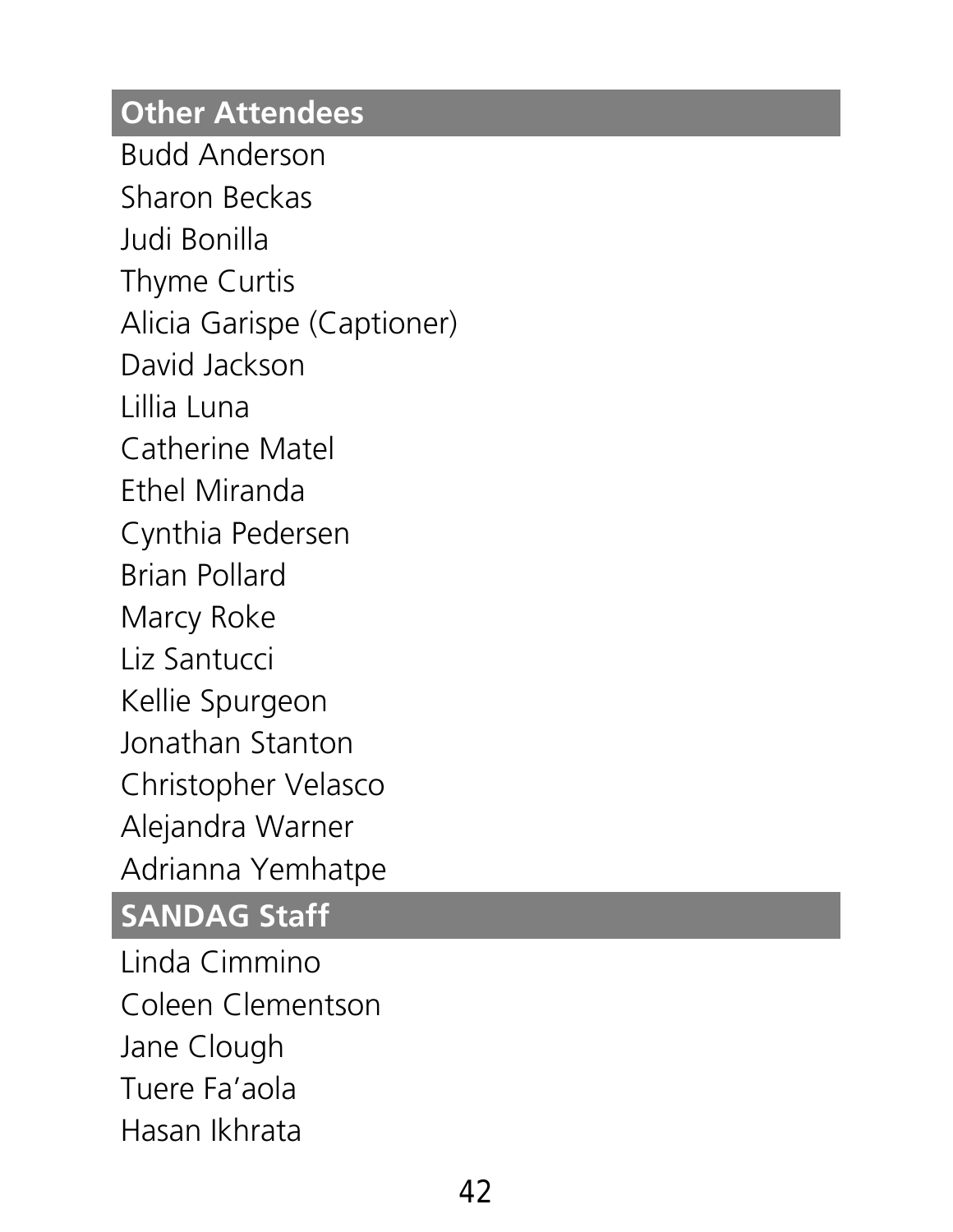Raychel Jones Brian Lane Tessa Lero Lisa Madsen Irene McCormack Antoinette Meier Kendall Reynolds Elaine Richardson Erik Staples Arthur Tovar Ashley Wiley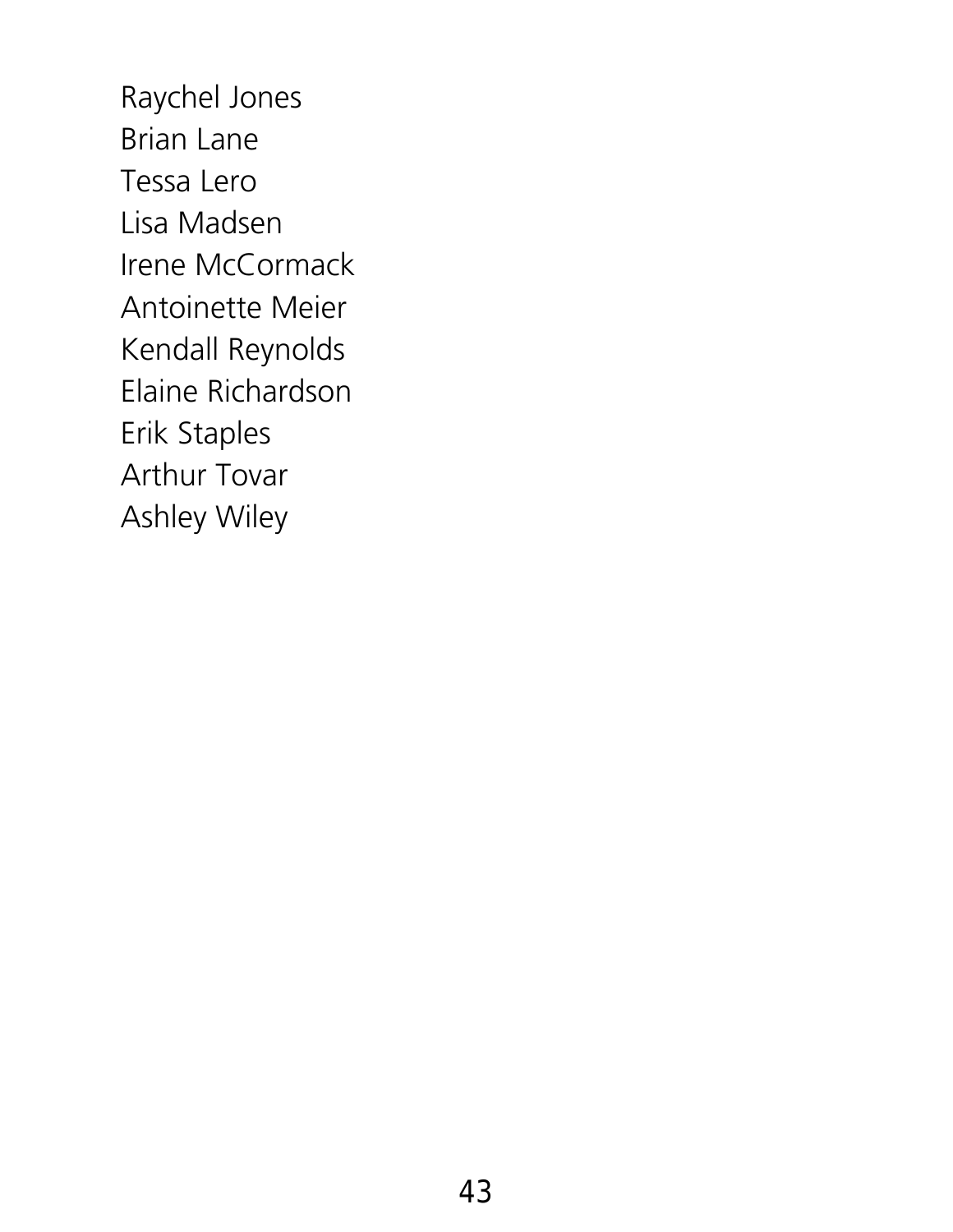May 18, 2021 **Action: Approve** 

#### **March 11, 2021, Joint Social Services Transportation Meeting Minutes**

The Joint Social Services Transportation Meeting was a joint meeting of the SANDAG Social Services Transportation Advisory Council (SSTAC), Facilitating Access to Coordinated Transportation's (FACT's) Council on Access and Mobility (CAM), the Metropolitan Transit System's (MTS') Accessible Services Advisory Committee (ASAC), and North County Transit District's (NCTD's) Americans with Disabilities Act (ADA) Advisory Group.

The ASAC Chair, National City Mayor Alejandra Sotelo-Solis, called the Joint Social Services Transportation Meeting to order at 1:08 p.m. Due to the COVID-19 pandemic, the meeting was held in a virtual environment via Zoom.

#### 1.Welcome and Introductions

Mayor Sotelo Solis kicked off the meeting with a welcome introduction to the joint meeting; she noted that it is important to have these joint meetings to maximize coordination between the agencies.

The attendance sheet for this meeting is included.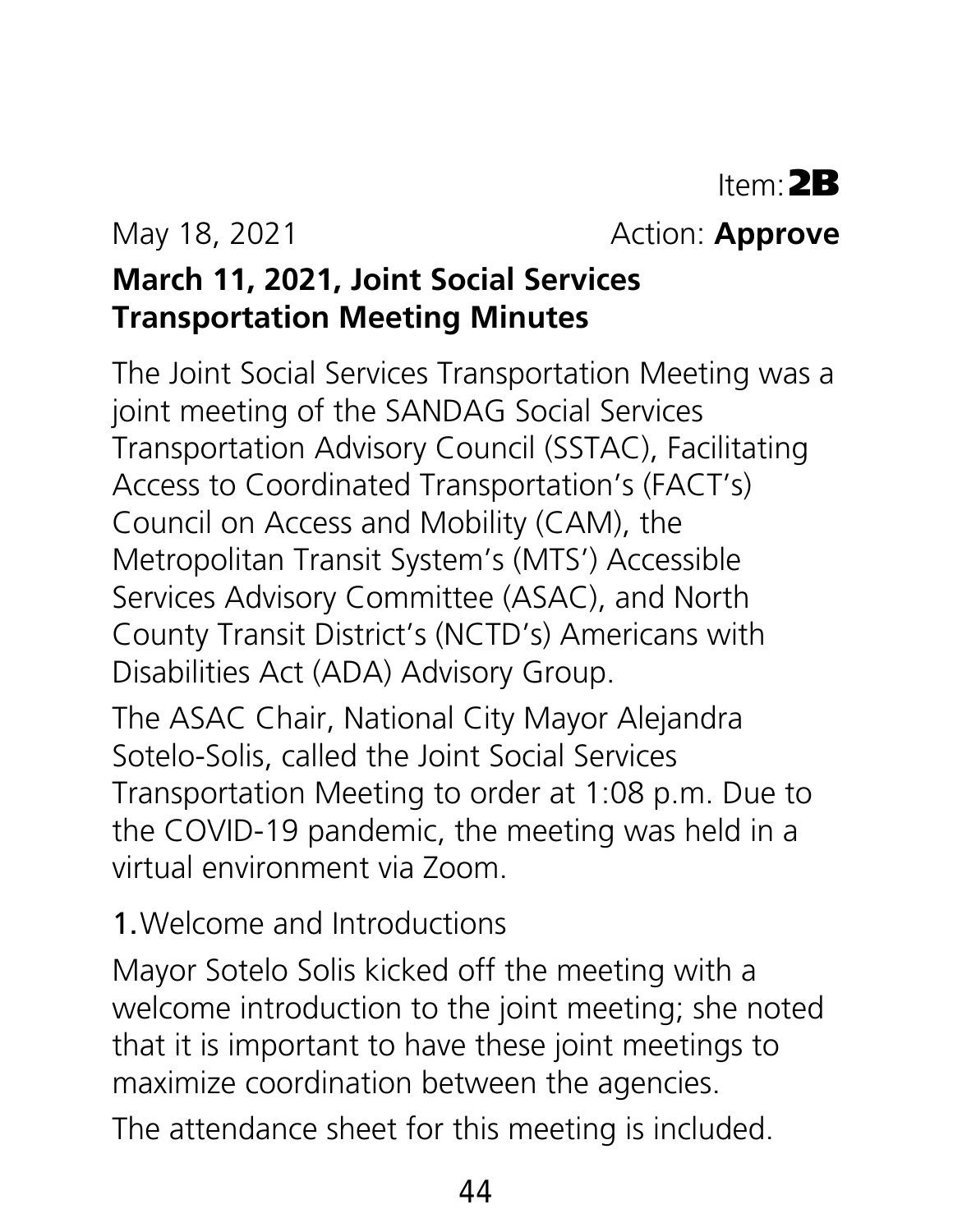Lisa Madsen, SANDAG staff liaison, noted that we will not be holding a quorum, roll call, or voting on anything at this special joint meeting. The January SSTAC meeting recording is available online, and we will vote to approve the minutes from the January meeting at the May SSTAC.

#### 2.Public Comments/Communications/Member Comments

Arun Prem noted that he was appreciative to meet with everyone and this is a wonderful idea and it should happen again.

Mayor Sotelo Solis noted that this was a great opportunity. This is something that we could do annually.

Kacie Rodvill from RI International commented that they have boots on the ground kits; these have hand sanitizer, water, keychain, mask, helpful information, and other information about RI International.

Viridiana Salgato commented, with assistance from Debbie Marshall, and spoke regarding her experiences on MTS Bus and MTS Access, and her concerns regarding these services.

Sharon Beckas wanted to compliment MTS Access regarding phone updates she had received about changes due to COVID-19. Sharon also noted that she is having trouble getting physical bus schedules as MTS is not currently printing new schedules. She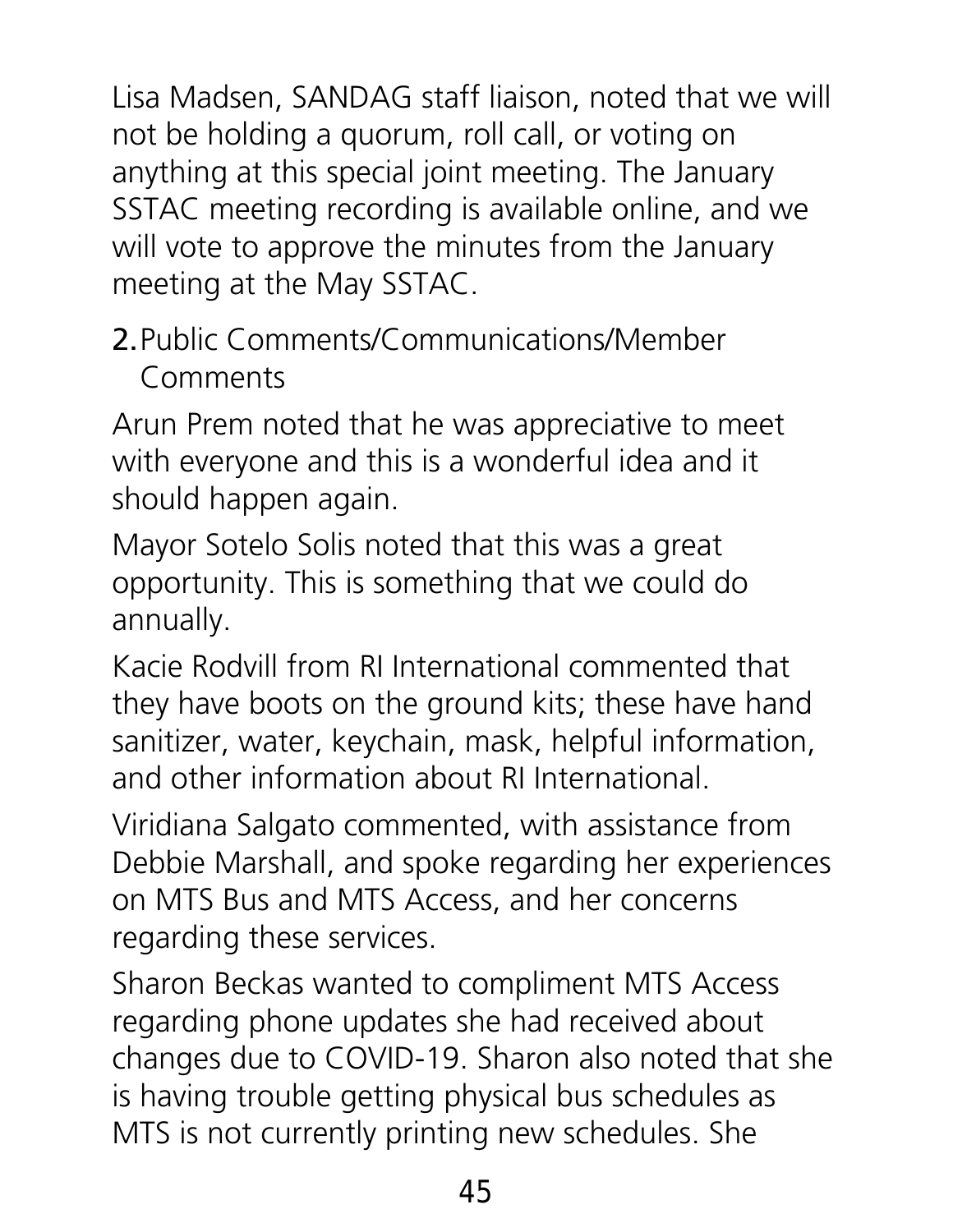would like to know when they are going to get more schedules.

#### **Reports**

3.Staff Report (Information)

Lisa Madsen noted that the National Aging and Disability Transportation Center have launched a national equity, diversity, and inclusion transportation survey.

SANDAG and Caltrans invited meeting attendees to participate in an upcoming virtual public workshop for the Central Mobility Hub and Connections Comprehensive Multimodal Corridor Plan. The Central Mobility Hub and Connections Comprehensive Multimodal Corridor Plan will propose innovative transportation solutions to transform the way people and goods move in the area of San Diego International Airport and the surrounding communities, focusing on the proposed development of the Central Mobility Hub. During the workshop, initial concepts for the Central Mobility Hub will be presented. The workshop will be held on March 11, 2021 from 6 to 7:30 pm. More information is available at sandag.org/cmcp. Lastly, Ms. Madsen recently spoke with Erika Espinosa Araiza, who is a graduate student at SDSU and an Intern at SANDAG; she is working with a group of

fellow students on her Master's Capstone Project. The project seeks to understand public perceptions of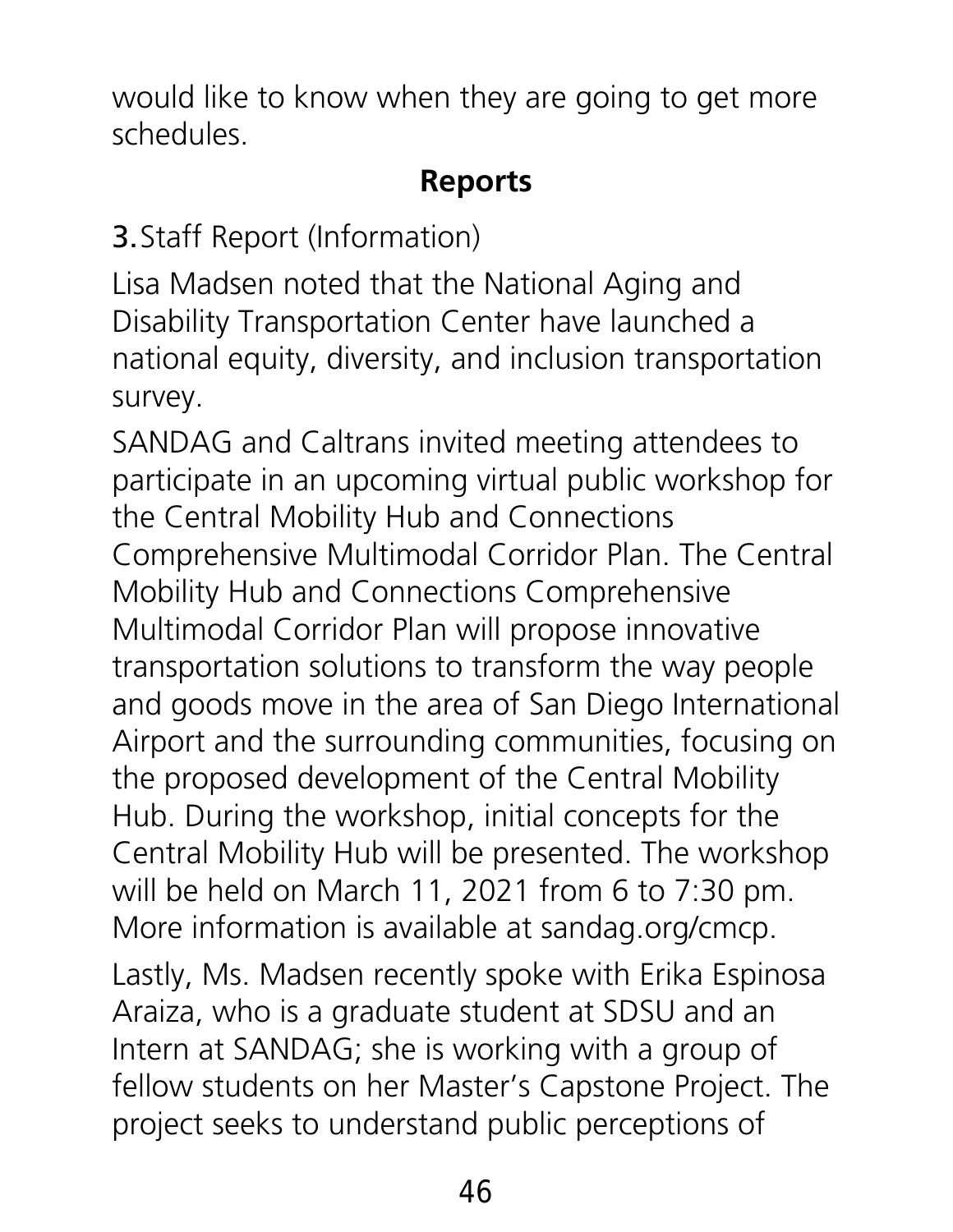equity, safety, and surveillance across the San Diego Metropolitan Transit System (MTS). Their research method involves conducting one-on-one interviews with key stakeholders in the San Diego community. This data will be used in their final report, which has been commissioned by Council Member Monica Montgomery Steppe's office and will be used to inform future conversations about MTS's transit security and enforcement policies. Ms. Madsen let her know that SSTAC members may be interested in participating in the interview, which can take place via phone or Zoom, and lasts approximately 1 hour. Information and responses will remain confidential. Ms. Madsen let attendees know that if they were interested, she would get them in touch with Erika. Mr. Zach Rivera discussed the SANDAG Specialized Transportation Grant Program (STGP), which funds projects that provide transportation services to seniors and individuals with disabilities whose mobility needs cannot be met by conventional transit. The STGP is comprised of the Federal Transit Administration Section 5310 program and the local *TransNet* Senior Mini-Grant program. About every two years, SANDAG holds a competitive process or call for projects to distribute available STGP funding. Now, after project proposals were received, reviewed for eligibility, and evaluated, the draft funding recommendations will be presented to SANDAG policy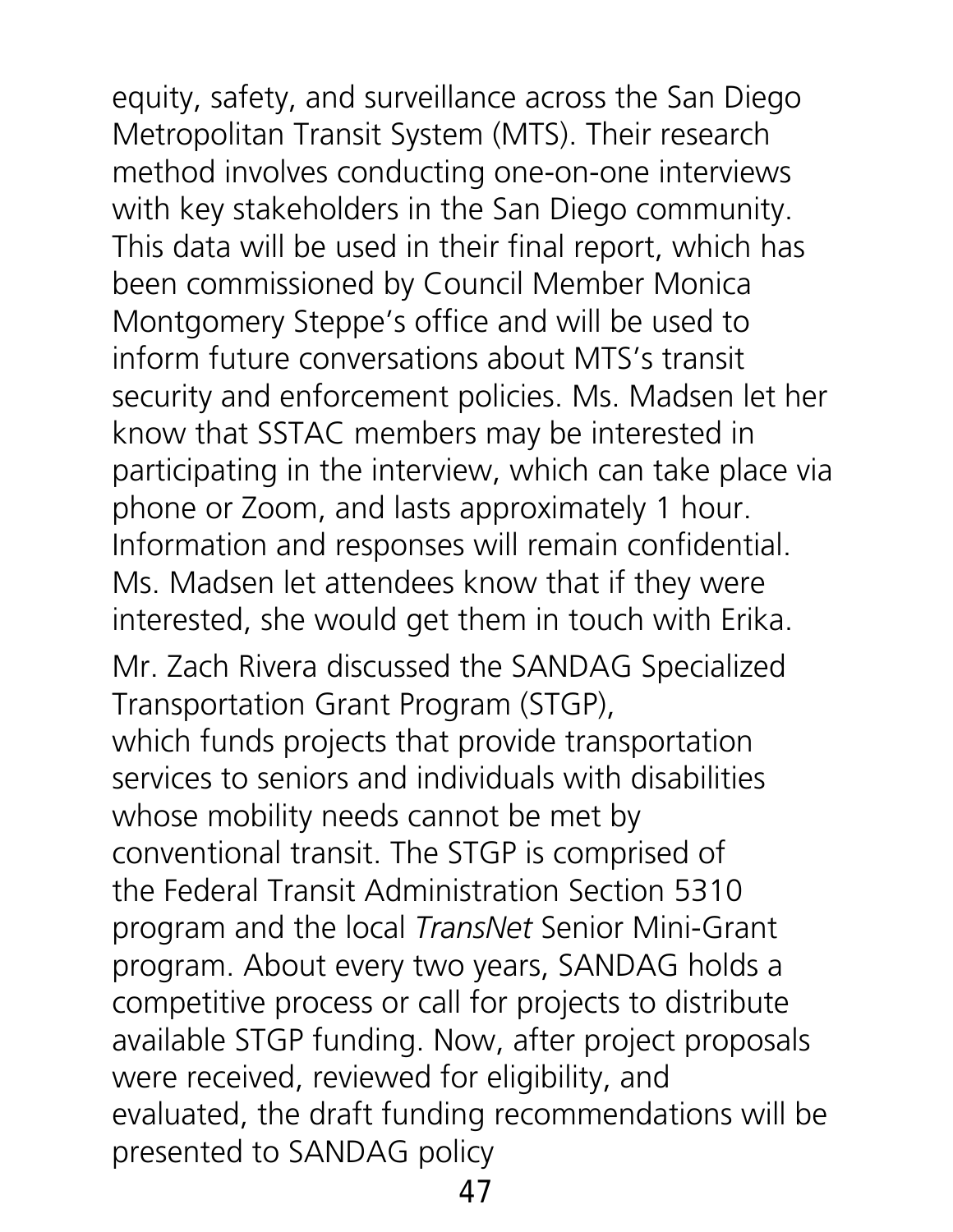advisory committees. Staff presented the draft Senior Mini-Grant funding recommendations to the Independent Taxpayer Oversight Committee. At its March 19<sup>th</sup> meeting, the Transportation Committee will be presented with the Cycle 11 Senior Mini-Grant and Section 5310 funding recommendations and will be asked to recommend approval. At its March 26<sup>th</sup> meeting, the SANDAG Board of Directors will consider approval of the Cycle 11 funding recommendations. Pending Board approval, funded projects would begin on or after July 1. More information on the STGP Cycle 11 Call for Projects is

available at [sandag.org/stgpcycle11.](http://www.sandag.org/stgpcycle11)

Mr. Rivera also provided an update on the Cycle 11 Supplemental Call for Projects. One of the requirements of the Section 5310 Program is that 55% of Section 5310 funding go towards "Traditional" projects such as accessible vehicle purchases and mobility management programs. Due to the results of the Cycle 11 Call for Projects, there were fewer grant requests for Traditional projects than there was funding restricted to Traditional projects. Therefore, SANDAG will release a supplemental call for projects for the remaining Section 5310 funding available.

Mr. Rivera noted that SANDAG will be releasing a solicitation to distribute six Class C buses returned to SANDAG through the Specialized Transportation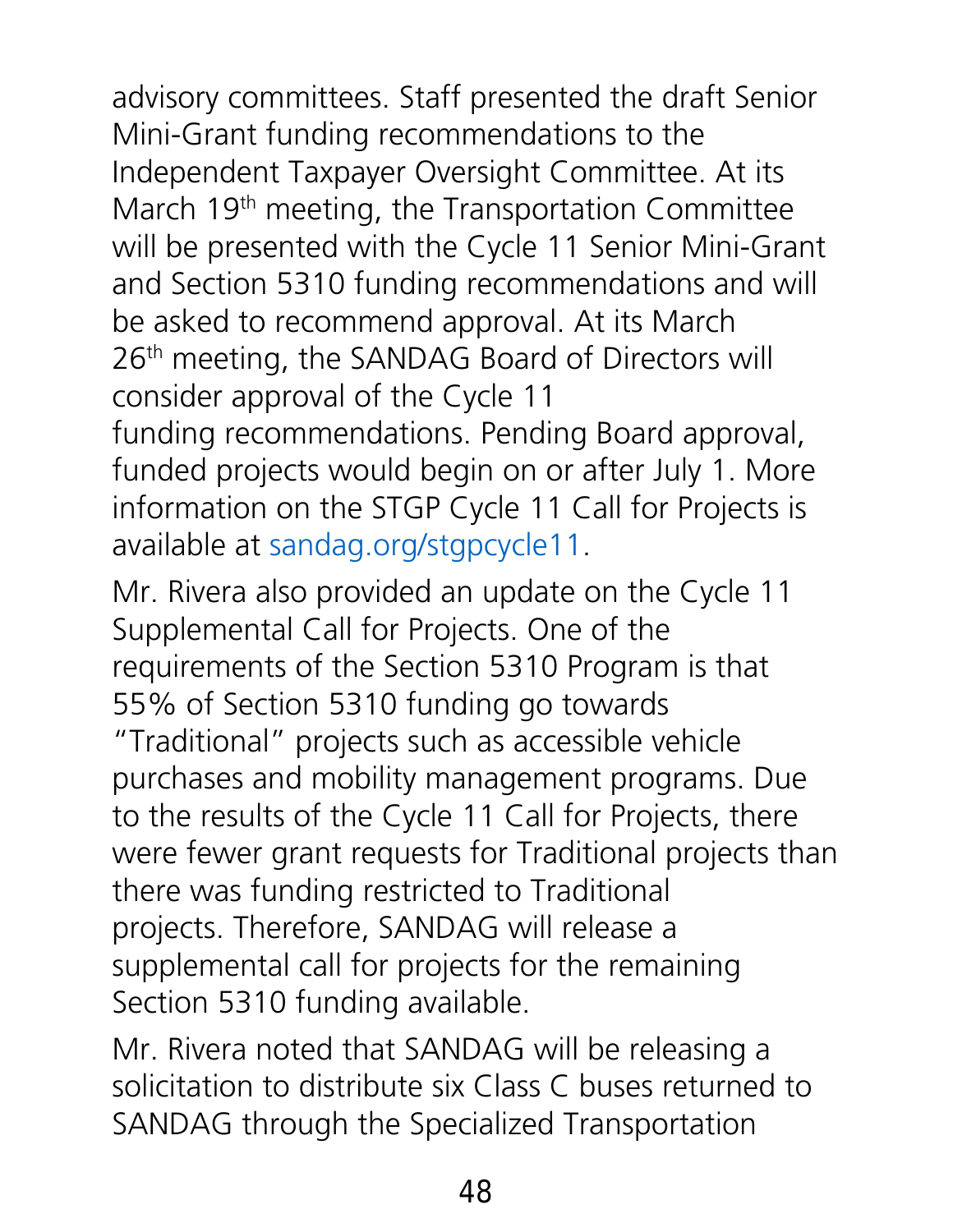Grant Program. SANDAG highly encourages agencies interested in using these vehicles to provide specialized transportation services to seniors and individuals with disabilities to apply. There is no match requirement for this solicitation! Application materials will be posted on the Specialized Transportation Grant Program website.

Lastly, Mr. Rivera discussed the Coronavirus Response and Relief Supplemental Appropriations Act (December 27, 2020) and COVID-19 Relief Bill (\$1.9 trillion package). On December 27, 2020, the Coronavirus Response and Relief Supplemental Appropriations Act was signed into law. It includes \$50 million in Section 5310 funding, of which \$412,000 was apportioned to the region. It is limited to non-capital projects, focuses on operations and payroll expenses, and includes the dissemination of PPE as an eligible expense. The COVID-19 Relief Bill also would apportion \$412,000 in Section 5310 funding to the region and is focused on operations. SANDAG is still gathering more information from the Federal Transit Administration on these COVID-19 funding measures with much more still to be determined, so stay tuned!

Brian Lane also provided an update on the proposed fare changes. MTS' Board of Directors voted to recommend the proposed fare changes and to take the changes to the SANDAG Transportation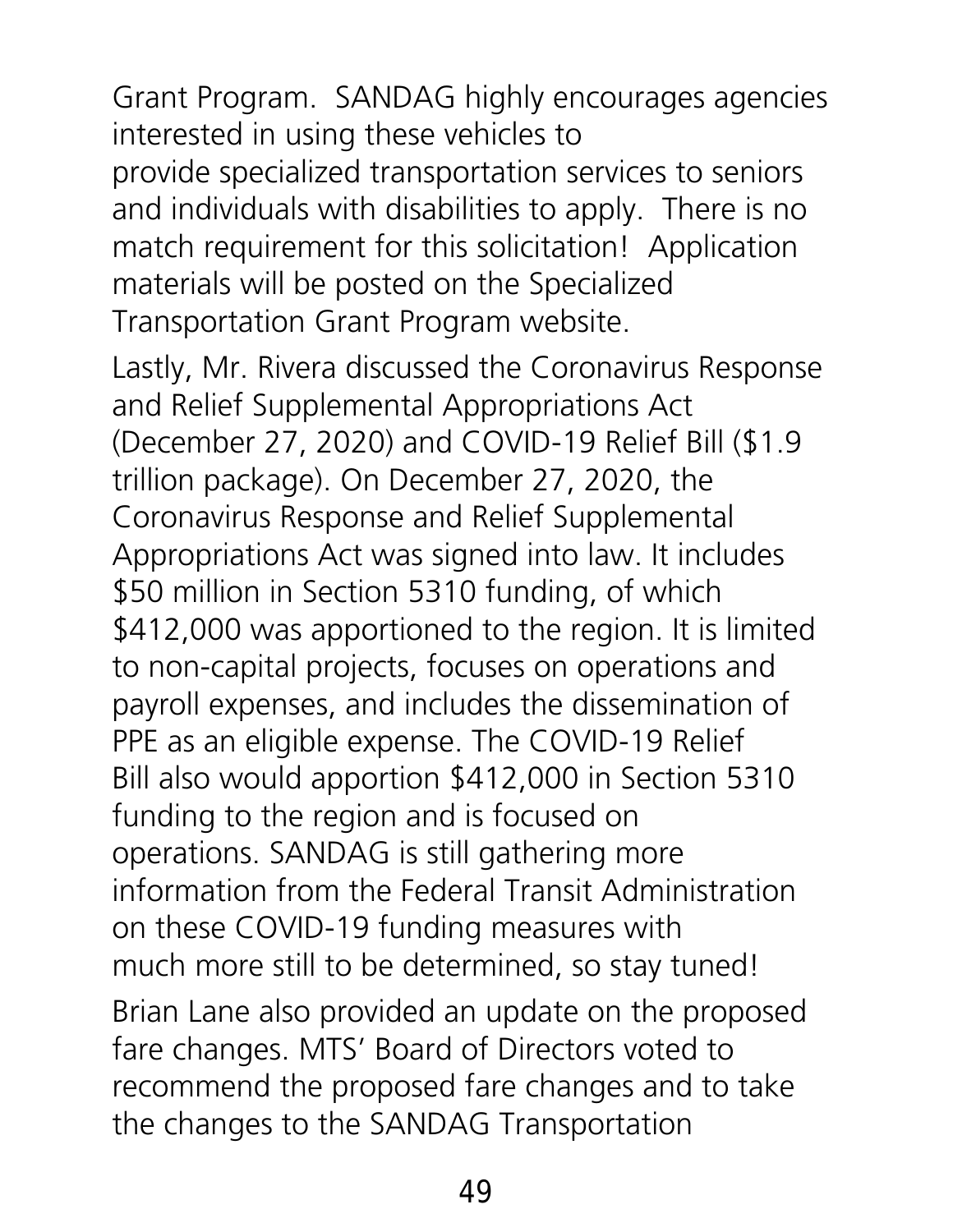Committee on April 2 and 16 This includes the PRONTO best fare capping capabilities, reducing the Youth cash fares to align with the SDM passes, and adding free two-hour transfers with one-way tickets and no fare increases.

Mayor Sotelo Solis echoed what Brian shared, noting that they had just had a really good meeting at MTS just literally about an hour ago where we discussed the importance of working with nonprofits, to have outreaches, and to actually have resources to help with these efforts.

4.Best Practices for Addressing Passenger Behavioral Issues (Discussion)

Staff discussed best practices for addressing passenger behavioral issues on community transit and paratransit services. Chair Megan Schmidt mentioned that FACT is interested in a uniform code of conduct and process for dealing with both safety issues and issues that would affect the staff of the specialized transportation services, grantees, and also their riders. FACT is interested in coming up with a uniform way of handling issues and working together to come up with a code of conduct that could be used by all specialized transportation grantees so that issues can be addressed in a consistent manner.

Jay Washburn from MTS noted it would be interesting topic - to put a uniform standard together to be used in the disability community, so that riders know the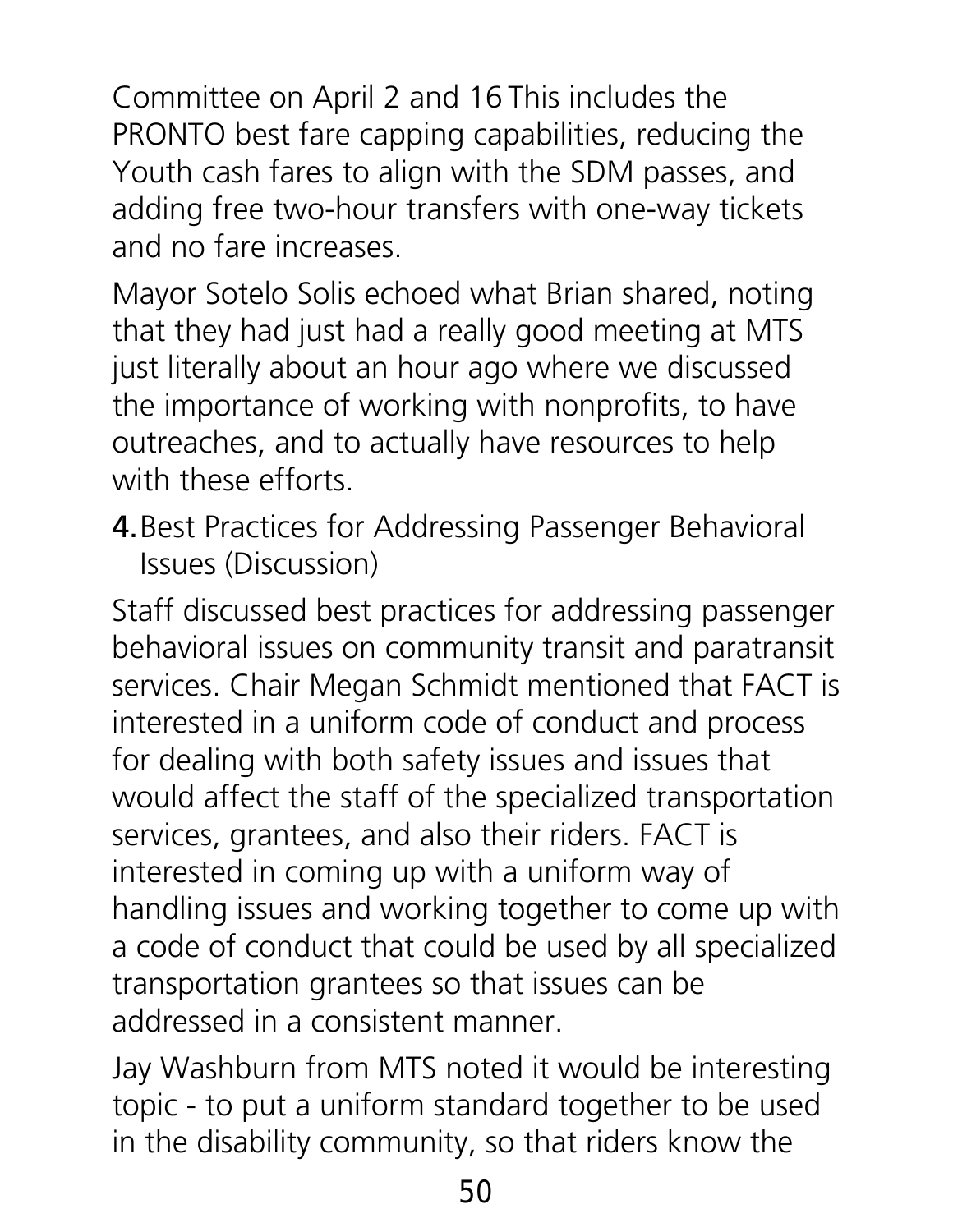expectations are the same across all agencies. Maybe grantees who are interested could form a working group to draft a common standard that they could bring back to SSTAC.

Scott Jaeger, California Department of Rehabilitation, suggested that in addition to the code of conduct staff might try to incorporate a disability awareness training for the drivers.

Arum Prem, FACT, commented that there are ways agencies can work proactively to have a broader conversation on services between providers.

Sharon Beckas commented that the code of conduct would be great no matter who is providing the service. She thinks the hard part is that people have not always been trained on how to implement something. How does the code of conduct get implemented? The training is very important for the drivers.

5.Transit Operator Update (Information)

*MTS* 

Rob Schupp, MTS Director of Marketing and Communications, gave an overview of the new PRONTO system. Mr. Schupp noted that the new system is needed to replace CompassCard because the existing system has reached the end of its useful life and needs to be replaced. MTS, NCTD and SANDAG selected INIT in 2018. PRONTO works through an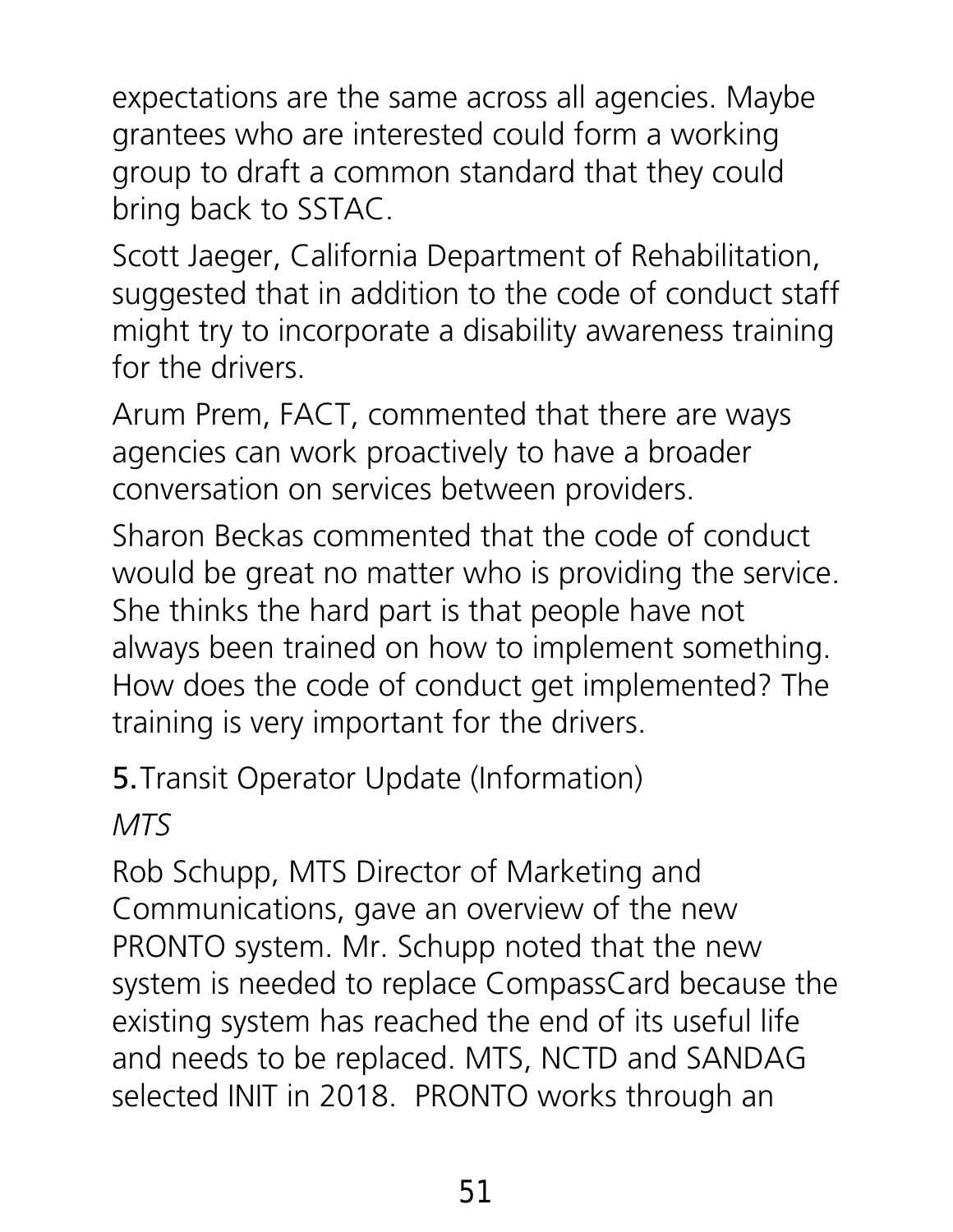account based far system with real-time communications.

The PRONTO system is an account-based fare system with real-time communications. It will include a new mobile app and web site, and multiple cards can be managed from one account. The current system has about 60 retail locations for the CompassCard, but the PRONTO system will launch with 100 retail locations, with the anticipation that this will grow to 400 or more locations.

To ensure a smooth transition from the CompassCard to PRONTO, staff will be exchanging PRONTO cards at transit stations and mailing out new cards. Additionally, there will be video tutorials online with instructions in multiple languages, as well as closed captioning and voice-overs.

Viri Salgato asked what the differences between the Compass app and PRONTO app will be?

Rob Schupp responded that the PRONTO app will allow for better account management as well as the capability to use your phone on the fare validators.

Jay Washburn noted the many changes to MTS Access over the past year to adapt to rider's needs, including single rider trips and increased cleaning. MTS has been focusing on new innovations as well, including online reservations, phone notifications with special announcements, and a cashless fare system.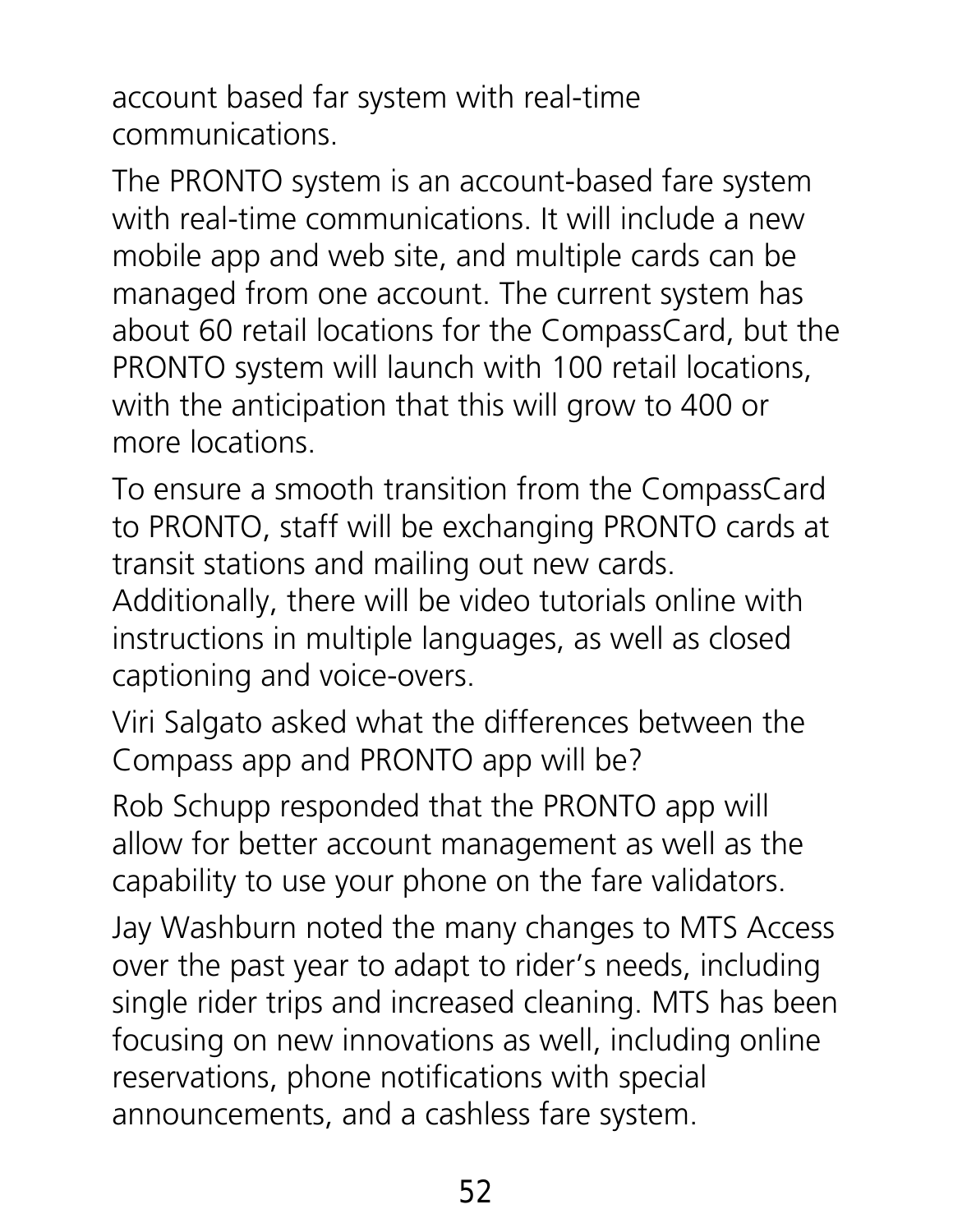#### *NCTD*

Robert Gebo noted that NCTD was in their 54<sup>th</sup> week of tracking COVID-19. Ridership is slowly starting to come back. NCTD's EZ-Wallet has been operational for over a year but since COVID hit many people have not used it and NCTD is getting ready to market it. The app has been updated and new enhancements have been added. There will be a service change for BREEZE on April 4<sup>th</sup>.

NCTD also is also providing free transportation to the COVID-19 vaccine site at the Del Mar Fairgrounds. Transportation is provided between the Solana Beach COASTER Station and the Fairgrounds. The service runs approximately every 30 minutes and is projected to be seven days a week between 8 a.m. and 12 p.m. daily.

NCTD has been in the process of getting new vehicles for the past year, including 30 new BREEZE fixed route buses, with an additional 46 buses set to arrive within the next year. Of those 76 buses 6 will be electric vehicles. 52 new vehicles have been ordered for NCTD LIFT. 10 have been received. It is anticipated that all 52 vehicles will be in service within the next few months.

Sharon Beckas commented that she was thrilled to see transportation from Solana Beach to the Del Mar fairgrounds. She suggested that since the COASTER does not run as often, the shuttle should be coordinated with the bus routes. Robert Gebo noted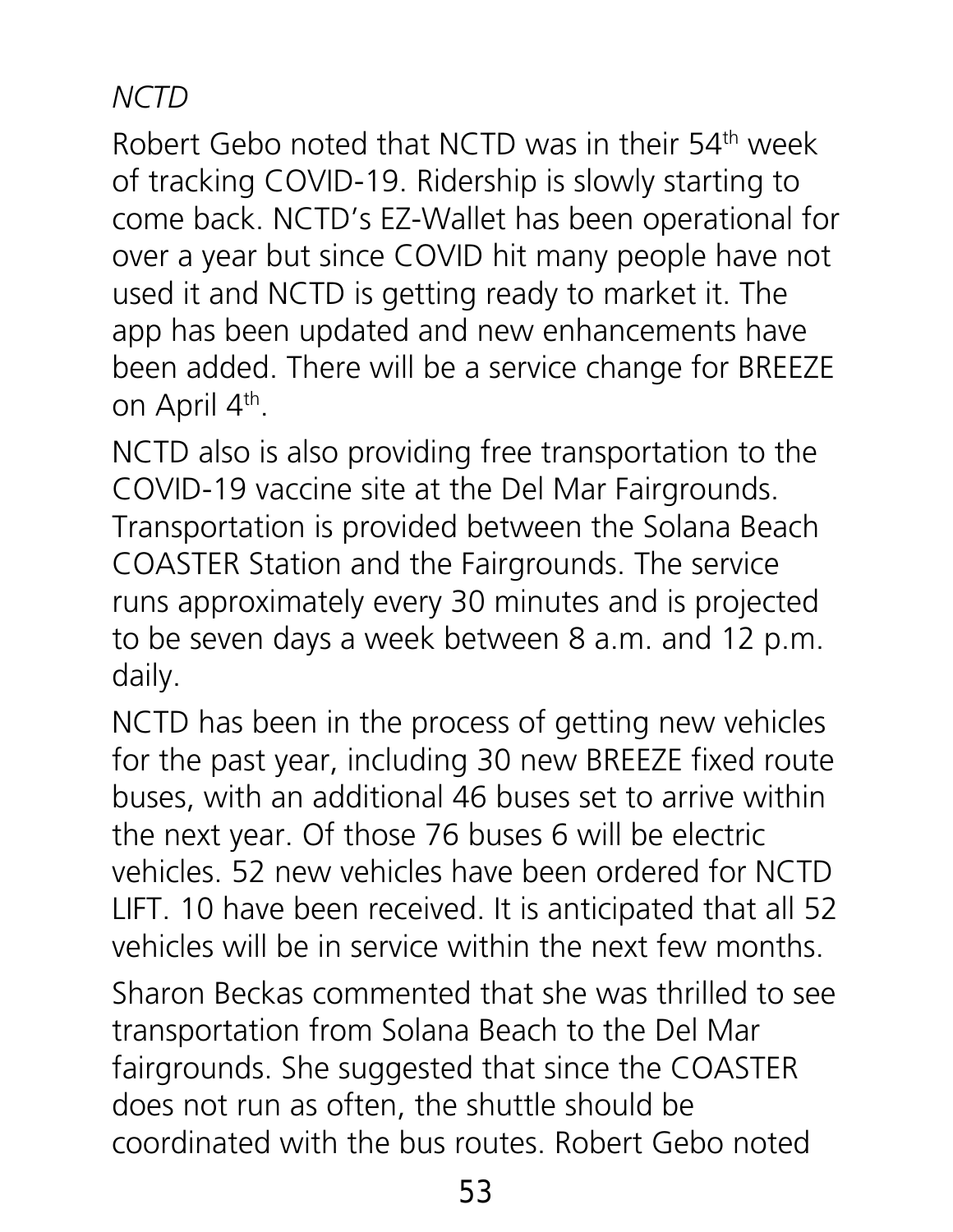that as the service rolls out, they will be adjusting the service as needed. The County may also expand the times that vaccines are available.

Franco Saavedra commented that it would be beneficial for healthcare providers to fill out Senior/Disabled/Medicare (SDM) ID card applications electronically. Clients are currently having to take paper copies to their healthcare providers get signed and then they have to physically turn them in at the train station. Robert Gebo noted that NCTD is working on streamlining this process once COVID is over to make it easier for everyone.

Marissa Lucero asked if NCTD was offering free rides to vaccine appointments, or if the Solana Beach shuttle was the only free option to getting to a vaccine appointment. Robert Gebo noted that there are two options; any individual with proof that they are going to a vaccine appointment can ride for free both to and from their appointment. The second option is the shuttle to the Del Mar Fairgrounds.

#### *Facilitating Access to Coordinated Transportation Update*

Megan Schmidt gave an update about FACT. FACT has phased out food deliveries as part of their partnership with the County, 211, and the San Diego Food Bank which started last April. Interested persons are able to call 211 regarding food delivery, but FACT's partnership has come to an end. FACT is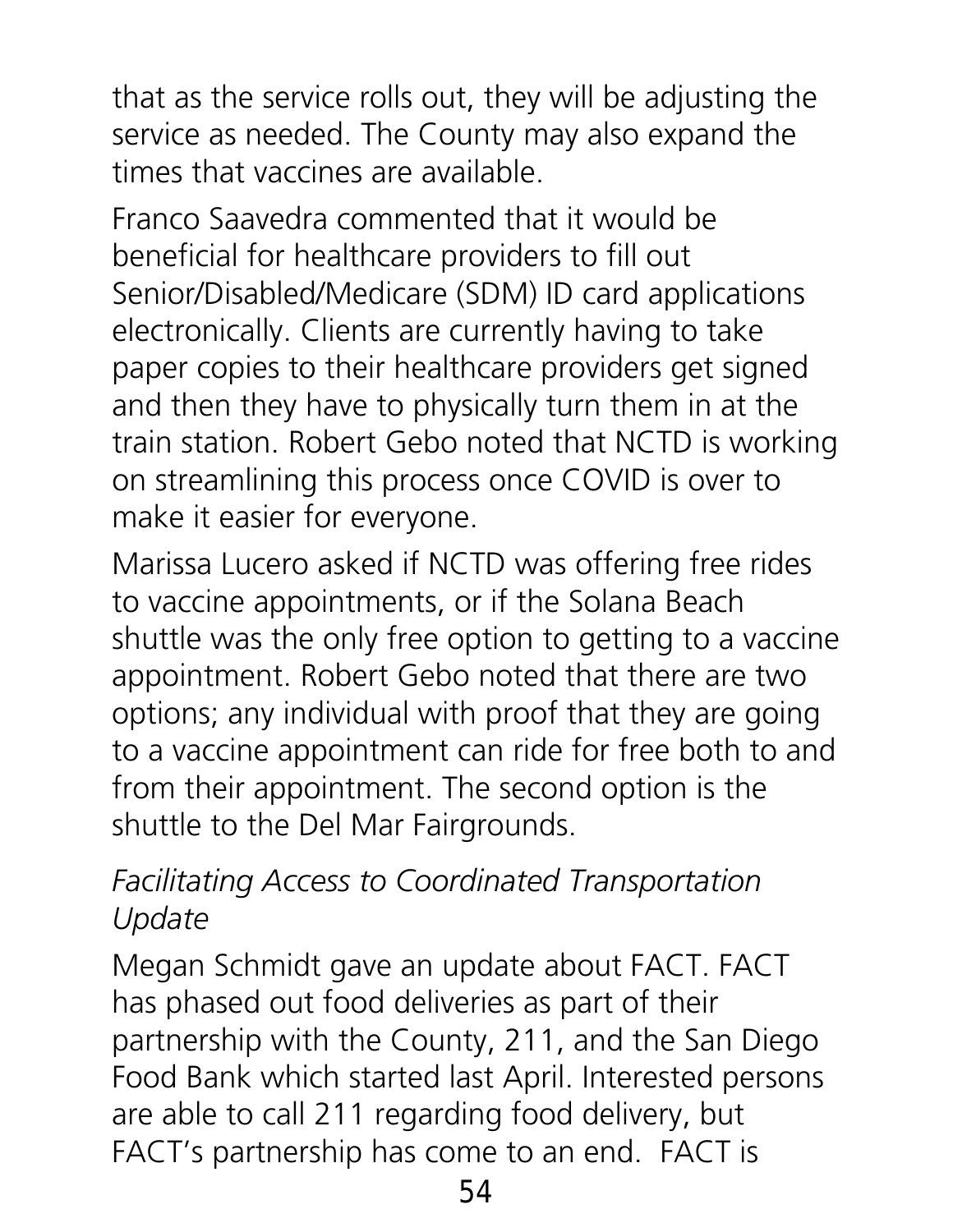continuing to provide transportation to unsheltered individuals to shelters as well as COVID testing sites. FACT has experienced their highest demand to date for both referrals and trips in the month of December, receiving over 500 referrals a month and providing over 4,000 trips a month.

Ms. Schmidt asked the other providers for their experiences in returning to shared ride services. Robert Gebo noted that NCTD has started to increase the number of people on vehicles, to no more than 3 or 4 passengers on the smaller vehicles and no more than 4 to 5 passengers on their cutaways. Jay Washburn noted that MTS is still performing single-rider trips, but will soon shift to two riders plus companion on buses. Paratransit trips performed by taxis are still single rider. Jewish Family Service (JFS) noted that they are still doing individual transport and are starting the discussion on when they can increase ridership onboard vehicles.

Budd Anderson gave an update on 15 new vehicles that FACT is going to be receiving by the end of the year. They are going to be used to replace some of the buses that are at the end of their useful life. FACT plans to purchase 13 Class D low-floor minivans and 2 Class B cutaway ADA busses. FACT anticipates final approval in June 2021.

Catherine Manis, City of San Marcos and Chair of FACT's Council on Access and Mobility (CAM), gave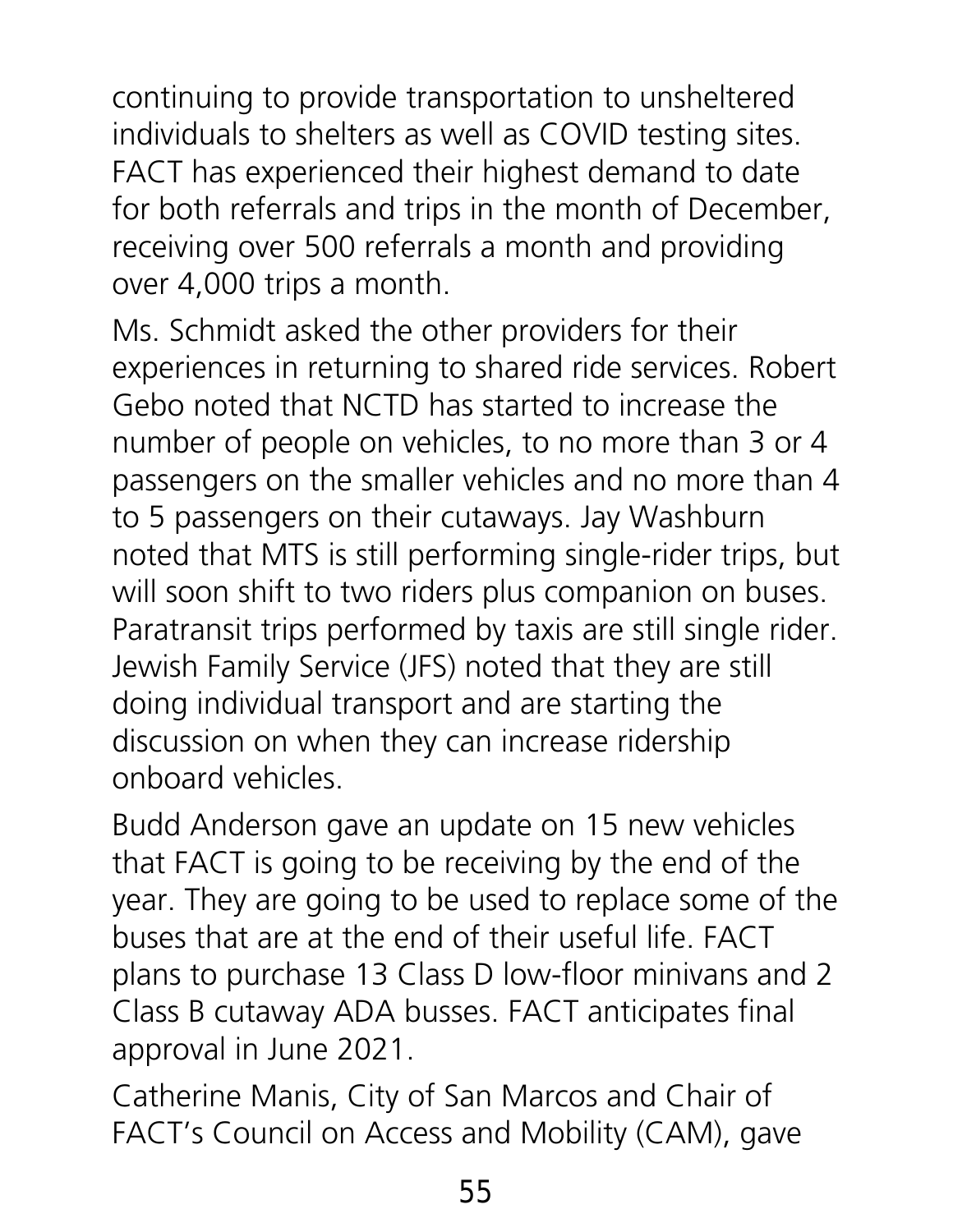an update on CAM. CAM promotes the coordination of transportation resources and services throughout San Diego County. Before the pandemic, CAM would meet four times a year, but during the pandemic the Council met 26 times virtually. Those meetings held discussions on transportation as well as additional ways to meet the needs of seniors. Members provided food delivery, shopping trips and services to seniors in North County. The collaboration has been extraordinary over the past year, and CAM has also added two members this year putting them at 40 members.

6.Upcoming Meetings (Information)

The next SSTAC meeting is scheduled for Tuesday, May 18, 2021, at 10 a.m. This meeting will include the annual unmet needs public hearing.

7.Adjournment

Chair Schmidt adjourned the meeting at 2:28 p.m.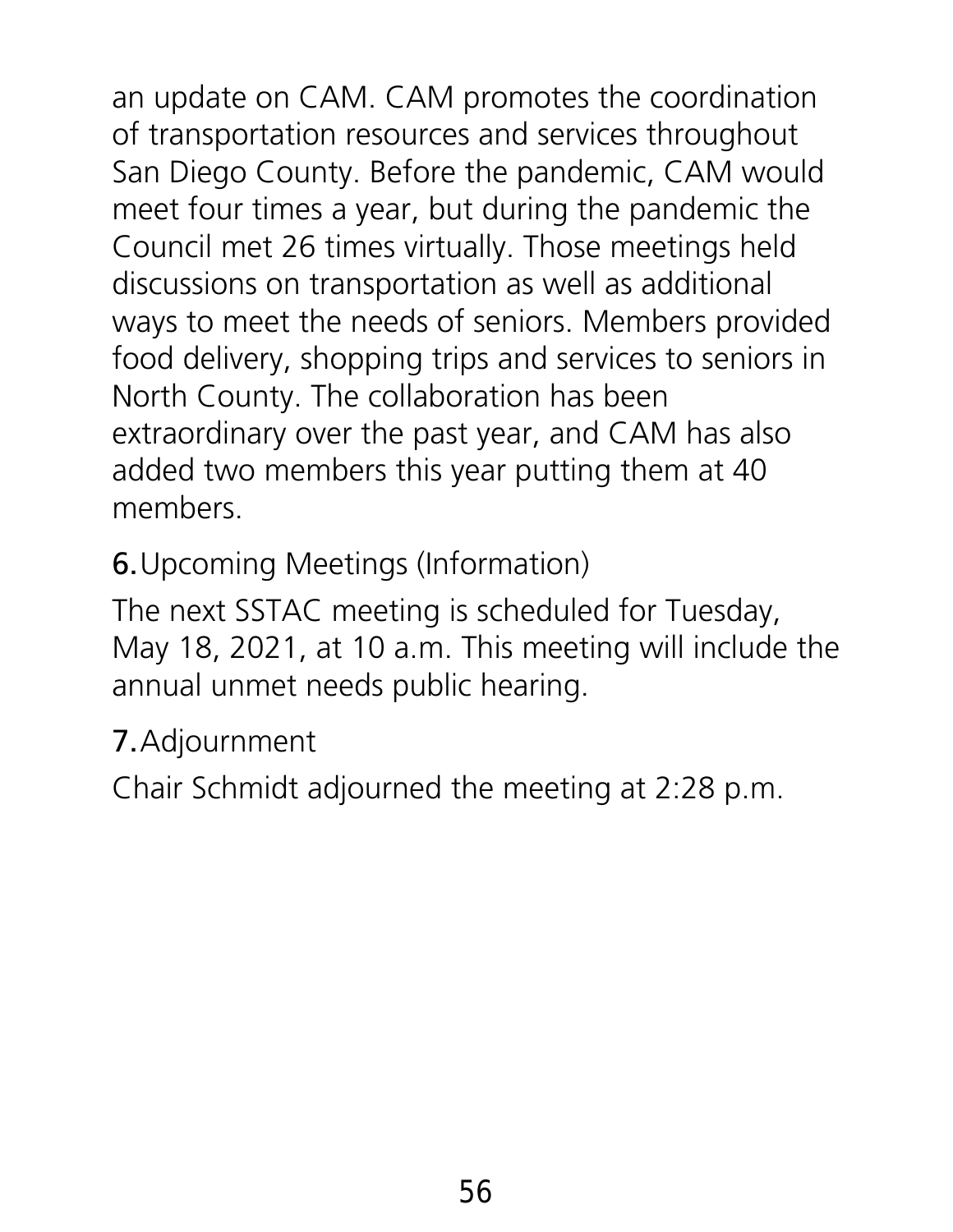#### **Confirmed Attendance at the Joint Social Services Transportation Meeting**

March 11, 2021

## **Meeting Attendees**

| A. Martinez            | Franco Saavedra         |
|------------------------|-------------------------|
| Adrianna Yemhatpe      | Glenn Leider            |
| Ali Poorman            | Jay Washburn            |
| Alicia- Captioner      | Joann Delgado           |
| Amanda Denham          | Jorge Malone            |
| Amy Kalivas            | Kacie Rodvill           |
| Arturo Ayala           | Kevin Marquez           |
| Arun Prem              | Kjersten Langill        |
| Belinda Kelly          | Liz Santucci            |
| <b>Betsy Knight</b>    | Marcy RokeMarilyn       |
| <b>Bree Wallace</b>    | Greenblatt              |
| <b>Budd Anderson</b>   | Marissa Lucero          |
| C. J. Palmer           | Mayor Alejandra Sotelo- |
| Callie Anderson        | Solis                   |
| Carla Perez            | Mayra Perez (Captioner) |
| <b>Catherine Manis</b> | Meagan Schmidt          |
| <b>Charles Hipp</b>    | Michael Wygant          |
| Christiana Gauger      | Nan Valerio             |
| <b>Christy Patch</b>   | Nick Duron              |
| Clytie Koehler         | Noela Rios              |